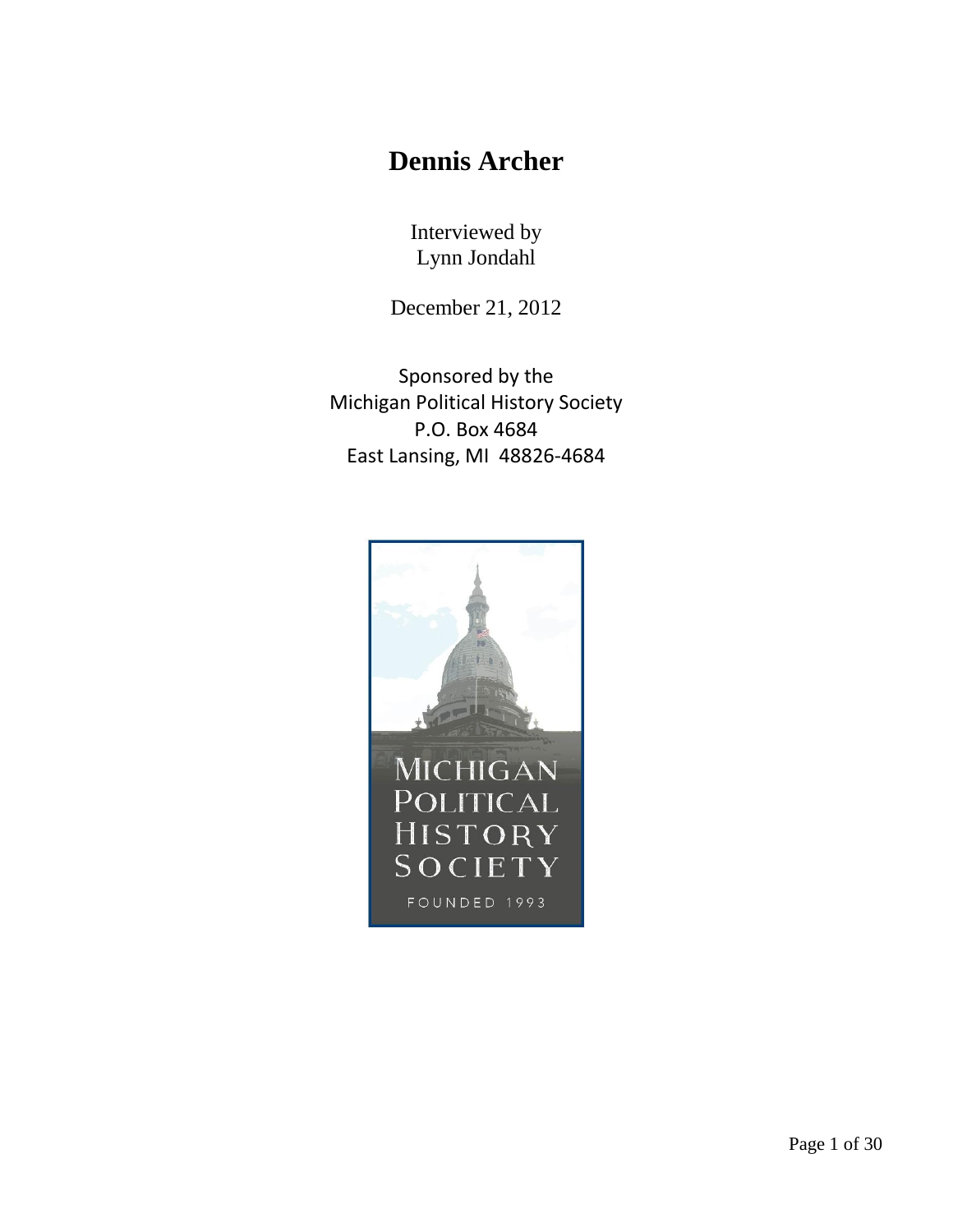|                | This conversation is part of the James J. Blanchard Living Library of Michigan<br>Political History Society, a project of the Michigan Political History Society.                                                                                                                                                                                                                                                                                                               |
|----------------|---------------------------------------------------------------------------------------------------------------------------------------------------------------------------------------------------------------------------------------------------------------------------------------------------------------------------------------------------------------------------------------------------------------------------------------------------------------------------------|
| Lynn Jondahl:  | Hello. My name is Lynn Jondahl, and I'm here on behalf of the Michigan Political<br>History Society. I'm here to talk with the honorable Dennis Archer. Justice<br>Archer has served on the Michigan Supreme Court, he has been Mayor of the<br>City of Detroit, and he's been a key figure in Michigan political history since the<br>1960s. Thank you, Justice Archer for giving us this time today. I'm looking<br>forward to the conversation with you, pleased to be here. |
| Dennis Archer: | Thank you.                                                                                                                                                                                                                                                                                                                                                                                                                                                                      |
| Lynn Jondahl:  | And here we are sitting in your office in Detroit.                                                                                                                                                                                                                                                                                                                                                                                                                              |
| Dennis Archer: | Yes.                                                                                                                                                                                                                                                                                                                                                                                                                                                                            |
| Lynn Jondahl:  | And I think you were born in Detroit, right?                                                                                                                                                                                                                                                                                                                                                                                                                                    |
| Dennis Archer: | I was born in Detroit. I lived here for five years. And then I went to my parents<br>to Cassopolis, Michigan: that's C. A. S. S. O. P. O. L. I. S., population of 1500.                                                                                                                                                                                                                                                                                                         |
| Lynn Jondahl:  | 1500. How old were you then?                                                                                                                                                                                                                                                                                                                                                                                                                                                    |
| Dennis Archer: | Five. And I started the first grade in Cassopolis. And when I graduated from high<br>school, I came back to the city of Detroit to live with my grandmother while I<br>started Wayne State University. And ultimately, left Wayne State University and<br>went to Western Michigan University where I graduated. And that's, sort of,<br>been the first part of the academic endeavors.                                                                                         |
| Lynn Jondahl:  | What took your family to Cassopolis?                                                                                                                                                                                                                                                                                                                                                                                                                                            |
| Dennis Archer: | My mother brought me here because there was no hospital in Cassopolis. And I<br>was born in the city of Detroit, lived here for five years, and I went back to<br>Cassopolis. Conceived in Cassopolis, born in Detroit, and went back to grow up<br>in Cassopolis.                                                                                                                                                                                                              |
| Lynn Jondahl:  | Okay. And then went back to Western after starting out here? I say back,<br>Cassopolis                                                                                                                                                                                                                                                                                                                                                                                          |
| Dennis Archer: | Well, they're very close, that is to say, for those who are not familiar with<br>Cassopolis. It's about 24 miles from South Bend, Indiana, 14 miles from Niles,<br>four miles from Vandalia, 37 from Three Rivers and about 50 some from<br>Kalamazoo: it's in that pocket.                                                                                                                                                                                                     |
| Lynn Jondahl:  | So, if I were talking today to people who knew your family in Cassopolis, or<br>knew you at Western, or knew you later in law school or as a teacher, would I                                                                                                                                                                                                                                                                                                                   |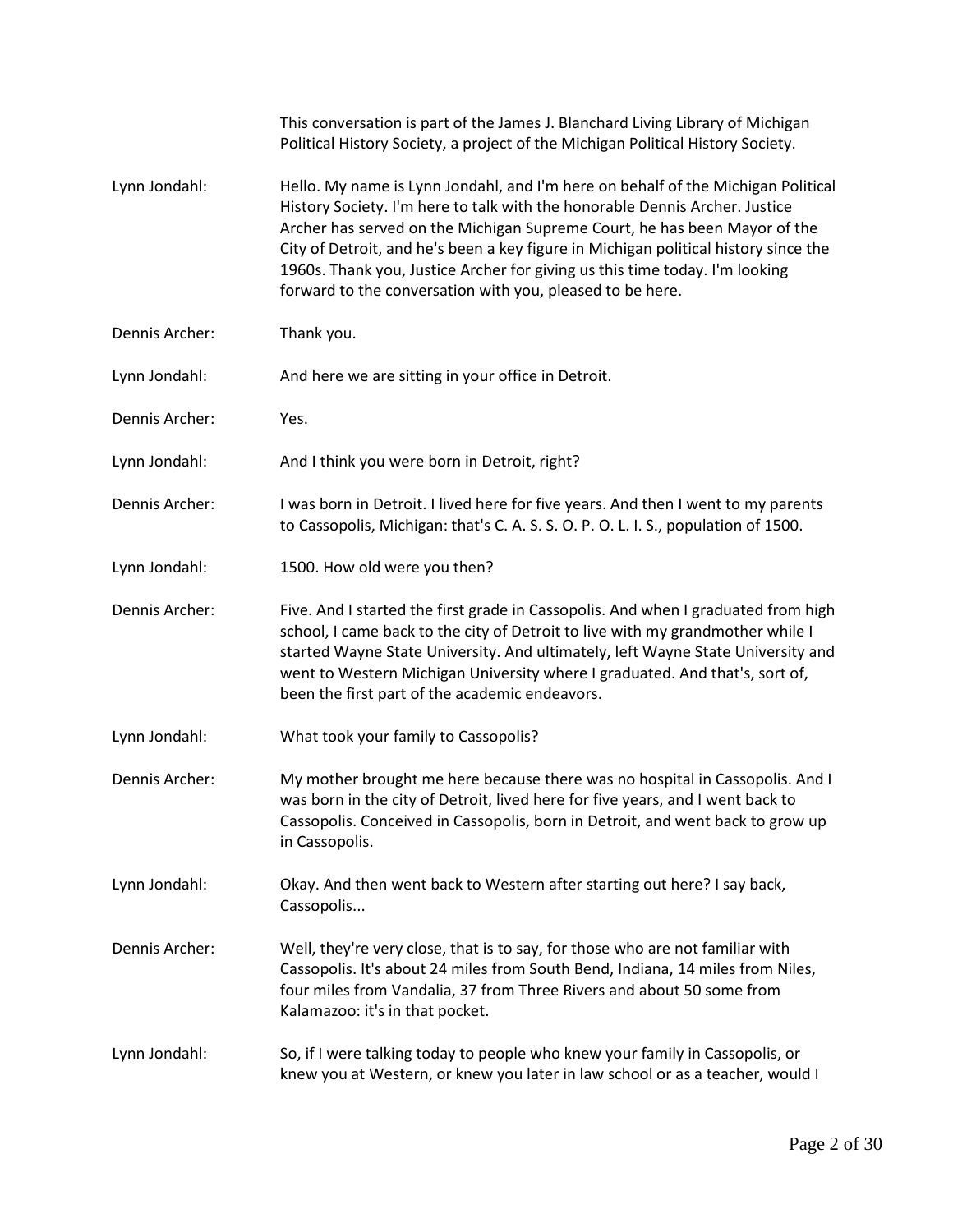be talking to a bunch of people who are amazed and surprised at what you have done?

- [Dennis Archer:](https://www.rev.com/transcript-editor/Edit?token=cJCSuj_IXrkeAieK1AD9VKw4ALPs-LFS6EmZqZ8VDnHBBRyig6FwW8c0RbsPU2KUm6agbTxnnwkBtOpHTudCS-13XKU&loadFrom=DocumentSpeakerNameDeeplink&ts=188.12) I think so, because I frankly had no idea what I was going to do when I was growing up in Cassopolis. Fact of the matter in the first five years, as you might imagine, a youngster loving to play and enjoying himself with peers and others, used to hate to take a bath. When I went to Cassopolis, we didn't have any running water. And so, I took a bath in a metal tub every Saturday night, and we couldn't get a glass of water when you go to the faucet, et cetera. And so, you can also imagine the follow-up that is to say that there was no indoor facility, so we had a honey pot for the nighttime and outdoor facilities for during the day whether it happens to be 90 degrees or 40 below wind chill factor.
- [Lynn Jondahl:](https://www.rev.com/transcript-editor/Edit?token=uG-RdW8GFCXlM9bbsNndxAcUO2CSFPtRQ65An4syzQDWtibh4Ck4zoSKvar56QfJIdOQ__Yn2DDZGhHUcmu3gj2RbxY&loadFrom=DocumentSpeakerNameDeeplink&ts=244.18) You lived there essentially all the way from kindergarten to high school?
- [Dennis Archer:](https://www.rev.com/transcript-editor/Edit?token=-b1689Zv2Vnk3GiNthu5ITxSY3cXJeA8HmWf7Tz9UwO3gwUqhzdl2pXyB_QBshGZd5F5Ao_D4ANbE2lVwa9A4opuxaU&loadFrom=DocumentSpeakerNameDeeplink&ts=250.65) Yes.
- [Lynn Jondahl:](https://www.rev.com/transcript-editor/Edit?token=eX3LScZv6faGfYh4jPuMawr4rn0dhNFj7Q9CCGRWBovmvRVJgN6dn8mqAKa6JjOs3rJZkxgyaNlUlxezIssb_BeAUkA&loadFrom=DocumentSpeakerNameDeeplink&ts=253.13) Came here then for your high school, here being Detroit, for your high school or when you started law school or undergraduate school, I believe.
- [Dennis Archer:](https://www.rev.com/transcript-editor/Edit?token=eUHqzZWtSD-INgA2CiXruxAYct_MRbNMBc8uu58LBlcqnfaGeHIvs5X_-OkF18NLEzka3w-8StduYI_0T2ge98mP4Ww&loadFrom=DocumentSpeakerNameDeeplink&ts=264.99) That's right. I did. And my dad had a third grade education. He lost his arm just above his left elbow in a car accident before I was born. My mother had a high school diploma. Neither one had ever stepped foot on a college campus. But they made it very clear to me when I was growing up, that I was going to go to college. They couldn't tell me where to go, they couldn't suggest what college I ought to go to, what I want to do, or want to dream about becoming as a professional, but I was going to go to college. And so, I started working when I was eight years old. My first job was a Caddy on the golf course, Park Shore, nine hole golf course at the time, now it's up to 27 holes, I believe.
- [Lynn Jondahl:](https://www.rev.com/transcript-editor/Edit?token=l0g9_Sk4fOIdul1VNqkl7K9pc96hM0J7YsOE_tH1jgwC_5nWT5yJ_6jatNHKEhwVULofST6mrDHGaGb-N8M9ZlVKC70&loadFrom=DocumentSpeakerNameDeeplink&ts=319.56) Have you played it since?

[Dennis Archer:](https://www.rev.com/transcript-editor/Edit?token=oSJxfk8U1kDhv2WfZ0tnf-CGCmtQ1DBfi5Y76EuP6zuXJLxpW-80Rk5Z4-2PJXjfHk52bHWu0kVoUrNwbJVeqJo1jKQ&loadFrom=DocumentSpeakerNameDeeplink&ts=320.6) Oh, yes. I set pins in a bowling alley before it shut down and then worked in a bakery, worked for a interior decorator who used to be a tremendous artist, but put his art into metal. His name was Edwin Johnson, and I went to school with his son Winston, and then I started working for Winston's dad just as I was almost ready to graduate. After I graduated, I lied about my age to work in a furniture factory in Cassopolis, and they found out, more or less than a month, that I was too young, and they probably did the right thing, they fired me. And I came back to Detroit to start Wayne State University, but I needed money to be able to go to college, so I started working for a real estate company, and then from a real estate company working for them, I was painting houses. And if you can remember, think about oil based paint in the summer and painting closets and getting up on ladders and painting on the eavestrough, et cetera, paint coming down your arm et cetera, went through all of that.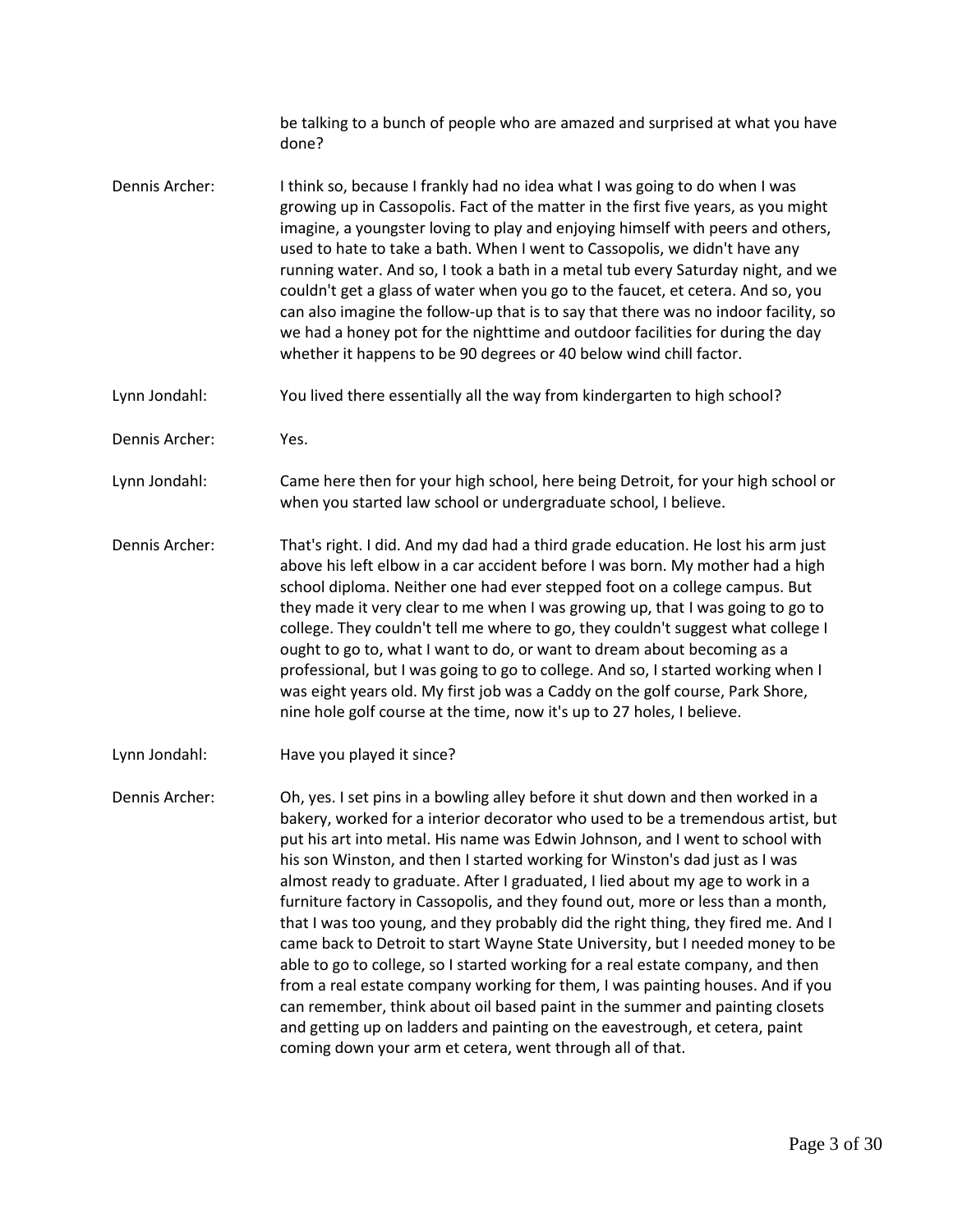- [Dennis Archer:](https://www.rev.com/transcript-editor/Edit?token=Q_jbcWjvzaAcq1fQRuL7gS4pw0SdwXgNam42krZJW1yC3dmmixrXLZV1-9m-GlzW61bleLkw5xBZKiC6JaseyvDi9Ws&loadFrom=DocumentSpeakerNameDeeplink&ts=406.64) My first white collar job was working after college, you know, go to college during the day and then in the evening, I worked about three four hours at Henry Ford hospital for the medical records department. When I started Wayne State University, I went in to see a counselor, counselor said, "What do you want to be?" I did not have a clue. I mean, my parents didn't suggest, "I want you to do this, I want you to think about that." But I was impressed with the pharmacist who's drug store I was working for being a stock boy. And so, I said I want to be a pharmacist. Well, the school system, Cassopolis, was a class C school, a class C school means it's a smaller school in size than a Class A school which Lansing, Sexton had all of the larger schools around the state or in Detroit would be Class A, class C school was small. The only thing we did in chemistry was to make oxygen. So, I said pharmacy, and it didn't take, about a year and a half for me and pharmacy not to agree.
- [Dennis Archer:](https://www.rev.com/transcript-editor/Edit?token=o56BwDJhy-Fzl5NnEm2AHvi1o5OLmepFBDx8uyO1X_0FWvCplqb8g2XFxVjAuphbJIn5-GM8j-umi8rZvcUz0ZsTbLg&loadFrom=DocumentSpeakerNameDeeplink&ts=488.83) So, I ventured off and took a short step to Detroit Institute of Technology. And it dawned on me with a degree in arts and sciences, I couldn't imagine what job I would have with that kind of degree. So, I went up to Western Michigan University, and first time I've ever lived away from home, and stayed in the only dorm that did not serve food, it's called Vandercook hall. That's where a lot the athletes stayed and the like, we affectionately referred to it as hungry Hall. And I went over to see a counselor and he said, "What do you want to do?" Well, by that time I'd met some friends who were teachers and I was impressed with their infatuation with the profession, the excitement that they had in working with their students, so I said: "I'd like be a high school history teacher." He said: "I'd like for you to think about it because we've got so many high school history teachers in our state today that you would be lucky to be able to be hired in a junior high setting to teach history. Why don't you think about it?" I said, "Okay."
- [Dennis Archer:](https://www.rev.com/transcript-editor/Edit?token=ensZvnKKr-URf4aAKN1F7GRm2tjhiEXVg_gYzSJOLcKDjV-Jik63n2w25lB-ew2h9hNe-e0btwPdGzJU2j3l5iqtqvA&loadFrom=DocumentSpeakerNameDeeplink&ts=565.53) I went back to the dorm and my roommate was not there but he had a stack of letters like that from school districts from all the over the state, so I asked around the dorm and said, "My roommate is George Waters, he's got all of these letters, so what's his major?" Said he's special education, and was special education for the educable mentally retarded. Today we refer to our students as learning disabled. So, I asked more about it, and the more I asked, the more I became excited about it, so I went back to see the counselor. And then I got into that program and just took off and I really enjoyed it. So, I graduated from Western Michigan University, came back to Detroit and started teaching in our Detroit Public Schools.
- [Lynn Jondahl:](https://www.rev.com/transcript-editor/Edit?token=wSVXGMm6dlOsdVVG6qfogaqlKaRII4QuHcjLLwdo2du5iUg0t4JV8VYR0VGdM-VMgoFws726w9XHWpuatB3fA7aaamI&loadFrom=DocumentSpeakerNameDeeplink&ts=612.35) In Special Ed?

[Dennis Archer:](https://www.rev.com/transcript-editor/Edit?token=P2XINYYQlUYe5t6yCd1KN5WPJrLoadPlSG2CaU20-MuTCkcyTlMBjTia0C9O3bYO-hrXL2l6tHC2Pe9lOv-6z76PLPg&loadFrom=DocumentSpeakerNameDeeplink&ts=613.11) In Special Ed.

[Lynn Jondahl:](https://www.rev.com/transcript-editor/Edit?token=SCZTcVI199aPOiSlsCmsjyk7_C4chBeDNCuz2IudoEkfEUYMJyN8G5qFvmRJ1XNpOjKmejN6Fja1mZg6HGpl9QeVMZ8&loadFrom=DocumentSpeakerNameDeeplink&ts=614.26) That would have been, then just shortly after Michigan adapted Special Education Legislation, am I recalling correctly? And I hear the story that the advocates, parents and so on of Special Ed students, wanted assurance of a program which the legislature enacted but didn't fund and so they had to come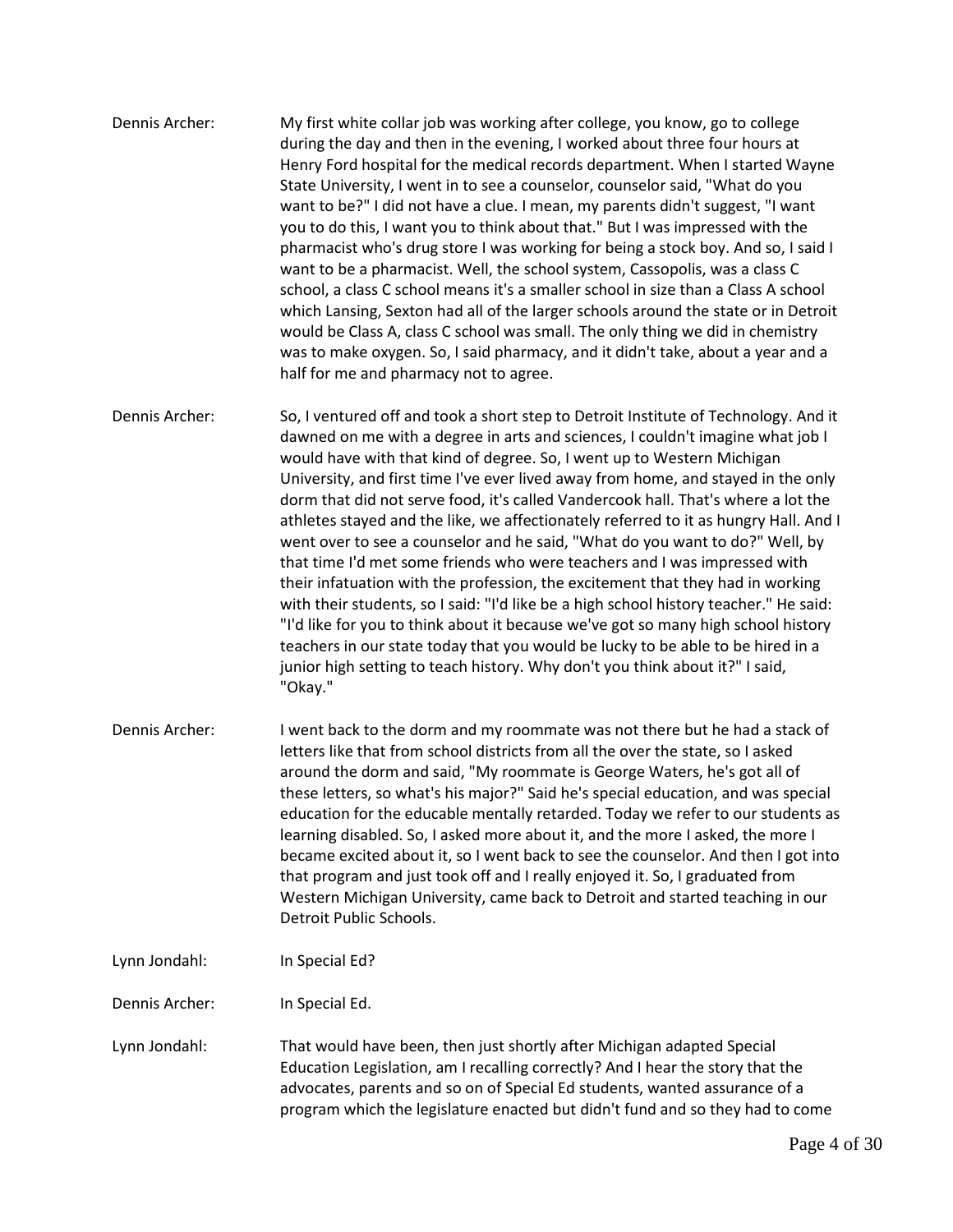back and petition that. So I'm just suggesting you are on in early days of those curriculum development for Special Ed.

[Dennis Archer:](https://www.rev.com/transcript-editor/Edit?token=q5DUULDQVzMLxgVXRd4QF_X8zjcEgHitOrIYMaw8kllHIhbt7_HINTG15lYdvM53UumlLopb0ydafgZ_5kMtinU-Qqo&loadFrom=DocumentSpeakerNameDeeplink&ts=656.43) I can't tell you that I remember, all I know that I wanted to teach, I was happy to graduate from Western Michigan University, and the thought of making some real money was something that was, sort of, preeminent in my mind and working with young people rather than the history which gave rise to it. I graduated in 1965 from Western Michigan University, so I don't know the timing of all of that. I was at Bunche Elementary.

## [Lynn Jondahl:](https://www.rev.com/transcript-editor/Edit?token=GCtyircEchqodmEDfGItRMGAspI-hmyqq21rBxFUJCFZylz99rAVGIOLXB5zUVDPtReDcnZvv2Y2DykD3pcjlE3rtG0&loadFrom=DocumentSpeakerNameDeeplink&ts=691.33) In Detroit?

[Dennis Archer:](https://www.rev.com/transcript-editor/Edit?token=SbzDvgif97DilsrLDtQJfVbnc2RO6HdmlO19CCZFHEzvZdvrVcuUKCTUMLVayTGPnkfTWzmECiDPJqmBlfUFUjf7gPE&loadFrom=DocumentSpeakerNameDeeplink&ts=693.67) In Detroit and the principal Violet Vardy,, suggested that the way I work with students and the way I work with my fellow teachers, that in her view, I have the makings of being a very fine principal. And in order for me to be able to move in that direction, I would have to get a master's degree in education, so I started down at the Rackham Building at the University of Michigan's off campus, to start taking two courses to move towards getting a master's degree. And ironically, the first two classes that I took, I found that I was using the same two textbooks that I used as an undergraduate at Western Michigan University. And so, I was dating this teacher at the time and I started complaining, some might say whining, about taking the classes, and I wasn't frankly learning anything new, nothing new by way of thoughts, strategy, rationale, et cetera. And the more I complained, she started saying, "Why don't you go to law school?" And I just said, "Look, I've never been to a lawyer's office, I don't know what lawyers do, I don't have a clue what they do." And I would say, "no," she would say, "You ought to think about it." And I thought about it, and I took the LSAT exam. And the score suggested that if I went to law school and worked hard I can graduate from law school, and so, I went to law school.

- [Lynn Jondahl:](https://www.rev.com/transcript-editor/Edit?token=REMH4BPy7lBH6BovpCJ-0II6LtEsEmRagMX_flUHW0HMoMREpcZbszF7T7jSjmAAbf_QH-w5xcW0G4_lxcIwxf51L2Y&loadFrom=DocumentSpeakerNameDeeplink&ts=813.39) Then all the way through your undergraduate and your professional education graduate program, you were working at the same time in a full time job.
- [Dennis Archer:](https://www.rev.com/transcript-editor/Edit?token=Qpvfq-GZ_S93ygaIw2HrfEJjpVUWw60jEvzOleH6YhqwpbqFkszxL5zuoY9qSBlAJVYZmRexT9lAzemxx9S4HqUdINk&loadFrom=DocumentSpeakerNameDeeplink&ts=828.19) I worked part time when I was at Wayne State, I worked part time when I was at Detroit Institute of Technology. When I transferred up to Western Michigan University, I worked part time there too. I was washing pots and pans in a dorm that allowed us to eat at the meal that we were serving. So I worked at the dinner meal washing pots and pans and on Sundays because it was, they really, sort of, didn't need you, there'd be a group of us who lived in Vandercook who went to Walgreens downtown, and they had a brunch, all you can eat, and so, we all saved up to make sure that we can go down there and eat. And as we finished, we, sort of, loaded up our plates again with things that we could put in a napkin that wouldn't cause grease stains in our pockets and the like and apples or whatever they might have so that I would have a little something later for the day.

## [Lynn Jondahl:](https://www.rev.com/transcript-editor/Edit?token=eVzX0NQUr5zt-cHTpF06zgx9uqy71qG9ojn6bb5LQpfhIj_fheKQV3aXDTLRvpEM5PAEB5JSJNZG-10T0Qz1clEHla8&loadFrom=DocumentSpeakerNameDeeplink&ts=900.01) Now, up to this point, and you didn't go to law school with the idea this was access to politics or a political career, that was not on your agenda?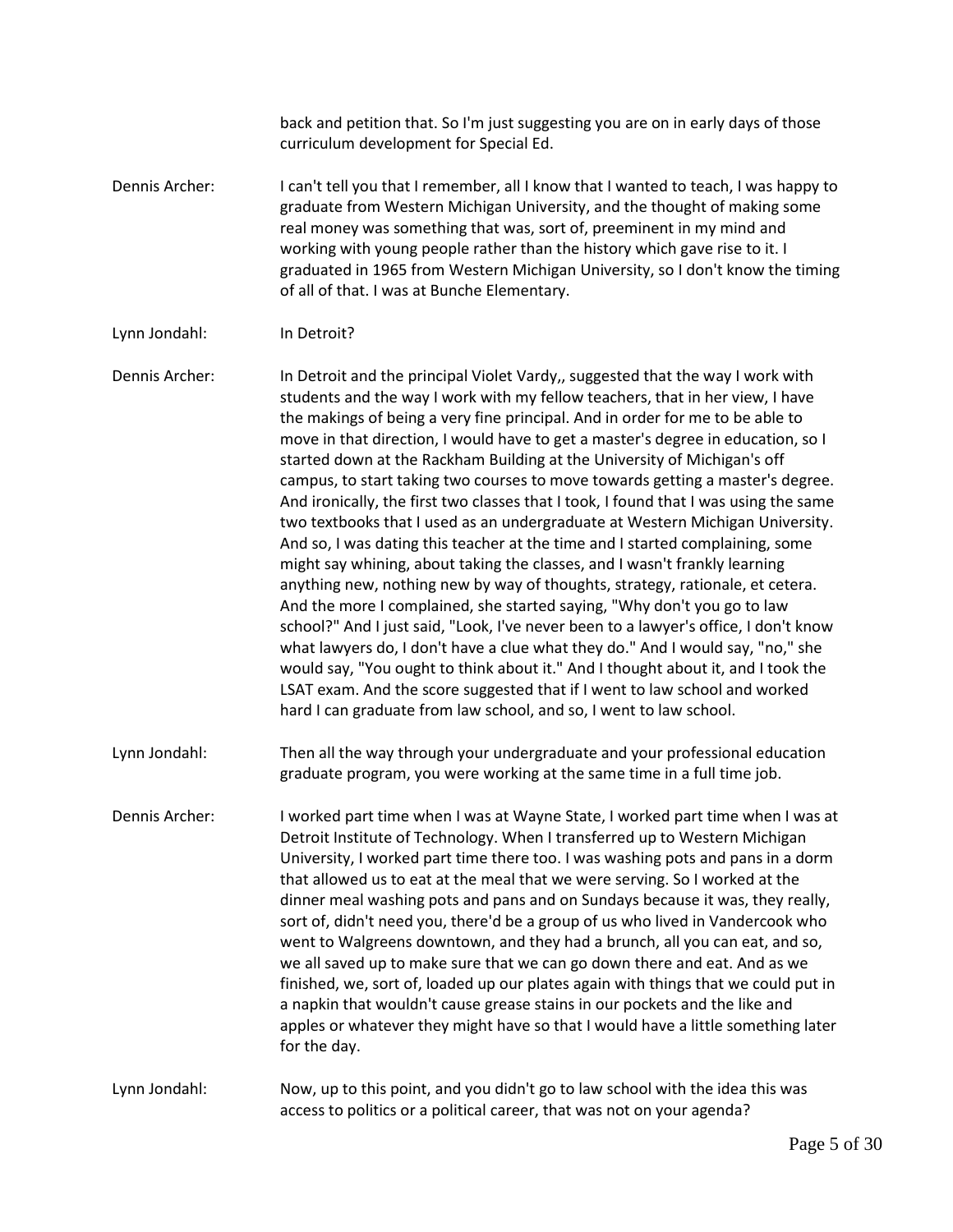- [Dennis Archer:](https://www.rev.com/transcript-editor/Edit?token=mSXftj21Bw-yoXAJbvEeDcyqMVwzNH7HT-Ls_EwERlN9m7Vayu-KuXreb-65771FrGvy4gZkj1ro1RX7VOAxzQYxurk&loadFrom=DocumentSpeakerNameDeeplink&ts=914.11) I just knew that a law degree would offer me an opportunity to help people. When I was growing up we didn't have a television in our home until I think I was a sophomore or junior in high school. I mean, our entertainment growing up was listening to the radio. What I'm saying or I'm talking about my Dad, Mom and I, because I'm the only child, couldn't afford anybody but me, but we'd listen to The Shadow and Green Hornet and all the shows that we just enjoyed listening to. And when we got a television, in Cassopolis we could pick up the South Bend stations, we could pick up one or two Chicago stations and WKZO in Kalamazoo which was, I think, channel three at the time. And as I was able to watch television, I remember watching on the news this thing called civil rights movement and the marches and the like. I graduated from high school in 1959. I didn't know the significance of it, I just knew that Brown versus the Board of Education was passed by a unanimous Supreme Court in 1954.
- [Dennis Archer:](https://www.rev.com/transcript-editor/Edit?token=ntwYH__V4SD2vj-ptObyQqkNn5D1uoAb6gfWddifmyTv89q055s6Vc8HjheTWbywK32tSRnbdIQWCiMp6mUH5wT3iWE&loadFrom=DocumentSpeakerNameDeeplink&ts=1017.2) I didn't follow or know enough about the 1955 decision where the court was entertaining arguments from the lawyers as to how quickly they should implement their 1954 ruling, of course, they came out with, with all deliberate speed. Many of us thought that means it was going to be very quick, only turned out to be very slow, and that was the intent of that decision. And in 1955, I knew that there was a woman who would not get up out of her seat on a bus and that Rosa Parks was that person. And the civil rights or the bus boycott movement was led by a new minister in town, having been chosen by E. B. Nixon by the name of Reverend Dr. Martin Luther King. I think at the time, was just Reverend Martin Luther King and he picked up his doctorate later. Those vague kinds of things, and remembering the Edmund Pettus Bridge and things like that, but it didn't dawn on me in terms of what the power and majesty of a lawyer or lawyers could do to help change society until I was well into law school.
- [Dennis Archer:](https://www.rev.com/transcript-editor/Edit?token=-YtKn9Cr628jcWkfXWQyOH4W-S22xHODp4ZDmH7K3VC1l33dFVPv1AhSWX83qQF4UnQjy4ZPUbLrcgzLbJoSPL--6XI&loadFrom=DocumentSpeakerNameDeeplink&ts=1111.19) I taught during the day and I went to law school at night. And so, as opposed to graduating in three years, if you go full time, I graduated in four years. And we had a significant number of black law students who were all attending the Detroit College of Law. There were only maybe one or two that were going during the day, most all of us went at night. And like me, and number were teachers, some were probation officers, some worked in other jobs, but we went to law school at night. And it wasn't until being in law school, that I began to have an appreciation for what lawyers could do. The first legal job I had was at the law firm of Keith, Conyers, Brown, Baltimore & Anderson. The Keith was Damon Keith, and the Conyers was Nathan Conyers, Mike Wahls, and Joe Brown and Herman Anderson and Joe Baltimore. And that was a summer of 1967.
- [Dennis Archer:](https://www.rev.com/transcript-editor/Edit?token=U8-0Ju8lAMBwzudX6VdJw4jAw6NtLmi5uSDBqgke5QBlr1lbvHoIEAA_CfU9MbC1ZayIlhsDBUYn5yuyPZR4I-DDZUQ&loadFrom=DocumentSpeakerNameDeeplink&ts=1186.21) I just gotten married on June 17th, and my father in law, I went by to pick him up, we went to go play golf as we would do a lot together, and when we came back, we saw a lot of smoke. Couldn't figure out what the heck was going on, and it was near his house because they lived at, I think, 1642 Longfellow. And so, I dropped him off, still couldn't figure out what was going on. Got in the car and drove downtown, my wife and I were living in Central Park Plaza apartments down here between Lafayette and Larned, and got home and found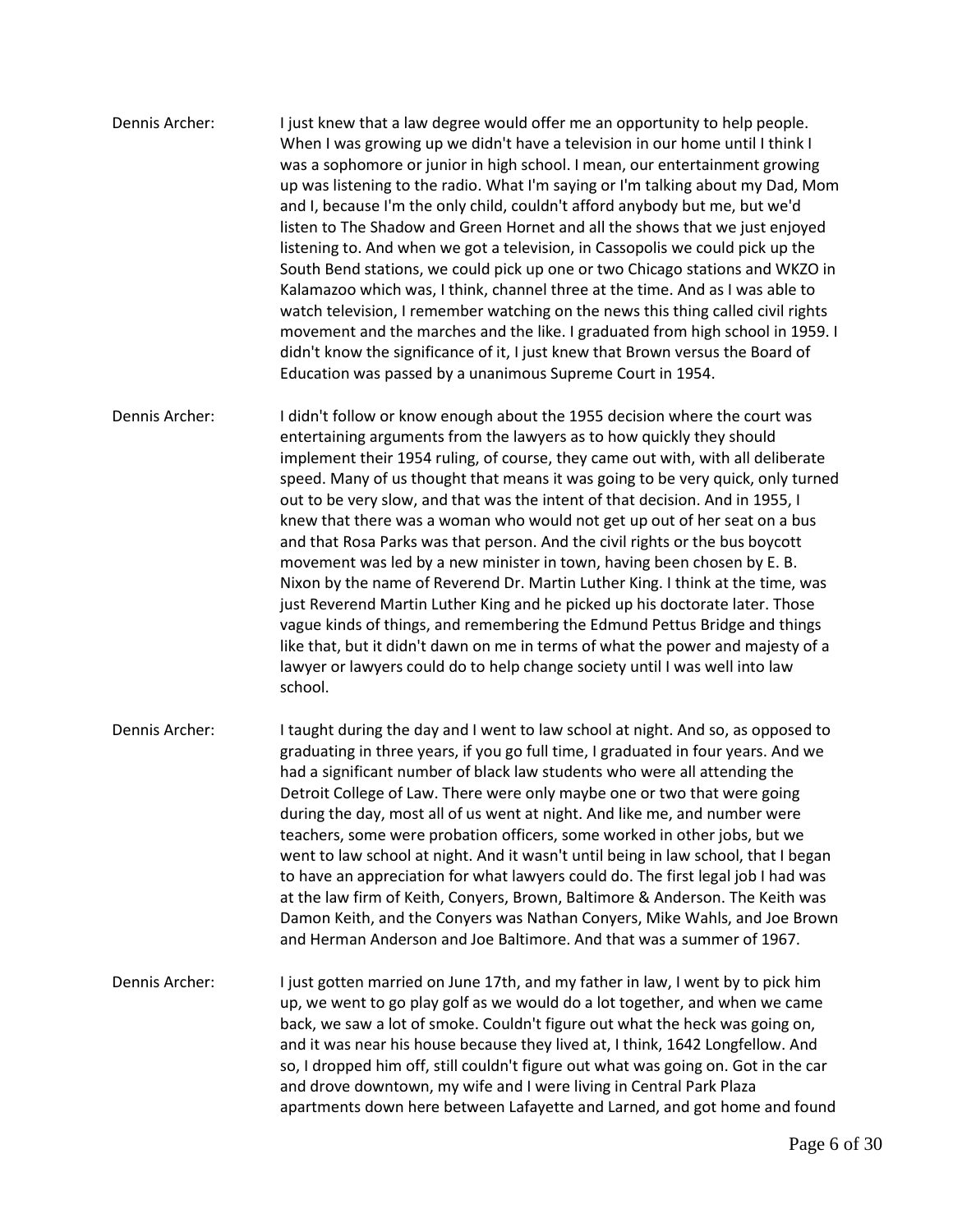out that there was a riot in place that it started as a result of the police going in to break up a blind pig or after hours joint however you wish to call it. And it was a much larger crowd than they thought, and then they had called a couple of paddy wagons, et cetera, and then it just erupted. I say all that to suggest that as a result there were literally thousands of people over the course of several days who were put behind a fence, I think, out on Belle Isle. I never went to see it, but I knew it was someplace and I think it was on Belle Isle.

- [Dennis Archer:](https://www.rev.com/transcript-editor/Edit?token=zFfAZ6w-mquE-uyk50EnCa1cgfzlLR1kvm9rC42_1NjSI0xwfnVfajTZgsFQX9Je4Jr6c_86Ww1Qzwr9_SDRrXATxww&loadFrom=DocumentSpeakerNameDeeplink&ts=1280.49) And the judges called out for all lawyers to please come in and be of help because people were being detained and lawyers could, whether you had a practice in criminal law or not, lawyers we're trained enough to be able to cause a person to be taken before a judge, and being advised what they're charged with, asking for bond, and many people were dismissed or there were no one there to make a charge, so case dismissed. Some where charged with disorderly person or whatever they might have been charged with. Well the Keith law firm because of their experiences were knee deep in it, and I saw them render service for people who needed help, who couldn't speak for themselves. That made a very big impression upon me.
- [Dennis Archer:](https://www.rev.com/transcript-editor/Edit?token=BfAabH5OvJPzSvRz7TKKwMm1cR0aUjXcUC_b4Yw2q6inEv1FCNxmTroi4SbLZGz5G1kG5Cxx1sYSqpVmVIBfSoMQrWM&loadFrom=DocumentSpeakerNameDeeplink&ts=1344.65) And then a summer or so later, Don Campbell who taught contracts at Detroit College Of Law, asked me to come up to his office and he said that Detroit College of Law had been contacted by Ford Motor Company in the office of general counsel and Ford Motor Company wanted to let it be known or make a statement that they were open to everybody who wanted to come in to be a lawyer for Ford Motor Company. A a result, wanted to make sure that they had some law students of color.
- [Lynn Jondahl:](https://www.rev.com/transcript-editor/Edit?token=wGhoURBwepCjfRWrwL0lOMmmKw-J5N1qKwR75JcddHAM-TovM0c4J13XluJo_XkKdvONJzMc9dozSe973c2GIKnJIhI&loadFrom=DocumentSpeakerNameDeeplink&ts=1392.73) Can you remind me the year we're talking about?
- [Dennis Archer:](https://www.rev.com/transcript-editor/Edit?token=25MjUwandIfPXZwt2sRNxtcplx_Y95sNB63K-eJsxyDcbErbjWTO9WkSWllREdYmNTT1n6UmZ0nMq193qN0eoUF5Ddo&loadFrom=DocumentSpeakerNameDeeplink&ts=1395.3) That will either be 68 or 69.
- [Lynn Jondahl:](https://www.rev.com/transcript-editor/Edit?token=KD4azN489q6KwLBQoZmqow2o7hjwR6wH-rMV9aDkoAs0_inbSZbbn37K0b6NxrOc1qYsW7PuYNd68cjWaHKG-siYEXM&loadFrom=DocumentSpeakerNameDeeplink&ts=1403.33) Just prior to your graduation.

[Dennis Archer:](https://www.rev.com/transcript-editor/Edit?token=ysNmSTpkHNXqA910jTvdoTm86JqSIq6AVwpqKhpYy2vg8NxjoLR89T-DquI5IIAhnuCms7Abnp05of0PqaIG59plIUA&loadFrom=DocumentSpeakerNameDeeplink&ts=1405.2) I graduated in January of 70. So, I went there and was there for a summer, fabulous opportunity, I learned a lot. Dee Allen Glenn, from the University of Michigan was a another person of color who worked there for the summer. He helped me with my writing skills because I just needed the help, and he was kind enough to do that. And when he first started, all I saw was read on the paper, and when we finished, hardly any red on the paper. And then when I graduated in 1970, just before I graduated, I sent a letter into a very large law firm, and I asked for an opportunity to be interviewed. Before I went, I went to Martindale Hubbell to find out who this person was that was going to be interviewing me, and the like and I went in to see him. He thanked me for coming in, and wanted me to know that the law firm did not hire law students from the Detroit College Of Law. I said, "Thank you very much." All of which I found to be interesting because he graduated from the Detroit College Of Law.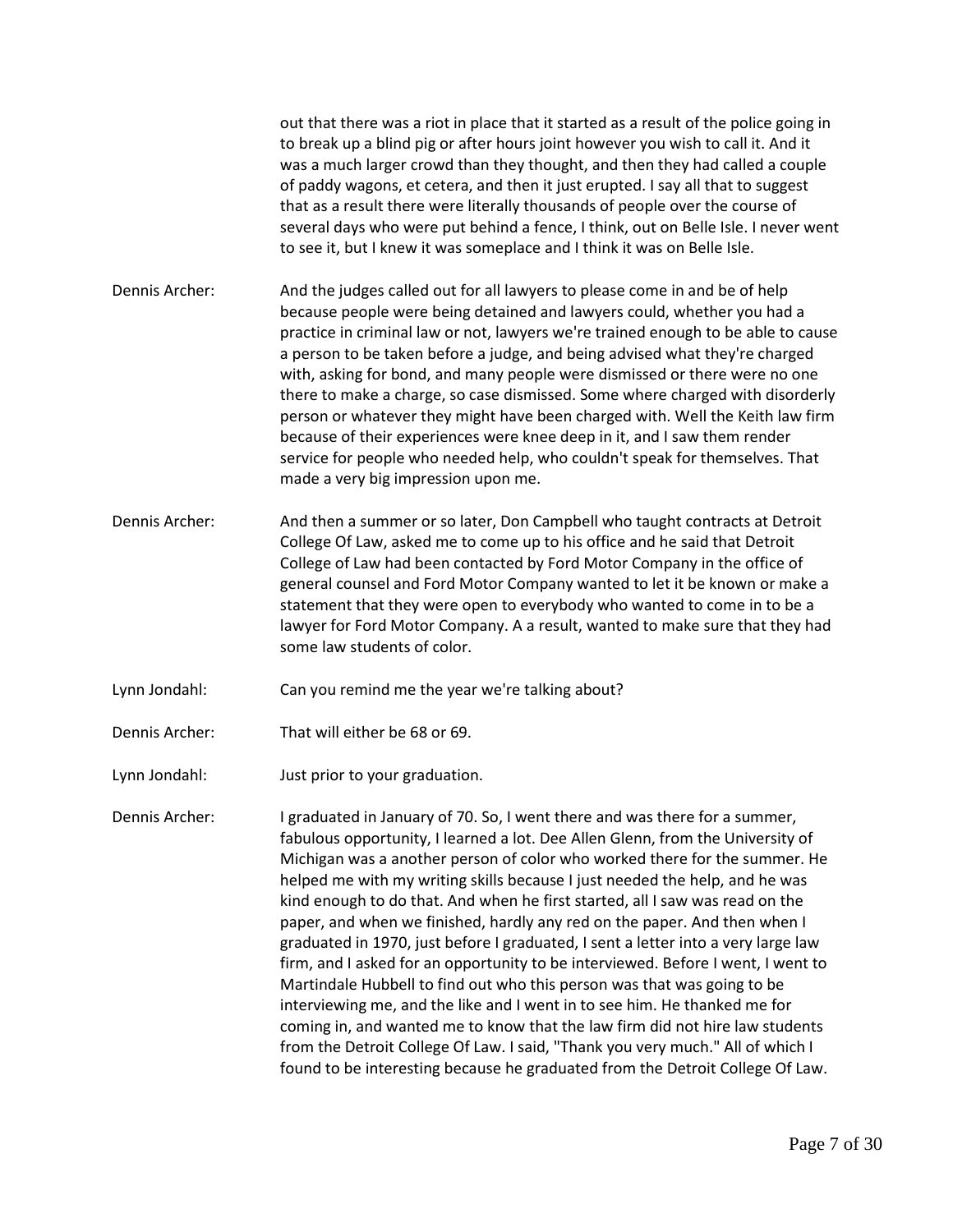- [Dennis Archer:](https://www.rev.com/transcript-editor/Edit?token=usDDemjUNiSvNW5ikoFUrLyzreJ9rnhwfMSoMYSzjlw0FVnbisHvhdzX5us2hQFwAqEzVpf0fJbt78HlD-DRxvBhpvo&loadFrom=DocumentSpeakerNameDeeplink&ts=1505.49) But as I reflected upon it and asked around a bit more, I found that when I graduated in 1970, I don't think there was a large law firm in the city of Detroit, if not state that had a person of color as an associate or as a partner. So, I joined the law firm of Greg and Gardner, Sam Gardner and Bobby Greg. And both of which went on to become judges. Sam Gardner, I ran his campaign for Detroit Recorder's Court.
- [Lynn Jondahl:](https://www.rev.com/transcript-editor/Edit?token=8KL6T_eyGan6gwZcezk4rQj8Gt46PrCF6S3b8UyF6SNq9aVRVOTtHIWR3bqqTvNN3vme8KowI4I56otUDyAhChWGd5A&loadFrom=DocumentSpeakerNameDeeplink&ts=1538.65) Was that your first campaign?

[Dennis Archer:](https://www.rev.com/transcript-editor/Edit?token=OjIHNTP9_oiwEHwlyJf1r9qgxatFtZ6aRK5-xDNGNgods8BaTDYWH2dWF1PjtTU-VOmZKGBK-W5pUaIuUdd8Mx98Ec0&loadFrom=DocumentSpeakerNameDeeplink&ts=1541.17) No. Get to that in a half second. And then the other was, Jay Robert Greg was appointed to Probate Court by the Governor. My first initiation into politics came when my father in law and I were playing golf. We were playing at Palmer Park and happened to run into Harry Farlow. Before that I'd heard a lot about Robert Millendar because he, like my father, was in the army and they served in Italy. And my father in law was very impressed with Robert Millendar. Robert Millendar was in the only integrated law firm at that time, at least that I knew of, and so, I wanted to see if I can impress him with the fact that if I were willing to work hard in a campaign, I might be willing to work hard in a law firm. And thus I might have a job after I finish. In the summer of 1969 I began to work as a volunteer because I lived downtown, I think the office is not too far from Lafayette Park. And I began doing everything that I was asked to do from, at the time, we had mimeograph machines and we would have flyers, 8 x 11, that talked about our candidate, Richard Austin, and we would go out to shopping centers and other places and stick them on the windshields, et cetera.

- [Lynn Jondahl:](https://www.rev.com/transcript-editor/Edit?token=w5g-WQ9RKUsSnVwqaTMqr3apjMlPrnagr6twCJgSl-wMe7sMGPWnLFpXXafEJ3s8jSm46kE8CbFj7JN2tQTyZS3QQUk&loadFrom=DocumentSpeakerNameDeeplink&ts=50.83) Was that Austin's first race?
- [Dennis Archer:](https://www.rev.com/transcript-editor/Edit?token=j2MfiLixJrUGlC0Mn4KMBR0QoEOiNtsvg2DBPOcsTxl85MyXMIFp9VrzBlq2KAuwwVezds_53eXsdaROqVCOE_EHhy0&loadFrom=DocumentSpeakerNameDeeplink&ts=53.83) That's Austin's first race for mayor. At the time he was CPA.
- [Lynn Jondahl:](https://www.rev.com/transcript-editor/Edit?token=baDsoJjqQN679TnYYWg07hH-Ecg7pMuQOZSbWPtqyVUs6c9T7RxzBGEO7aD15ifAljQrDUsm9v1wQAEkuRqnNZmCP54&loadFrom=DocumentSpeakerNameDeeplink&ts=59) That was?
- [Dennis Archer:](https://www.rev.com/transcript-editor/Edit?token=enJ3NjoNL53sr6A4RxDP5ja4peq0H5NlSEf2hEjQ0RJktDU3UI0dls1ko9n9a06aiFCmH7CsYjz9ZA8IyrVjbGm7N9U&loadFrom=DocumentSpeakerNameDeeplink&ts=59.34) That was in 1969.
- [Lynn Jondahl:](https://www.rev.com/transcript-editor/Edit?token=emzuOGLUIle_xkrKo-vl_PIS-OaFQEn8HCgvIlaE3l8mDGmSVlxW9aK8XC4a0N7CDxsEOXLnxWTQiCY27NlRJFQEdqI&loadFrom=DocumentSpeakerNameDeeplink&ts=59.82) Okay.

[Dennis Archer:](https://www.rev.com/transcript-editor/Edit?token=pIS98g5niFurBRVEbkC4UfMGZMuQ4UkvOmzUgy_4ItYS56whUAs8XJ8MR5ifChCq3XtYmMTRaXqGcvq8e3EZCbA-Yiw&loadFrom=DocumentSpeakerNameDeeplink&ts=62.21) And so we worked hard on the campaign and I graduated to being head of the advance team. And I would go, as you know, ahead of the candidate and when the candidate, Richard Austin, would come, I would tell him how many people were in the room, if there was somebody giving other candidates a hard time. I'd tell him where that person was situated and the like. And then I left to go to the next place.

- [Dennis Archer:](https://www.rev.com/transcript-editor/Edit?token=VNDYfi7TzaS29Wof_h6cKbv9sRjMYR1S0g5OK7CDJ8br851O4QsURbWcHI3DGDSmJzBZuub1_Aq6eV6jGs7SD1Zvthw&loadFrom=DocumentSpeakerNameDeeplink&ts=93.05) We watched the election returns in what is now the Book Cadillac downtown. And it was raining, it was cold, and we lost a very close election to Roman Gribbs, who at the time was a sheriff.
- [Lynn Jondahl:](https://www.rev.com/transcript-editor/Edit?token=DXbD8rQw1d2y-6bXnt_nVHWYRpdnCSCPKG_4m0C1HfWL8noqZAkweRXcND0N6qMC-Fxfc6S0HdX-OEDDMcKlhS0MGqA&loadFrom=DocumentSpeakerNameDeeplink&ts=115.99) Yes, he had been sheriff, or was sheriff at that time.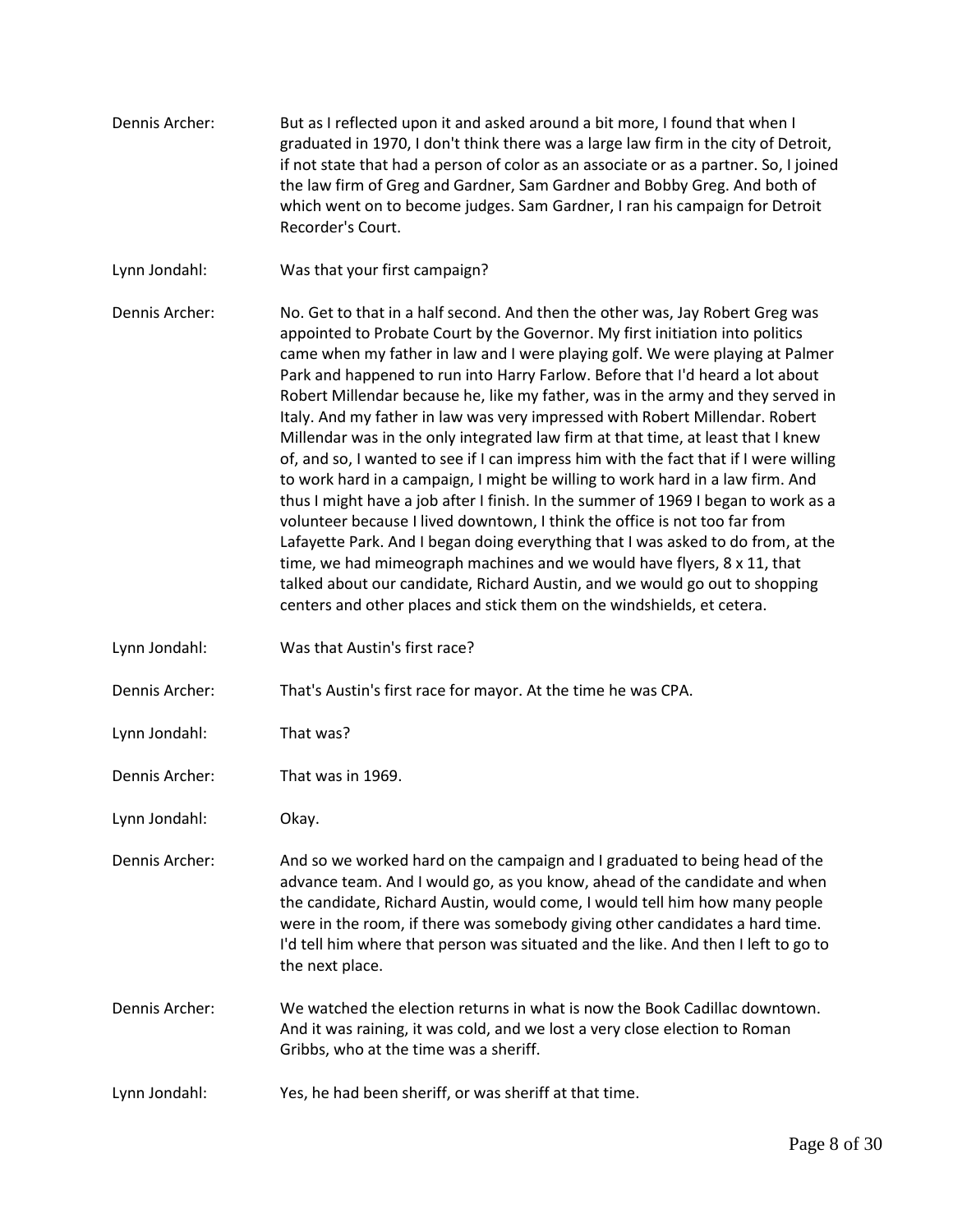| Dennis Archer: | Was sheriff.                                                                                                                                                                                                                                                                                                                                                                                                                                                                                                                                                                                                                                                     |
|----------------|------------------------------------------------------------------------------------------------------------------------------------------------------------------------------------------------------------------------------------------------------------------------------------------------------------------------------------------------------------------------------------------------------------------------------------------------------------------------------------------------------------------------------------------------------------------------------------------------------------------------------------------------------------------|
| Lynn Jondahl:  | Running from that position.                                                                                                                                                                                                                                                                                                                                                                                                                                                                                                                                                                                                                                      |
| Dennis Archer: | And he was successful.                                                                                                                                                                                                                                                                                                                                                                                                                                                                                                                                                                                                                                           |
| Dennis Archer: | Right after that election, of course, I did not get the job with Bob Mellinger's law<br>firm. But the next year, and I was working for Greg and Gardner, and also left<br>Greg and Gardner after about six months and the four of us, Elliot Hall, Horace<br>Stone, Alex Allen and myself started our own law firm. So the two associates,<br>four associates, left the two partners, started our own law firm.                                                                                                                                                                                                                                                  |
| Dennis Archer: | And then Bob called and said, "Guys, I've got some challenges with my<br>circulation in my leg. We've got a Democratic convention, state Democratic<br>convention, in Grand Rapids." It was at the Pantlind. "And I'd like for you to go<br>up and be my eyes and ears and I want you to walk and be around Richard<br>Austin. I want you to report in to me every day." Which I did, because you might<br>remember Secretary of State O'Hare had decided he was not gonna run again.<br>And so Bob wisely thought that if Richard Austin could get the nomination, he<br>could win and become Secretary of State, which was a first, I think, in the<br>nation. |
| Dennis Archer: | And so I went up and my first time going to a Democratic state convention and I<br>saw what they met in the smoke filled rooms because I was in there with him<br>late at night and watched him get the nomination, which I reported back to Bob<br>Mellinger. And then after he successfully got the nomination, I came back to<br>Detroit, I was asked to help with Wayne, Oakland, and Macomb Counties.                                                                                                                                                                                                                                                       |
| Lynn Jondahl:  | In the Austin campaign?                                                                                                                                                                                                                                                                                                                                                                                                                                                                                                                                                                                                                                          |
| Dennis Archer: | In the Austin campaign.                                                                                                                                                                                                                                                                                                                                                                                                                                                                                                                                                                                                                                          |
| Dennis Archer: | And then as the race started to tighten up, it was then Wayne County and then<br>it was the city of Detroit, all at the direction of Bob Mellinger. And we were very<br>fortunate that Richard Austin won.                                                                                                                                                                                                                                                                                                                                                                                                                                                       |
| Dennis Archer: | Bob Mellinger was an outstanding and brilliant political strategist. And it was<br>just a thrill to work at his direction. And also had a chance to meet another<br>young lawyer at that time by the name of Jim Blanchard. And in and around<br>about that time he was starting or getting ready to help or was involved with<br>Frank Kelley.                                                                                                                                                                                                                                                                                                                  |
| Lynn Jondahl:  | This is Frank Kelley as Attorney General at the time?                                                                                                                                                                                                                                                                                                                                                                                                                                                                                                                                                                                                            |
| Dennis Archer: | Yes.                                                                                                                                                                                                                                                                                                                                                                                                                                                                                                                                                                                                                                                             |
| Lynn Jondahl:  | And Blanchard would have been recently out of law school himself, right?                                                                                                                                                                                                                                                                                                                                                                                                                                                                                                                                                                                         |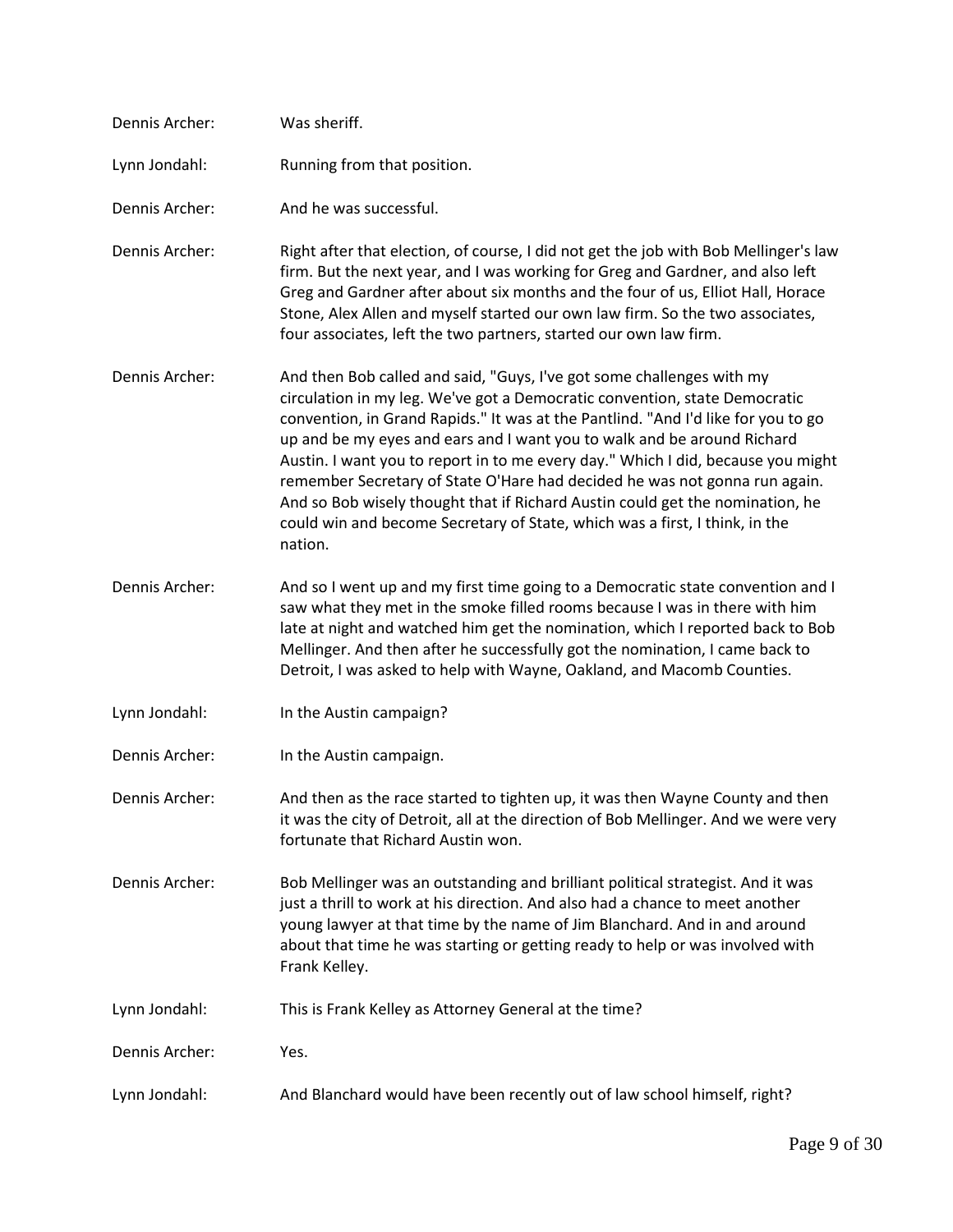Dennis [Archer:](https://www.rev.com/transcript-editor/Edit?token=r2PMFC3S7LjJNR5ZYUuXoMmDuVd9MKadLFfU42OgcjBRCuM0Dd79dtv-l0coWjPL3wo3QFp5YTUN7fxRnZumMtSPEW4&loadFrom=DocumentSpeakerNameDeeplink&ts=312.49) I would guess that'd be about right. Dennis [Archer:](https://www.rev.com/transcript-editor/Edit?token=8yW1nZeosz1VfS88rP_5LXwX1H5rGChyBlIKJL729xx-KPJE13NRJitdVqdlEGddhRiTO-LMQlTGyd7sN8IntQjOcXw&loadFrom=DocumentSpeakerNameDeeplink&ts=314.23) And he was helping Attorney General Frank Kelley, his campaign, as I was helping Dick Austin. And the two of them, Kelley and Austin, I mean, you couldn't find people who got to be closer and friends and how people just got along with each other. [Dennis Archer:](https://www.rev.com/transcript-editor/Edit?token=ndGz0awEmy5Op47K5ZTNKYJDVqMpaMZXCiglsVk0RoIYtbIYSYNetPEfX0qwHFG-wbEbHSfpVrUdFWYKIhA07SIsYcE&loadFrom=DocumentSpeakerNameDeeplink&ts=337.99) I'd never flown in an airplane before, especially one of those small airplanes where you can only put four people, oh my goodness. We were traveling around the state. We were coming home one time and I looked out my window and out of the cloud bank I could see by City Airport, that very tall tower, whatever was out, looked like a furnace. I saw it and my eyes got big. I was happy to be on the ground when we landed. [Dennis Archer:](https://www.rev.com/transcript-editor/Edit?token=619AdbhvMs2Qpgk0kuXDHKsIcHp2wBwajlKv7svjvkSGV6gvbHXl-i8oHFO2DEiZLJcWmdA-GdcyWo4km9X7oTWd9kk&loadFrom=DocumentSpeakerNameDeeplink&ts=368.08) But he went on as Frank did, they both won the election that year. That was my first real victory in sense of it. [Lynn Jondahl:](https://www.rev.com/transcript-editor/Edit?token=ja5_n1CsQZXDSVHTfEGBLuDnKGS91EIzVPo9-iA7bXsYSxZ9_8RlnBzmTFK2vIIktnlsBgxX_Tu1-rZftlylI_Ko2FA&loadFrom=DocumentSpeakerNameDeeplink&ts=379.47) Were you essentially a staff person? [Dennis Archer:](https://www.rev.com/transcript-editor/Edit?token=i8qJYVgsfSyio_BYo1JvyuELVQ_ZTsrbZeAnQvGLBRJoBwSuLjMHmbNae3vhoJ1asr0jr8of8gx_wQrdbwUXRw0L3Ug&loadFrom=DocumentSpeakerNameDeeplink&ts=381.5) I was a volunteer. [Lynn Jondahl:](https://www.rev.com/transcript-editor/Edit?token=ph1d0b-v9muqogV_hBPPoVXBgLfLmqW5UNk8-sgwJM1tnMgxqQjpgL5Y2qJUpM-ufM5KFXHigOnWjGn8un4i_KqZ8M0&loadFrom=DocumentSpeakerNameDeeplink&ts=383.93) A volunteer? [Dennis Archer:](https://www.rev.com/transcript-editor/Edit?token=nU-cAAiSDTt943rEyFdma6-ig8OfDk9nixonekQbNXW6_NjA_JY53chUxuyeKf4NKGskq2h-dpsQTqA3QlCYd2nacI4&loadFrom=DocumentSpeakerNameDeeplink&ts=384.71) A volunteer. And happy to do it. [Dennis Archer:](https://www.rev.com/transcript-editor/Edit?token=fUdBUsTS8mUWN0xA1oG_MWSXM4LJ27SNxVUO4AdNBkH9v2UdFk_ZojxD3qoCk23ZNG68wLIAavvamMiu93F3sMG1FVY&loadFrom=DocumentSpeakerNameDeeplink&ts=386.96) And the more I saw how politics worked and it really helped to win because I lost the first campaign we were in. I just started enjoying politics. And so I would continue to help folks who were running for office that I liked. And I enjoyed it. Still do. [Lynn Jondahl:](https://www.rev.com/transcript-editor/Edit?token=PEaNA-Nz4IEY7CcDiXXUCvJqpzoRmp-sEDWdt0I5h1C_EZKtpnPoia6piiio5P9Eqst9Jx2rXRhxx0P7bXR_b6Zhp6E&loadFrom=DocumentSpeakerNameDeeplink&ts=411.5) And you're still very active in it? [Dennis Archer:](https://www.rev.com/transcript-editor/Edit?token=a_Jy8LZulDjwct7XGwLqB041rJBw2Xqevdhyh5DcRiFawFMrC3q8C6Mu3CRNamfMiImGAgb72R4DAXeopuN1li1HAFc&loadFrom=DocumentSpeakerNameDeeplink&ts=413.53) Yes. [Lynn Jondahl:](https://www.rev.com/transcript-editor/Edit?token=Ptr3-RKPJJS8PbMEpde93vSNGXiLRLBzd-AmgTnkYWEWOBsmMkgXHKFblq13CMcXzgoy99BGgybqu6oyxmciCkcErJ0&loadFrom=DocumentSpeakerNameDeeplink&ts=416.15) Do I hear correctly that you were cutting some new inroads or involved in that with the Austin campaign, first African American running as Secretary of State, you were confronting racial realities in both going to law school, where you could go or feel comfortable, as well as where you could work. Reflect on that as, you know, the cutting edge issues of race at that time. [Dennis Archer:](https://www.rev.com/transcript-editor/Edit?token=kvUdmN9wb0HSSBTKjwxPZQ_9uM5Rs69JPOIspCWwIi60So1XsyjlmzHJ85zcbXf7PPqp5kN8fflYGL7-plNFdWfyGfk&loadFrom=DocumentSpeakerNameDeeplink&ts=454.83) What impressed me the most during that time, despite all of the challenges that the lawyers whose shoulders I stood on, the indignities that they had to deal with. That nevertheless these were some of the most successful lawyers that you will ever want to find and as I looked and met with them, we started when we were at the Detroit College of Law, we started the Wolverine Bar Law Student Association and then when we graduated, we got involved with the Wolverine Bar Association as lawyers.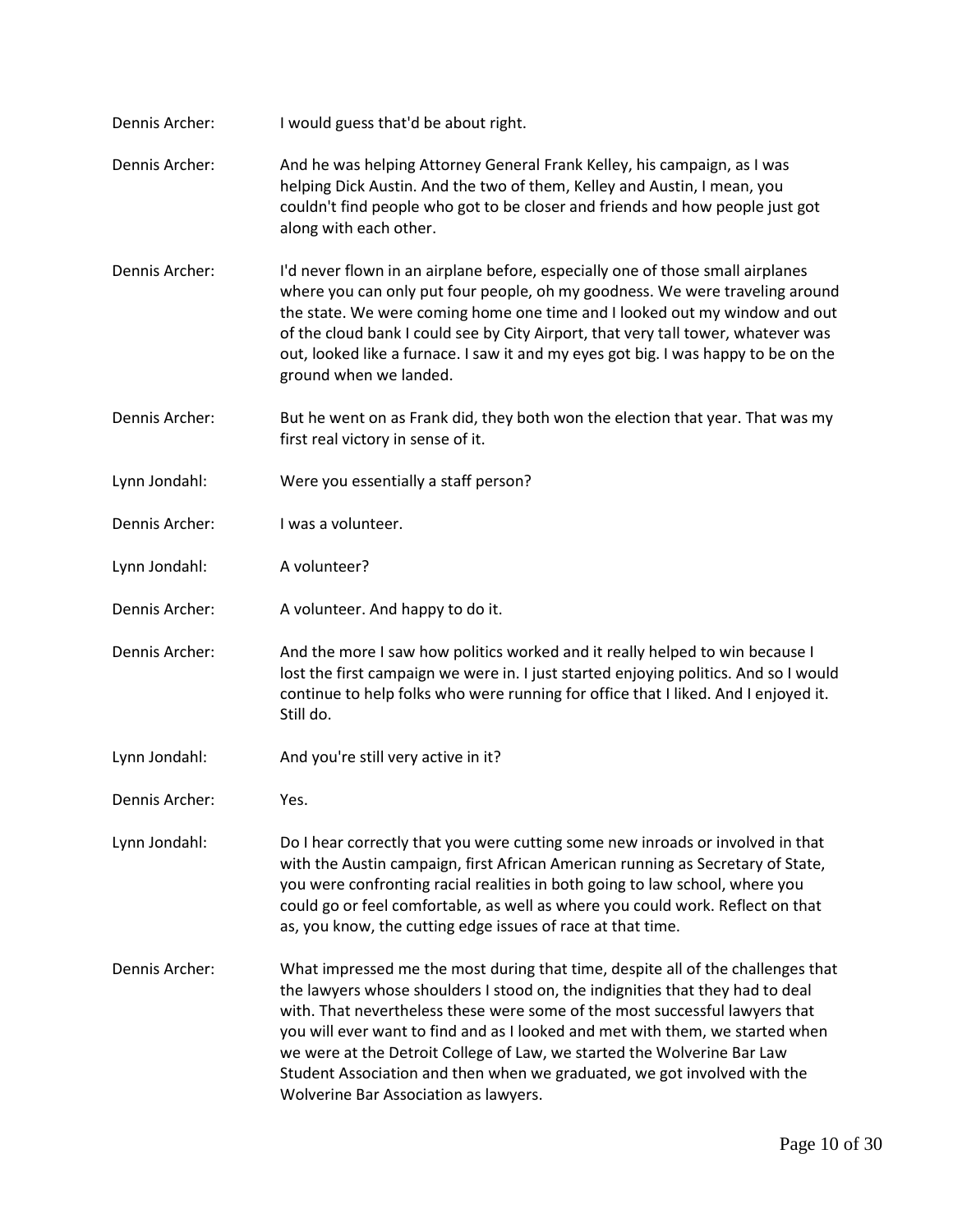- [Lynn Jondahl:](https://www.rev.com/transcript-editor/Edit?token=mwMjWgKIo6zheN11XHAXt8Fd2fgkArF-UouuFcl2YwCpLzvv-zk8B60zP58HvrF8CP_CeOjlQRh0zHmYOuKGJhQF7WE&loadFrom=DocumentSpeakerNameDeeplink&ts=506.66) The Wolverine Bar Association being organized black or African American attorneys, not welcome in the Michigan Bar and American Bar or was there tension there? [Dennis Archer:](https://www.rev.com/transcript-editor/Edit?token=kf0PoICxMrBqFCRxTrIMHRbDcixqkY1bNdW2akUPm9hm0QT2HSCDgTShS5t2cZByjrDbqMzLrpMRu4IGP0UH8COS2js&loadFrom=DocumentSpeakerNameDeeplink&ts=523.77) The American Bar had a long history of discriminatory practices. The American Bar Association would not allow lawyers of color to be members. Back in 1908, a lawyer and former dean at Howard's Law School, J. Clay Smith, prolific writer, anyway, J. Clay Smith wrote about how three then colored lawyers were found to be members of the ABA. When the ABA found out about it, similarly had put them out and then changed the application so that if you wanted to join the American Bar, you had to list your ethnicity.
- [Lynn Jondahl:](https://www.rev.com/transcript-editor/Edit?token=7jnGcephr-MN_-sx6BL0D3TNHUKbhR074lMtaddI9CjN1gG5yXwQJTFuGbKfa_G64tJMq4WE-NBCoMAx_-eIV7jLo_g&loadFrom=DocumentSpeakerNameDeeplink&ts=569.03) When was this?
- [Dennis Archer:](https://www.rev.com/transcript-editor/Edit?token=B_8-jPBFRdrvkDO9yRc64rkkgA5w-oAf0kElailB8DsKR5NyY25757KG-_ET_8u0WnSI72WIzG3xFt8hg6QVWxWIQBM&loadFrom=DocumentSpeakerNameDeeplink&ts=569.73) 1908.
- [Dennis Archer:](https://www.rev.com/transcript-editor/Edit?token=YjNOEJqrXqqthLTtsg7MSy2Wm2dKT_nr1vs2VPEkywc8RopgWUl4HD5GSpK6E3qYPNwqlmB5MRP48qH_2WIpW7UcuJU&loadFrom=DocumentSpeakerNameDeeplink&ts=571.47) And so any time that somebody wanted to join the American Bar and if members of the legal community did not know that person, they would go to the law office of that person to look at them to make sure that they were not a person of color. That changed in 1943 when they changed their application and I believe that the first person of color to join the American Bar was William Coleman who was clerking then for Mr. Justice Felix Frankfurter who insisted, urged and made him join the American Bar Association. And then others around the country, unknown to me who they were, started to join.
- [Dennis Archer:](https://www.rev.com/transcript-editor/Edit?token=QLIpHSVeiJhQm6Qtbkbc79ao8CBVK1TCK9sWyoCoBISBUMMNnojh28FDZ1DUn7iuvYLwBTuQBPSyDo0WvUa9qlA2nAU&loadFrom=DocumentSpeakerNameDeeplink&ts=630.32) And so when I was in law school, I joined the law student division because I wanted to find out more about what lawyers did. So I was in the Wolverine Bar Law Student section and I was in the law student division of the ABA, trying to find out as much as I could.
- [Dennis Archer:](https://www.rev.com/transcript-editor/Edit?token=jBBd0mpFcwLsWUiLUv4dsyfppcndVwJZqvW0FZvwq1zrs1SX5p1b7TsAh611ERFF1fCxqZMfXqaS6qJF8FkuZLA7Ek8&loadFrom=DocumentSpeakerNameDeeplink&ts=662.12) Donald Campbell, the professor I mentioned earlier, before I graduated from law school, just as I was ready to graduate, asked me to come by his office and he said, "Dennis, what I've observed is that we've had some very bright and talented law students here. But after they graduate, what I see and observe is that it's a natural inclination that they gravitate to the black bar." In this case, the Wolverine Bar. "And I would urge you to consider doing both. I would urge you to consider being involved in the white bar or the Detroit Bar Association, State Bar of Michigan. And the way you can distinguish yourself, because we've got about 17,000 lawyers-" We've got about 42,000 now I think, "You gotta think about writing from time to time."
- [Dennis Archer:](https://www.rev.com/transcript-editor/Edit?token=WVtoqxWoaDXIBMlpA4r5cWVdxVvbw-iBbYP7q-E88BBL5KR0xjPeqYj5ITBizsAX70ib6aXNEaGIgsNwo8PfvdT-M6E&loadFrom=DocumentSpeakerNameDeeplink&ts=727.69) So I thanked him for his advice, properly joined the Wolverine Bar Association, and met John Krsul, who was a lawyer here at Dickinson Wright . And John Krsul got me involved with the judicial qualifications committee of the Detroit Bar Association and got involved with the young lawyers section of the Detroit Bar Association. Now it's called Barristers, but then it was the young lawyers.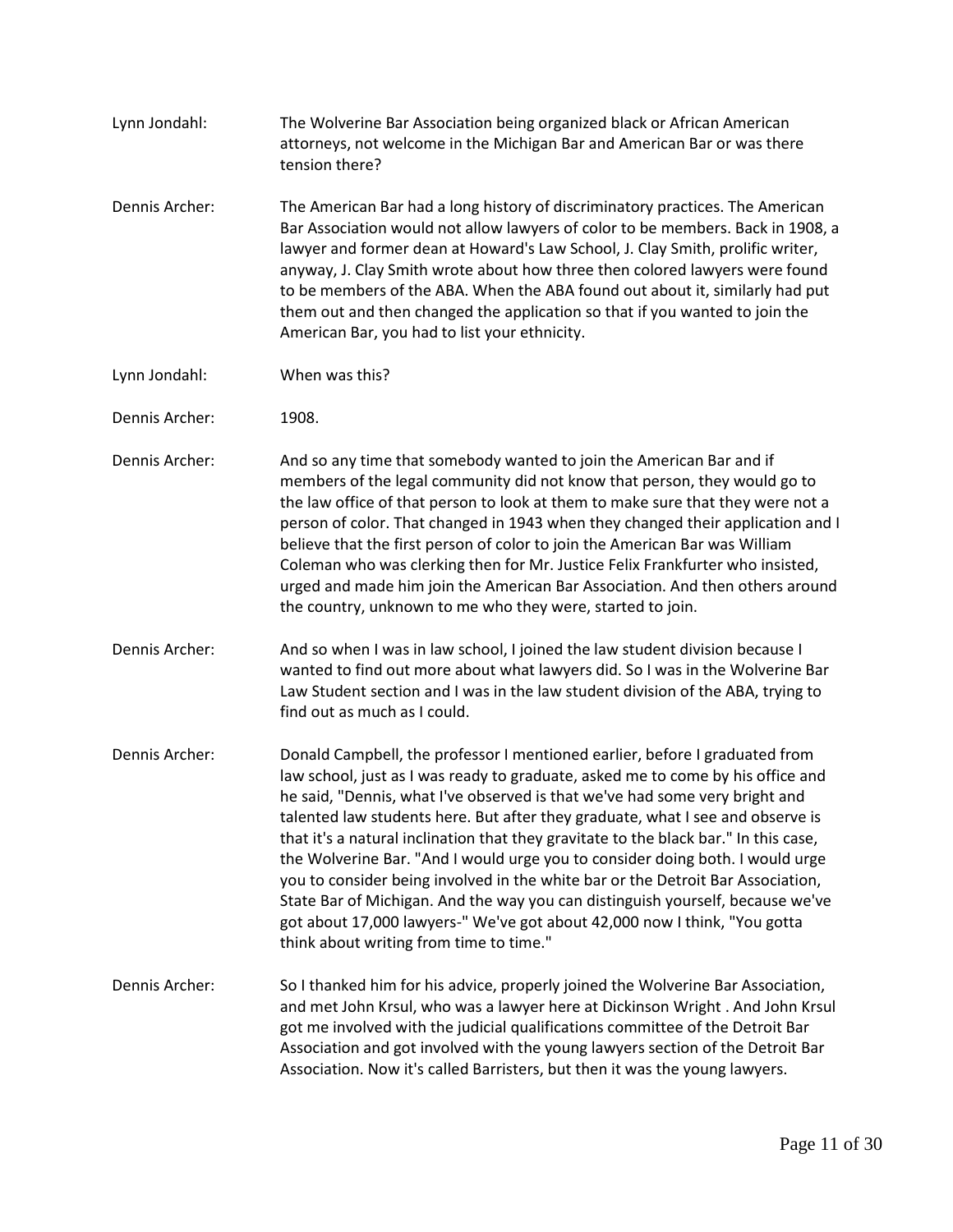[Lynn Jondahl:](https://www.rev.com/transcript-editor/Edit?token=sFYXHkIdg-wydoqPrUpoR2xtx9ecoVl_xrxZEY2w5B65ZPSR5zFIwhiX1AICb3evJW0SdoEMdqGzkoN1DzO_sSSB9Og&loadFrom=DocumentSpeakerNameDeeplink&ts=764.66) The judicial qualifications, you would be reviewing candidates for judicial positions? [Dennis Archer:](https://www.rev.com/transcript-editor/Edit?token=XSbh00yJ_yXKiBSjdbR8vpKZQrt4fW5o4aSqtBzWpUp_KtKhgtPyraByTT7mht4zqDtrgRT6lKQ53wbHXhS0NXpyU9w&loadFrom=DocumentSpeakerNameDeeplink&ts=771.14) Who were seeking to be elected to whether the Supreme Court, circuit court, common pleas court at the time, et cetera. [Dennis Archer:](https://www.rev.com/transcript-editor/Edit?token=RdPqi50dvVQsRtjANcXC1rlQojJNdys9ipRrotMyL_gwuXUbcrvkF4Sd166-1RsqqLlYd_rASHijxFvmp4Zy1L9xZLM&loadFrom=DocumentSpeakerNameDeeplink&ts=780.47) And I really enjoyed it. And the politics of it all and the like. I really enjoyed it. So John got me involved there and I ran for chair, became chair of the Detroit young lawyers section. And then I got involved and I became a member of a counsel of the young lawyers section of the State Bar of Michigan. Went on to become president of the Wolverine Bar and today you've got black bars all across the state. Lansing, in Ann Arbor, Flint, Grand Rapids, you know. I mean, statewide, you've got a number of different black bar associations. So things have evolved. [Lynn Jondahl:](https://www.rev.com/transcript-editor/Edit?token=ZYsuq6f8g6Cz7L7YTw6iH9I_zIW0Aa5CotPhqxv6i2rc6o2k83iy7qIKF0jCdIjqmlZygH0xptVBLN9SW1r4u5CF7E0&loadFrom=DocumentSpeakerNameDeeplink&ts=824.45) You eventually became the first African American to head the Michigan and the American Bar Association? [Dennis Archer:](https://www.rev.com/transcript-editor/Edit?token=p_77xf913ngP8U2ksBDoym0mYzXm84oFd6ShuXLCBkhC_wZp5HWQHYmsXwIoM7ZQ3nX2qyGlM5rcoehdNeiTeohVxJo&loadFrom=DocumentSpeakerNameDeeplink&ts=834.4) I think I was the 50th president of the State Bar of Michigan. I was president from 1984 to 1985. I was president of the National Bar Association from 1983 to '84, left that and went into the State Bar of Michigan. [Lynn Jondahl:](https://www.rev.com/transcript-editor/Edit?token=KBR3rlv1N-TBEZUlprUFe6lEJeqzuVR-qTEjlHn_w9xjDLSs6wi1v4-7nxc2tHwkGu6BmxPSMrw20NdCfGyMCFP3ST0&loadFrom=DocumentSpeakerNameDeeplink&ts=852.09) Okay. [Dennis Archer:](https://www.rev.com/transcript-editor/Edit?token=eJ1CygWGqZ82fis44MPq6zj6svuHpaO-fPUH5pbRtMARRsD9VnprXey-YKHPxGAoBrmkwgy7lx8txvVbl1eZjhloE6o&loadFrom=DocumentSpeakerNameDeeplink&ts=853.49) And then ultimately, in 2002, after I stepped down from being mayor in December 31 of 2001, in February of 2002, I was nominated to become president elect of the American Bar Association, was so elected in August of that year, and then 2003, 2004, I was president of the American Bar. [Lynn Jondahl:](https://www.rev.com/transcript-editor/Edit?token=Aid1RsXMkbFsLAbb0_gzgaO294Cf2J7Gtv1Xab1tz7RQfUWtpgcCwn0xSyc7w7oTOoc7sOJxvCXLF_qVKJ56c1wvUp8&loadFrom=DocumentSpeakerNameDeeplink&ts=883.58) How did you wind up in the state Supreme Court? You mentioned you had met and got to know Jim Blanchard. He then became governor. You first met him when you were working on the Austin campaign and he was working on the Kelley campaign. [Dennis Archer:](https://www.rev.com/transcript-editor/Edit?token=dnFUdqfY5F3k91OiwJnMH3Z7QZ14Y1LQBH1hzIBiu-VEtqWS7LNV-DLdaVeow2CWV9VJm-B7h08xCQd721BQk5AqCDg&loadFrom=DocumentSpeakerNameDeeplink&ts=903.55) Met him and was really delighted with what I saw in his energy and the like. There were a lot of things that I thought were compatible about both of us. And we sort of remained in touch. And then when I heard that he was thinking about running for Congress, I volunteered. I mean, wasn't in my city, but I volunteered because I liked and respected who Jim Blanchard was, what I thought he was doing, and he was someone in my view that was a role model for a lot of folks, including me. And he's somebody who's now running for and has a real good shot at being elected as a United States Congressman at a very young age. [Dennis Archer:](https://www.rev.com/transcript-editor/Edit?token=7DgOkMNXWqdlshk4xNpiPKornhoUjopztI4QRft4sHoWXIoElNSoUPCWnpR2HL8VAb2hNLQNRiJwknMp-uUX1v54QUM&loadFrom=DocumentSpeakerNameDeeplink&ts=956.87) He got elected. And still stayed in touch and I maintained my interest in Democratic politics in terms of helping other candidates run. I was helpful to Blair Moody the first time he ran and then lost and then ran and won. When former governor G. Mennen Williams announced that he was gonna run, I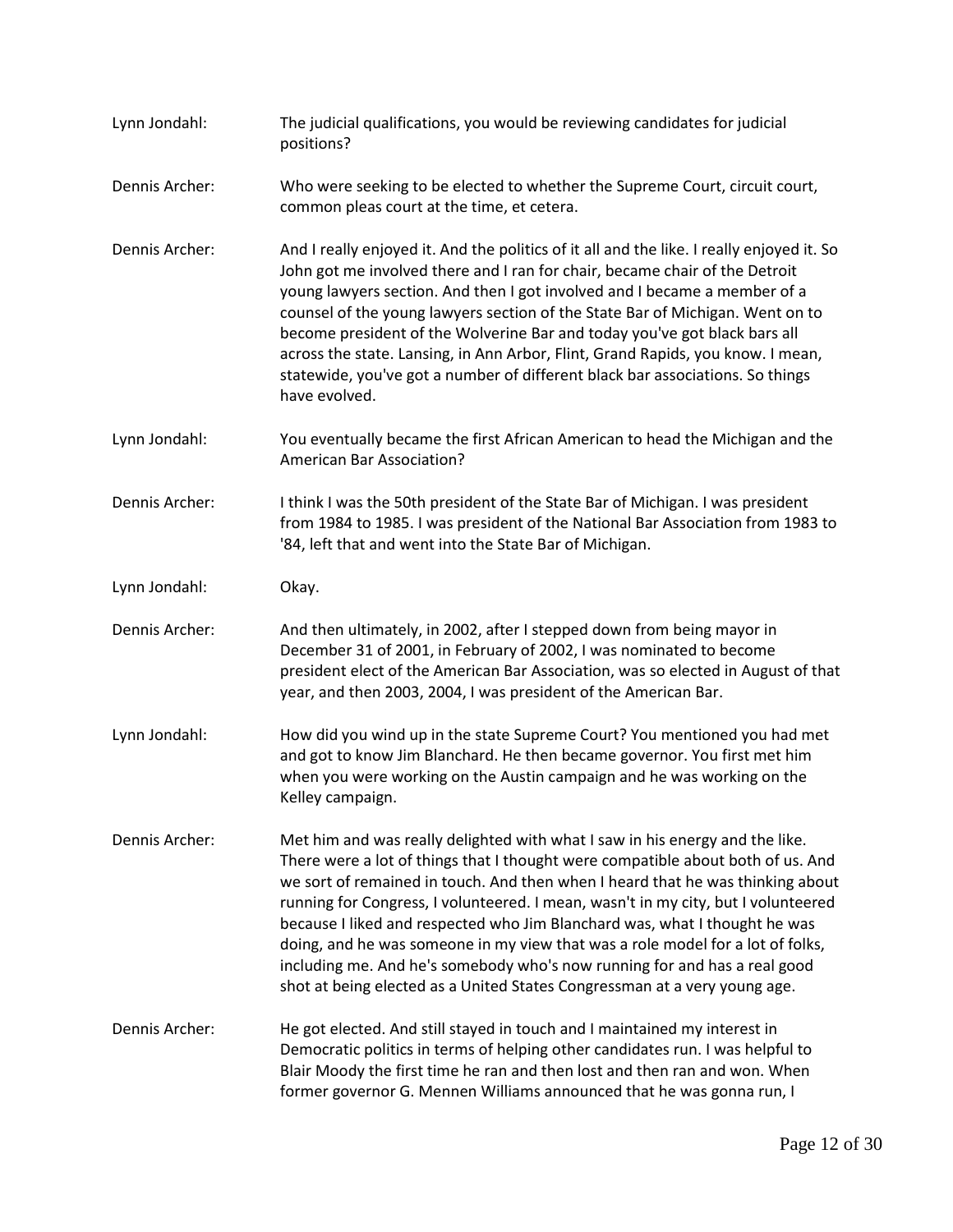helped when he was being nominated by the party and then helped after his election. Thomas Giles Kavanagh. I just enjoyed helping candidates.

- [Lynn Jondahl:](https://www.rev.com/transcript-editor/Edit?token=VOaNMgveMYRwlOVdZZdkIKuWkr82BsqB4ZpDwD7oNTByyvFFGNys8VB-TMW0u0IGls4sYiurVw7lQfCzjhDdbgp9t7k&loadFrom=DocumentSpeakerNameDeeplink&ts=999) These were all volunteer?
- [Dennis Archer:](https://www.rev.com/transcript-editor/Edit?token=5zTGtmOAx_BOHnBvaLy71aK-cnigR__l68YGgpfViD3lpqUv6tEKXDLK18kTCbz8WfpTWJ0kDRFCkUJ83atst0M89aI&loadFrom=DocumentSpeakerNameDeeplink&ts=1000.17) Always, yeah.
- [Dennis Archer:](https://www.rev.com/transcript-editor/Edit?token=f4O6x9pqMiWBwRj6nLpxaw90AGFaewKU5clxI_6QVq4Li-OwqgSSfAk1FF7QXtnQKSGu-OoMHQT1Ye4x6qhWy77-3AM&loadFrom=DocumentSpeakerNameDeeplink&ts=1001.38) John Conyers. And I ran former Judge George Crockett's campaign, I was his campaign manager, when he ran to replace Charles Diggs after Congressman Diggs had his challenges and opened up the seat. And so I ran his campaign.
- [Dennis Archer:](https://www.rev.com/transcript-editor/Edit?token=vlSnPmSDYIX3snL_q4nxk-tvgJig4w9L3rzNTxZmateM-zCUz9YyO27M6CmSsaPHbOmDKAOn885DbRg7pinL25U154M&loadFrom=DocumentSpeakerNameDeeplink&ts=1027.86) I ran Mayor Coleman Young's first reelection campaign. The campaign director was Bob Millender and he asked me to be the campaign manager.
- [Lynn Jondahl:](https://www.rev.com/transcript-editor/Edit?token=1oNf9KNK0EBu1Aik5mlLO-VXe0tc0ZfBtFGx8LOxk388gjetv9xwesqWmJ59_vciwyI-v35BsND73LzoSPq5p4x8ybo&loadFrom=DocumentSpeakerNameDeeplink&ts=1040.05) I think I didn't know that until yesterday. I had not connected you with the Coleman Young campaign. It was his first reelection campaign?
- [Dennis Archer:](https://www.rev.com/transcript-editor/Edit?token=j4_OP3iDM4BRuHBQG8FxpLp42Jn4pz68RgyADDisVGDk6NDjeroXjo2NxqYrAyzy6I7MRmshaVTtM3Aoq2_uKnWRB0k&loadFrom=DocumentSpeakerNameDeeplink&ts=1052.81) Yes.
- [Dennis Archer:](https://www.rev.com/transcript-editor/Edit?token=TlX2baybqNixBqwfbghWeAJRW5_Y0jsbzd_oXH8qif-6Zo5spXZN5n2X_eiCBYTeUQjMIDIRj-s-bt7msSa-NTMbzA0&loadFrom=DocumentSpeakerNameDeeplink&ts=1053.43) Because Bob ran his campaign in 1973 but interestingly enough I was running Ed Bell's campaign for mayor in 1973. We all thought that because there was a state law, state statute, that said that if you were a member of the judiciary or if you were a member of the legislature, while if you were in the House you could run for Senator, if you're in the Senate, you could run for House, but if you ran for an office outside of that, you had to resign one year before the primary election. Same thing if you were a judge, you wanted to run for something outside of the judiciary, you'd have to resign and then run to be eligible to run.
- [Dennis Archer:](https://www.rev.com/transcript-editor/Edit?token=yTkeYybH2S4hJLmXRiav8o28nY6hVTLm7LB9TT4YbJqRHpcSWgcjpWnh-Lgob4YwDDsRzmXFl0QC5FEjswXODBRy2fc&loadFrom=DocumentSpeakerNameDeeplink&ts=1101.77) And so there was just no way that Coleman Young who didn't announce, was going to be able to run. And so there were a lot of us who wanted to make a statement. We thought the city of Detroit, while it was still very largely majority white as a city, that we thought the time was ripe for a person of color that could run and win. And we spent a year preparing. We went to different cities around the country. I remember going and meeting briefly with Mayor Sam Massell in Atlanta, spent a lot of time with Maynard Jackson, who was the vice mayor. Went out to San Francisco to meet with Mayor Alioto's folks. Went to a couple other cities to take a look at what they were doing and how they were solving and dealing with their various problems.
- [Dennis Archer:](https://www.rev.com/transcript-editor/Edit?token=nPPWrc5L6O4jrOXtNLRKgLX7fanid6pG9bQMsiBRwzzNClJmiPmjbymwFxJAaPvwAv_jY9EoQ4r0jJuyzXfQkH0uQt0&loadFrom=DocumentSpeakerNameDeeplink&ts=1159.83) And so when the campaign started, we announced that we were off and running and we were making good progress. And then the Michigan Supreme Court, led by an opinion of Chief Justice John Swainson.
- [Lynn Jondahl:](https://www.rev.com/transcript-editor/Edit?token=0EhIMKO_Qiv6P3dZhUFzWDkkW8jTxpTq9E5fZsJvZ465GbxbAtJGIHgEvVBRAvNIXseF5Z--hPuWvJiEUsQ89Y-45mE&loadFrom=DocumentSpeakerNameDeeplink&ts=1181.51) Who brought the challenge?
- [Dennis Archer:](https://www.rev.com/transcript-editor/Edit?token=wxmvkW6gIy3e8rhkZoRfKn3GF5Rg6FGSKwD10Ira0WJE5LJrMOT8geaGGCQcXjuTM6L9F26nT5wsDnikarTsN2MGPiM&loadFrom=DocumentSpeakerNameDeeplink&ts=1184.79) I think Bob Millander and Coleman Young made the challenge. And they knocked the statute out because it was too late at that time for him to run,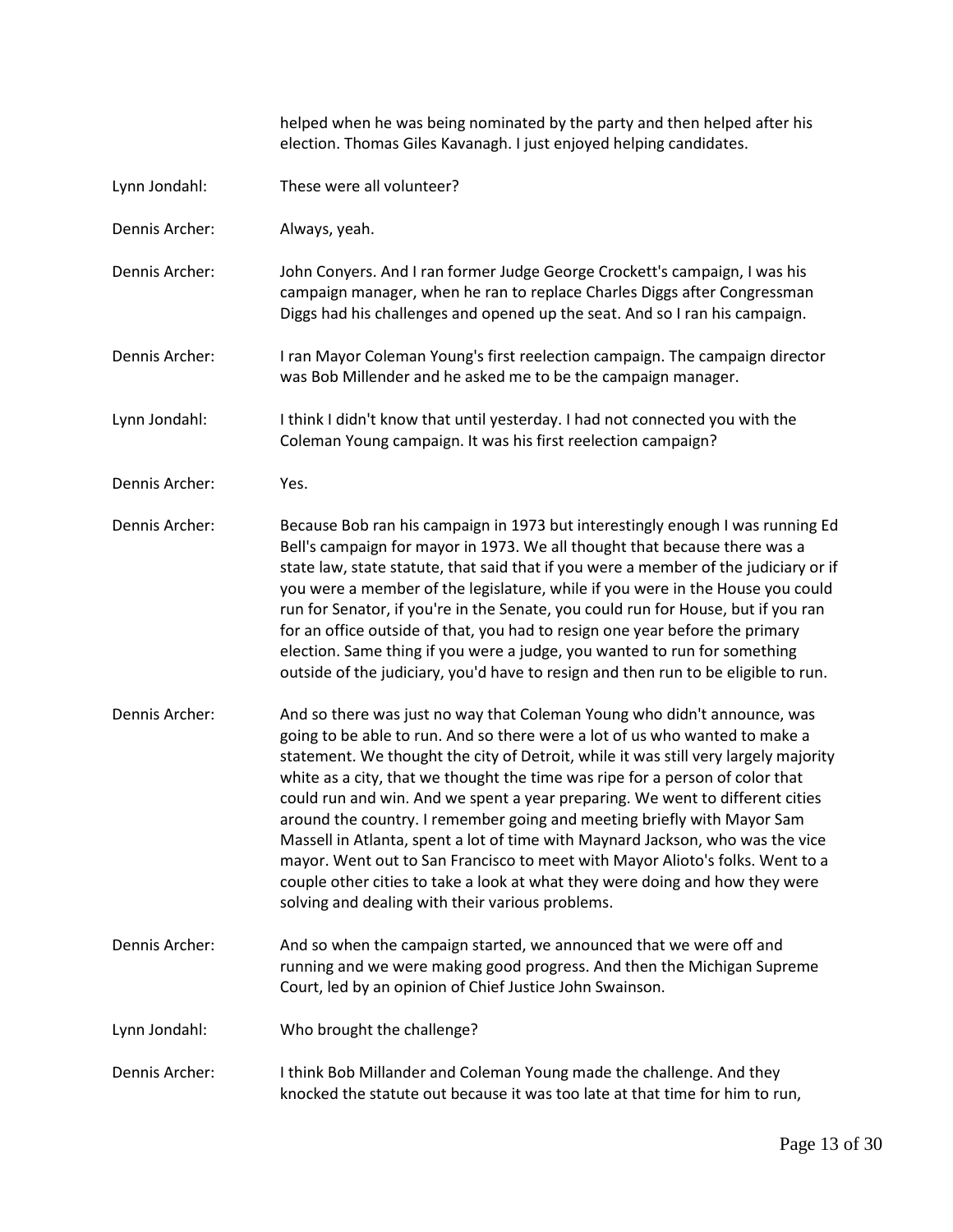|                | knocked the statute out, he ran, and of course we got our clocks cleaned, Ed<br>Bell and us. And I remember walking behind somebody's home out in Palmer<br>Woods and here I am, a rookie, trying to deal with Bob Millendar and Coleman<br>Young and I'm there with Ed Bell trying to talk them out of, "I know you can run<br>but why don't you not? We've been doing this. We've been covering so many<br>blocks. We've been passing out literature. We've been there. Can't we work it<br>out?"                                                                      |
|----------------|--------------------------------------------------------------------------------------------------------------------------------------------------------------------------------------------------------------------------------------------------------------------------------------------------------------------------------------------------------------------------------------------------------------------------------------------------------------------------------------------------------------------------------------------------------------------------|
| Dennis Archer: | And they were very polite and said, "No."                                                                                                                                                                                                                                                                                                                                                                                                                                                                                                                                |
| Dennis Archer: | And so then when the primary was over, it was between the Chief of Police,<br>John Nichols, and State Senator Coleman Young, who I had a lot of respect for<br>and admired and might have gone the other way if I'd been asked by him<br>earlier, if I knew he was going to run. But it turned out that after the primary, Ed<br>Bell got very deeply involved in the campaign and helped Coleman Young and I<br>was glad to volunteer. And they became best of friends.                                                                                                 |
| Dennis Archer: | And after he first got into office, I got an appointment from Mayor Coleman<br>Young to be on the taxicab commission. We would take a look at the rates that<br>taxicab drivers could charge and I remember doing a lot of reading, asked a lot<br>of questions about the drop rate and, you know. Today I look at the drop rate<br>when I get in the cabs around the country and I won't even use, you know, like<br>sometimes you go to some hotels and you are going back to the airport and the<br>hotel, "Well, we got this car." I say, "I'd rather be in a taxi." |
| Dennis Archer: | In any event, the point is that Bob Millander asked if I would be the campaign<br>manager and I said yes. And it was another excellent opportunity to learn from a<br>person who I deeply respected as an outstanding strategist.                                                                                                                                                                                                                                                                                                                                        |
| Lynn Jondahl:  | Now who was the opponent that time for reelection?                                                                                                                                                                                                                                                                                                                                                                                                                                                                                                                       |
| Dennis Archer: | Ernie Brown.                                                                                                                                                                                                                                                                                                                                                                                                                                                                                                                                                             |
| Lynn Jondahl:  | Who had been on the city council.                                                                                                                                                                                                                                                                                                                                                                                                                                                                                                                                        |
| Dennis Archer: | Member of city council. And the strategy from the Brown campaign was, here's<br>somebody who is polished, who'd been from the business community, who<br>understood the city, who was on city council, and here's somebody who's brash,<br>who's taken on the police department, taking on other kinds of things.                                                                                                                                                                                                                                                        |
| Dennis Archer: | And I suggested to Bob Millander a strategy that would undermine and cut the<br>legs out of everything they were trying to do in terms of making him sort of like<br>the well-established, polished person and someone who didn't relate to<br>everybody. And by the time we got through, Mayor Coleman Young was walking<br>on water, swimming and did not get wet, and we just rolled over and he won<br>reelection.                                                                                                                                                   |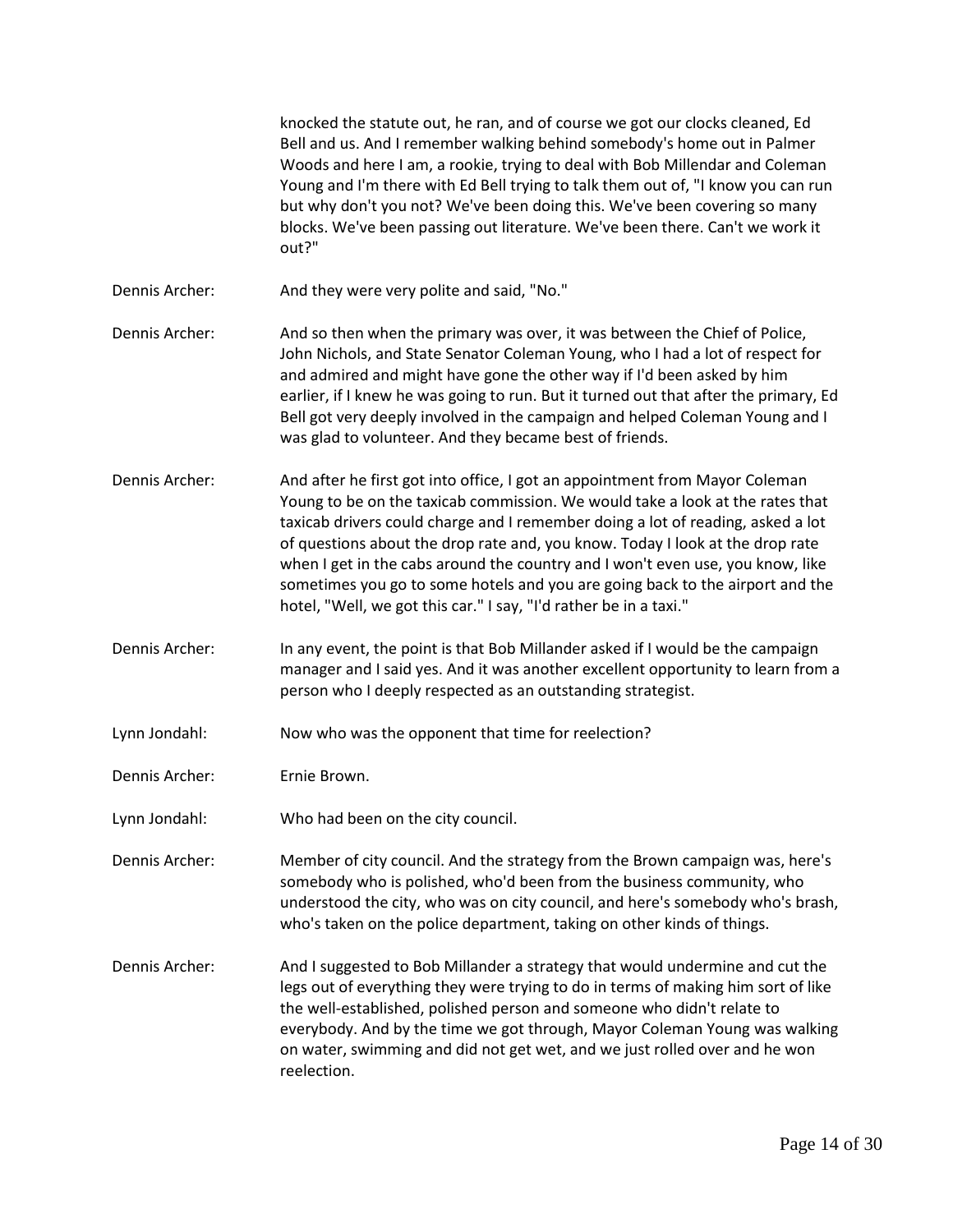| Lynn Jondahl:  | Well you suffered or got the same rap, did you not, when you were running for<br>mayor?                                                                                                                                                                                                                                                                                                                                                                                                                                  |
|----------------|--------------------------------------------------------------------------------------------------------------------------------------------------------------------------------------------------------------------------------------------------------------------------------------------------------------------------------------------------------------------------------------------------------------------------------------------------------------------------------------------------------------------------|
| Dennis Archer: | I was different.                                                                                                                                                                                                                                                                                                                                                                                                                                                                                                         |
| Lynn Jondahl:  | By some of the younger up and comers who were saying you were too much<br>establishment?                                                                                                                                                                                                                                                                                                                                                                                                                                 |
| Dennis Archer: | Well there was some of that. It basically boiled down to what I thought was the<br>most appropriate approach to win, because if I was gonna win, I wanted to win<br>on my terms and I wanted to win on a strategy that I thought would help this<br>city overcome the challenges that it was facing.                                                                                                                                                                                                                     |
| Dennis Archer: | And so while I was on the Michigan Supreme Court, I was encouraged by a<br>number of people to consider resigning and run for the office of mayor.                                                                                                                                                                                                                                                                                                                                                                       |
| Lynn Jondahl:  | Now you been appointed.                                                                                                                                                                                                                                                                                                                                                                                                                                                                                                  |
| Dennis Archer: | I was appointed by Jim Blanchard. Let's go back to that for a moment.                                                                                                                                                                                                                                                                                                                                                                                                                                                    |
| Lynn Jondahl:  | Okay.                                                                                                                                                                                                                                                                                                                                                                                                                                                                                                                    |
| Dennis Archer: | When the first Chrysler crisis hit and chairman and CEO Lee Iacocca was<br>reaching out and needing help to get the appropriate financing for Chrysler for<br>the bailout, there was Don Riegle in the Senate.                                                                                                                                                                                                                                                                                                           |
| Lynn Jondahl:  | Congressman from the Senate at that time?                                                                                                                                                                                                                                                                                                                                                                                                                                                                                |
| Dennis Archer: | Yes.                                                                                                                                                                                                                                                                                                                                                                                                                                                                                                                     |
| Lynn Jondahl:  | Had been Congressman from Flint?                                                                                                                                                                                                                                                                                                                                                                                                                                                                                         |
| Dennis Archer: | And he switched parties from Republican to Democrat.                                                                                                                                                                                                                                                                                                                                                                                                                                                                     |
| Dennis Archer: | And then there was Senator Carl Levin and in the House, the real leader there<br>was none other than Jim Blanchard. And I'm saying to myself, my goodness, look<br>at this. And we'd had a long time serving governor, William G. Milliken who,<br>despite the Democrats' best efforts with candidates like Sandy Levin, who now<br>is in the United States House and is just a phenomenal Congressman. Bill<br>Fitzgerald, who's Senate majority leader, great guy, wonderful person, but so<br>was G. Mennen Williams. |
| Dennis Archer: | And he and Mayor Young got along exceedingly well. There was some belief or<br>some kind of myth that the mayor was really not enthusiastically involved to<br>defeat him when it came time for the governor's race.                                                                                                                                                                                                                                                                                                     |
| Lynn Jondahl:  | Now you say, "Myth"?                                                                                                                                                                                                                                                                                                                                                                                                                                                                                                     |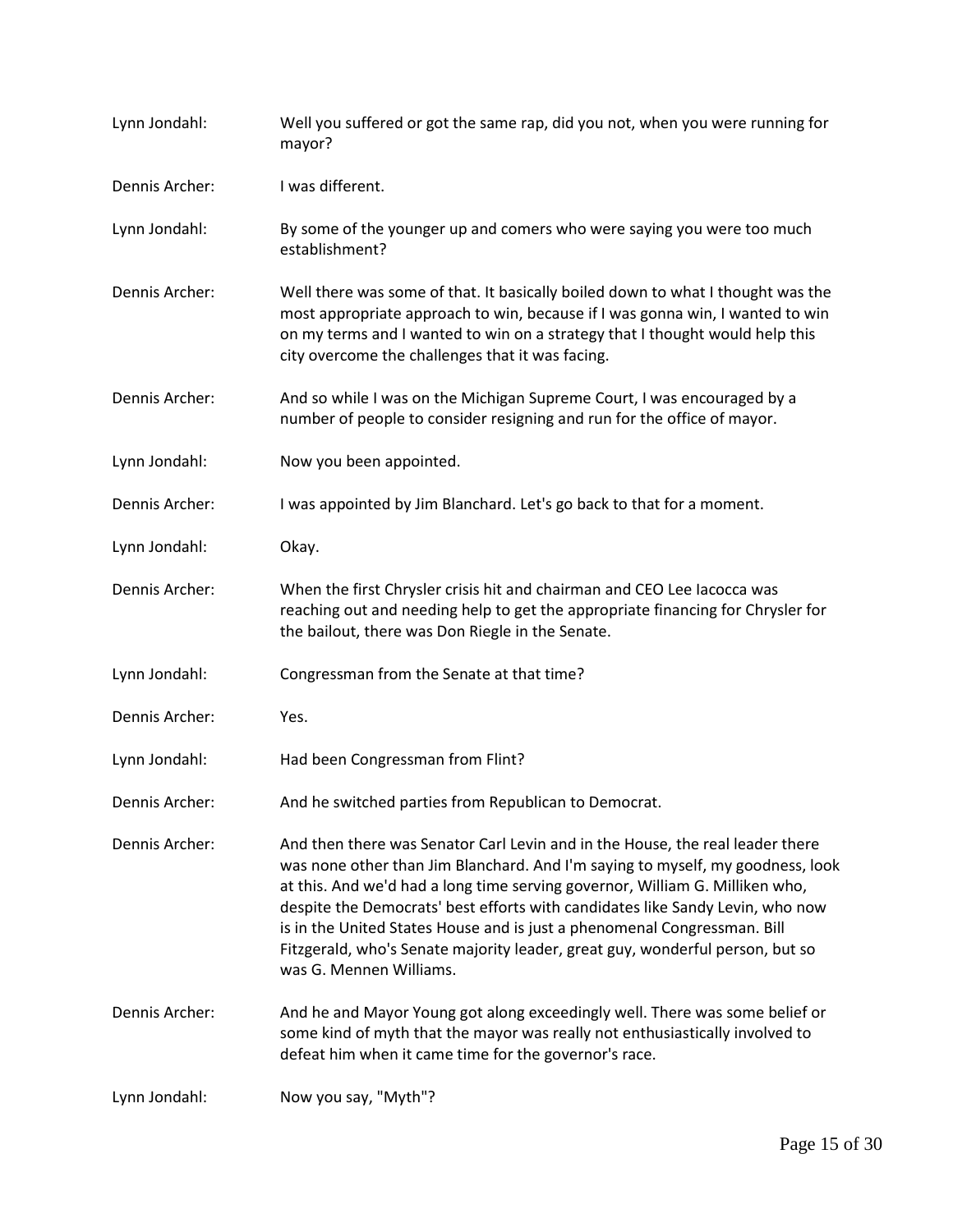| Dennis Archer: | Myth. I'll just leave it at that.                                                                                                                                                                                                                                                                                                                                                                                                                                                                                                                                                                                                                                                                                                                                                                                                                                                                        |
|----------------|----------------------------------------------------------------------------------------------------------------------------------------------------------------------------------------------------------------------------------------------------------------------------------------------------------------------------------------------------------------------------------------------------------------------------------------------------------------------------------------------------------------------------------------------------------------------------------------------------------------------------------------------------------------------------------------------------------------------------------------------------------------------------------------------------------------------------------------------------------------------------------------------------------|
| Lynn Jondahl:  | You think it's a myth?                                                                                                                                                                                                                                                                                                                                                                                                                                                                                                                                                                                                                                                                                                                                                                                                                                                                                   |
| Dennis Archer: | I'll just leave it at that.                                                                                                                                                                                                                                                                                                                                                                                                                                                                                                                                                                                                                                                                                                                                                                                                                                                                              |
| Lynn Jondahl:  | Oh, okay.                                                                                                                                                                                                                                                                                                                                                                                                                                                                                                                                                                                                                                                                                                                                                                                                                                                                                                |
| Dennis Archer: | In any event, they got along exceedingly well because Governor Milliken<br>understood what was needed to be done and how to move the legislature to be<br>of help to the city of Detroit. And even at a time when some legislators, frankly,<br>ran not against their opponent but they ran against the City of Detroit, or ran<br>against Mayor Young. And Governor Milliken had always found a way for the<br>two of them, and so did the mayor, for them to communicate. To talk about<br>issues, to get things done. And if you think back from my point of view, just as<br>an aside, the worst thing that ever happened to the state of Michigan was term<br>limits, because it took away institutional memory and knowledge, et cetera. And<br>you had, unlike we see in today's times, in the last several years, where people<br>could not get along and trade votes and do that kind of thing. |
| Dennis Archer: | And so, when Governor Milliken indicated that he was not going to run again,<br>there were a lot of people who were thinking about lining up and running for<br>that seat. A lot of outstanding folks, some of whom were in Congress as well. I<br>went to Jim and said, I think you ought to go. I remember being at an event in<br>the Ren Cen at some dinner. And we just happened to be at the same table. I<br>said, why don't you go? You can make this. You can do this. I'm sure he did it<br>because others higher up than me would suggest it. But he then ran, and I<br>helped him win. And he did an outstanding job as governor of the state of<br>Michigan.                                                                                                                                                                                                                                |
| Dennis Archer: | And, I was fortunate enough, if you might recall, Mr. Justice Jim Ryan was<br>interested in, and was nominated by the President, and confirmed by the United<br>States Senate to serve on the 6th Circuit Court of Appeals. To leave the<br>Michigan Supreme Court, which left a vacancy. And I was finishing up as<br>president of the State Bar of Michigan. Had gone all around. And there were<br>those who were suggesting that I might be an ideal candidate to serve on the<br>Michigan Supreme Court.                                                                                                                                                                                                                                                                                                                                                                                            |
| Lynn Jondahl:  | To fill the Ryan vacancy.                                                                                                                                                                                                                                                                                                                                                                                                                                                                                                                                                                                                                                                                                                                                                                                                                                                                                |
| Dennis Archer: | Yes. It was just a short term, for one year. Because the election was in 1986.                                                                                                                                                                                                                                                                                                                                                                                                                                                                                                                                                                                                                                                                                                                                                                                                                           |
| Lynn Jondahl:  | Oh, you had to immediately then run. You were appointed, and then you had to<br>immediately run because your appointment just lasted through his term.                                                                                                                                                                                                                                                                                                                                                                                                                                                                                                                                                                                                                                                                                                                                                   |
| Dennis Archer: | And we had not had a person of color on the Michigan Supreme Court since Otis<br>Smith, who was a very, very brilliant scholarly lawyer, who lost to Thomas                                                                                                                                                                                                                                                                                                                                                                                                                                                                                                                                                                                                                                                                                                                                              |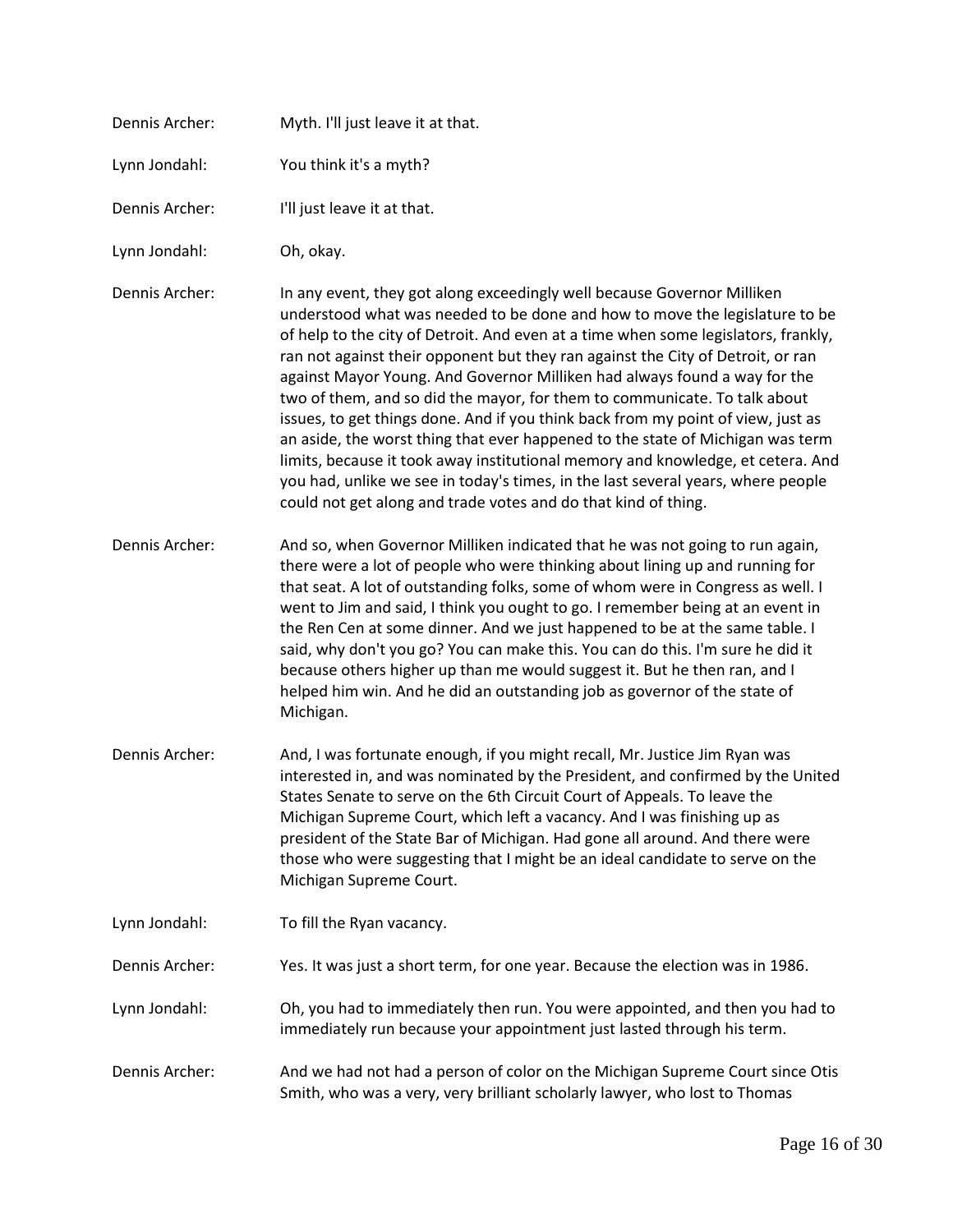Brennan, who was on the Wayne County Circuit Court. And as the story goes, as he shared with me, he was out mowing grass and he was called by the party and asked, can we put your name in to run against Otis Smith? And he said, yes. And, I don't know how quickly, but he said yes. He was nominated. He beat Otis Smith.

- [Dennis Archer:](https://www.rev.com/transcript-editor/Edit?token=-0cJLOTIqRISxL26Wz8OjkRuw8SLhSSK6xMG271HPfO6qhjKzSeMHWs1WrVODbv00B67zYJgW2VHnfEizxguPYlFTjA&loadFrom=DocumentSpeakerNameDeeplink&ts=185.6) And back in 1967, United States Senator Phil Hart had the dilemma of who to choose to appoint to the Eastern District of Michigan. Would it be lawyer Damon J. Keith, or former Supreme Court Justice, former auditor, whatever. There was another office that Otis had served in, and did a remarkable job. And Phil Hart chose Damon Keith.
- [Dennis Archer:](https://www.rev.com/transcript-editor/Edit?token=ldlhPOGpu0P02UEYLxfbeYxTH9v50or_uBNucM927uxtF9qXFyqfdB0UV7ZXIXBmBwG_uvDpZP3INu1NANyaHia-KMk&loadFrom=DocumentSpeakerNameDeeplink&ts=217.26) Of course, that was not, I don't think, a real tough loss. And here's what I mean. Otis Smith, because of his tremendous talent and wisdom, and a great lawyer, was chosen by General Motors to become the first African American general counsel of a Fortune 500 company. The largest company in the world. And he did a remarkable job. So both Damon Keith and Otis Smith did remarkable work in providing role models. You couldn't ask for better people.
- [Dennis Archer:](https://www.rev.com/transcript-editor/Edit?token=xUenX48RmXyjDbYo9NyPPt5QLvABHc-Pwq85_L-Ma8gs3Ef4Ed6irimP70u9HbNLR1MIsvRpuVLDnOmjLZwie-Sm9_w&loadFrom=DocumentSpeakerNameDeeplink&ts=262.07) But when the opportunity came about, I was asked if I would be willing to serve as a member of the Michigan Supreme Court. And I said yes. And Governor Blanchard made that appointment or nomination in November of 1985. And when Mr. Justice Jim Ryan transferred over after the first of the year to the 6th Circuit Court of Appeals, I was sworn in.
- Lynn [Jondahl:](https://www.rev.com/transcript-editor/Edit?token=FP9biou2TZ7LdZViF2j27CP098EhwbXQ5jYENVCvjCG_vQr1mOCBTBGtuJZTXtFffp7sxiX7zcXvDSCW-yWUgRB6no4&loadFrom=DocumentSpeakerNameDeeplink&ts=303.23) So you experienced appointment initially, and then immediately ran. The ongoing debate, as current as this year when Justice Ryan and Justice Kelly convened a judicial selection reform committee. The debate has been ongoing about appointment versus election. How should we select Supreme Court justices? Do you feel strongly about that?
- [Dennis Archer:](https://www.rev.com/transcript-editor/Edit?token=6D6lw8erLHHjXM8lQgOcI0BiwkeLefxR-Oy0byYwGayIJTWvQE5ADrJpNAyCr1Ez7UZ_RkLEAXfM8tFYaLmbyp-yIsA&loadFrom=DocumentSpeakerNameDeeplink&ts=335.43) I will tell you, I can understand why both would come down with the recommendation that their task force came up with. I understand it because, when I ran, for example, I think we raised about \$350,000.
- Lynn [Jondahl:](https://www.rev.com/transcript-editor/Edit?token=ph45mXaohI0LDFd6gU0h7h9Sdoype-rqaqX23fYOKCeM799EZQ-VwDfCFa2gQtPPJxt7RFEIcrMQKfVUNejVv7evXag&loadFrom=DocumentSpeakerNameDeeplink&ts=361.86) Tell us the year again.
- [Dennis Archer:](https://www.rev.com/transcript-editor/Edit?token=yWOS00XP4xhG_LopC0Dvko_hR43HF-uVncHIfBURLd19zpwd4rlmmNUmUulptLhe0SgBLOOc-rmehOIRqHIzlF2sYeQ&loadFrom=DocumentSpeakerNameDeeplink&ts=362.77) 1986.
- Lynn [Jondahl:](https://www.rev.com/transcript-editor/Edit?token=RTx-uo6lHVkYBM4kLsIzc82B-JB972jmXNTozFRlX3mHlDR-zd7ubTAkjk6Z4bQGMjpW_OO38yeZIsvX6DumpZu6d0c&loadFrom=DocumentSpeakerNameDeeplink&ts=363.21) 86.
- [Dennis Archer:](https://www.rev.com/transcript-editor/Edit?token=JGi-AuFag7LpWgx-2wJVoiYQPAuwQBaZnbNuzCkbnGJb5BX6X0BFRLiXi5258wGVd6ZoHdR0ecbzgdjiTCkp1--iY-Y&loadFrom=DocumentSpeakerNameDeeplink&ts=364.86) Dean Rob raised about \$450,000. Dean Rob was the other Democratic nominee.
- Lynn [Jondahl:](https://www.rev.com/transcript-editor/Edit?token=jZljVxFxVsaosfNCAJbGv2_VFWdemhIen-hFu0vHyx0woWxLVvgEADrLADDSOWUAmr76iRAvv31tX2Hd6CBtoaSuqAw&loadFrom=DocumentSpeakerNameDeeplink&ts=371.88) He was an attorney in the upper part of the state.
- [Dennis Archer:](https://www.rev.com/transcript-editor/Edit?token=BS3uBaV6vB-U3RkjX3tZIcrjJvxerqueIdyJAtCZg5qoDH-yjqkLog2sQYOzgi1LrTa7N3hyV_1_jVMNthJPyr9mQOA&loadFrom=DocumentSpeakerNameDeeplink&ts=374.74) Traverse City.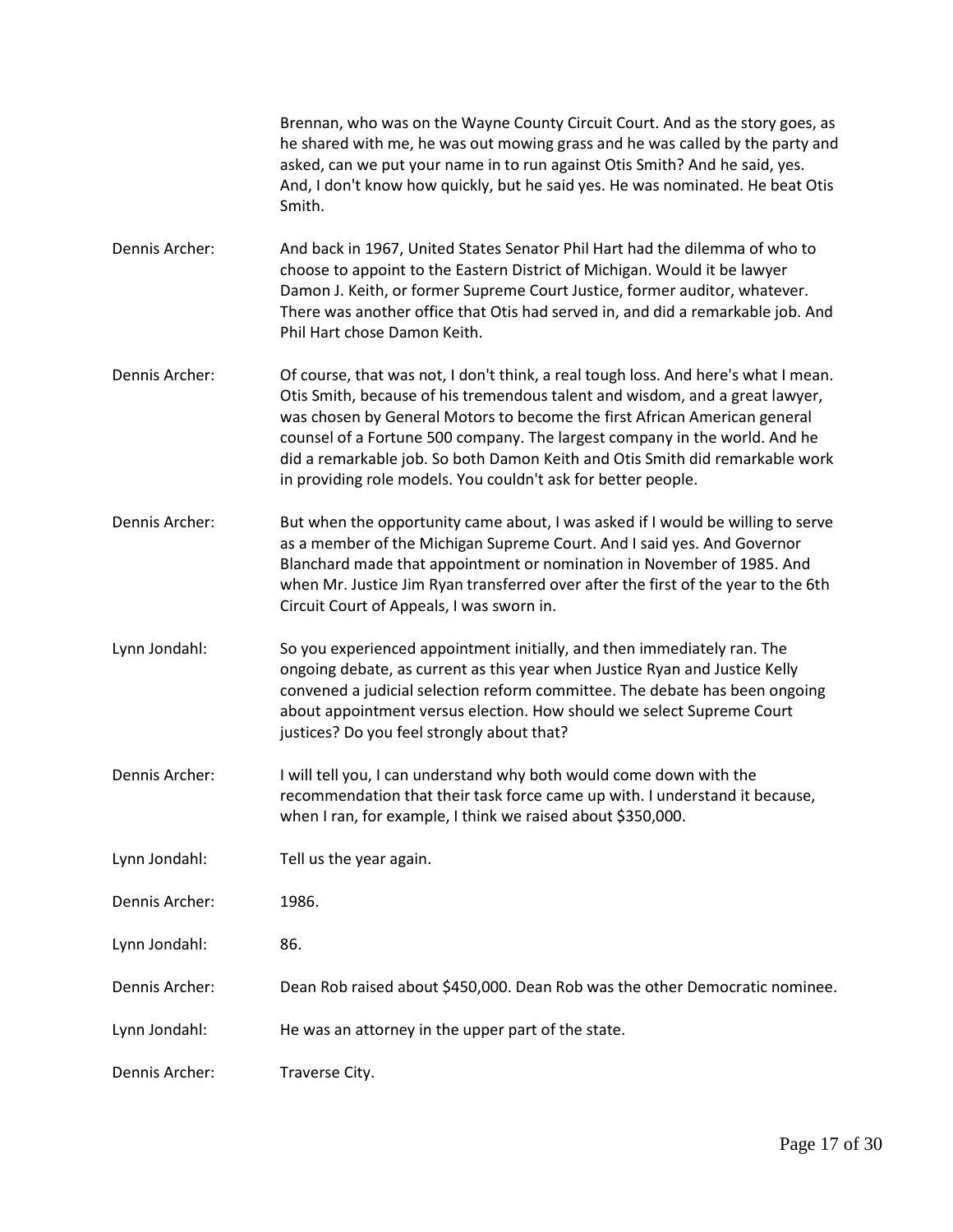| Lynn Jondahl:  | Traverse City. Okay.                                                                                                                                                                                                                                                                                                                                                                                                                                                                                                                                                                                                                                      |
|----------------|-----------------------------------------------------------------------------------------------------------------------------------------------------------------------------------------------------------------------------------------------------------------------------------------------------------------------------------------------------------------------------------------------------------------------------------------------------------------------------------------------------------------------------------------------------------------------------------------------------------------------------------------------------------|
| Dennis Archer: | Then they had former United States Senator Robert Griffin. Then there was<br>Judge Mackenzie who was on the circuit. There was 24 of us who were running<br>for two spots. And I had great people helping me, and because I'd been around<br>the state as State Bar President speaking in different bars. I had the Bar<br>Association, not bars. Bar Associations. That helped me a great deal.                                                                                                                                                                                                                                                          |
| Dennis Archer: | And despite that, there was not any acrimony between the candidates. Now I<br>will say that when I first got appointed, that the Michigan Chamber of<br>Commerce took issue with my candidacy, because I came from a plaintiff's law<br>firm. Charfoos, Christensen and Archer. And they felt that I would be too liberal,<br>too this, too that and the other.                                                                                                                                                                                                                                                                                           |
| Dennis Archer: | But there was a person that I had met and come to know, and thus he knew me,<br>by the name of Richard Van Deusen. Who was a former partner in Dickinson<br>Wright, where I was ultimately a partner in, in the scheme of things. And<br>Richard Van Deusen was also chair of the Detroit Chamber of Commerce. And<br>because he knew me, he invited me to come up to the Mackinaw Policy<br>Conference. I was given an opportunity to speak before a plenary session.                                                                                                                                                                                    |
| Lynn Jondahl:  | That conference could be characterized as the business retreat annually of<br>Detroit and corporate businesses.                                                                                                                                                                                                                                                                                                                                                                                                                                                                                                                                           |
| Dennis Archer: | Yes. And that was something, by the way, I became chair of. The Detroit<br>Regional Chamber, 2006-2007, after I left office as mayor. But Richard Van<br>Deusen gave me an opportunity to come before the Detroit Regional Chamber.<br>And I was able to, through him and through the chamber, meet a lot of different<br>business organizations. And they were satisfied, I gathered, that I was safe, I was<br>okay, and they could get behind it. So I was able to win. And I won an eight year<br>seat.                                                                                                                                               |
| Dennis Archer: | And what we experienced in this city, businesses leaving the city, you might<br>recall back then, it was jackets and gym shoes that kids were fighting over. Some<br>were being killed over, to take their jackets and gym shoes. Certain style of<br>jackets, certain style of gym shoes. And so, I was asked, would you consider<br>running?                                                                                                                                                                                                                                                                                                            |
| Dennis Archer: | I really enjoyed being a member of the Michigan Supreme Court. I served with<br>Mr. Chief Justice G. Mennen Williams, and Jim Brickley, who's a former<br>lieutenant governor. And by the way, Jim Brickley was the one who, when he<br>was running for governor, you might recall, he tried to advance and get<br>petitions signed to appoint, for whoever the governor would be. To appoint the<br>Supreme Court, Court of Appeals, education posts, et cetera. Because you know,<br>U of M, Michigan State, Wayne State, State Board, you run, and nominated by<br>your respective parties. And so, he tried to get signatures, and he couldn't do it. |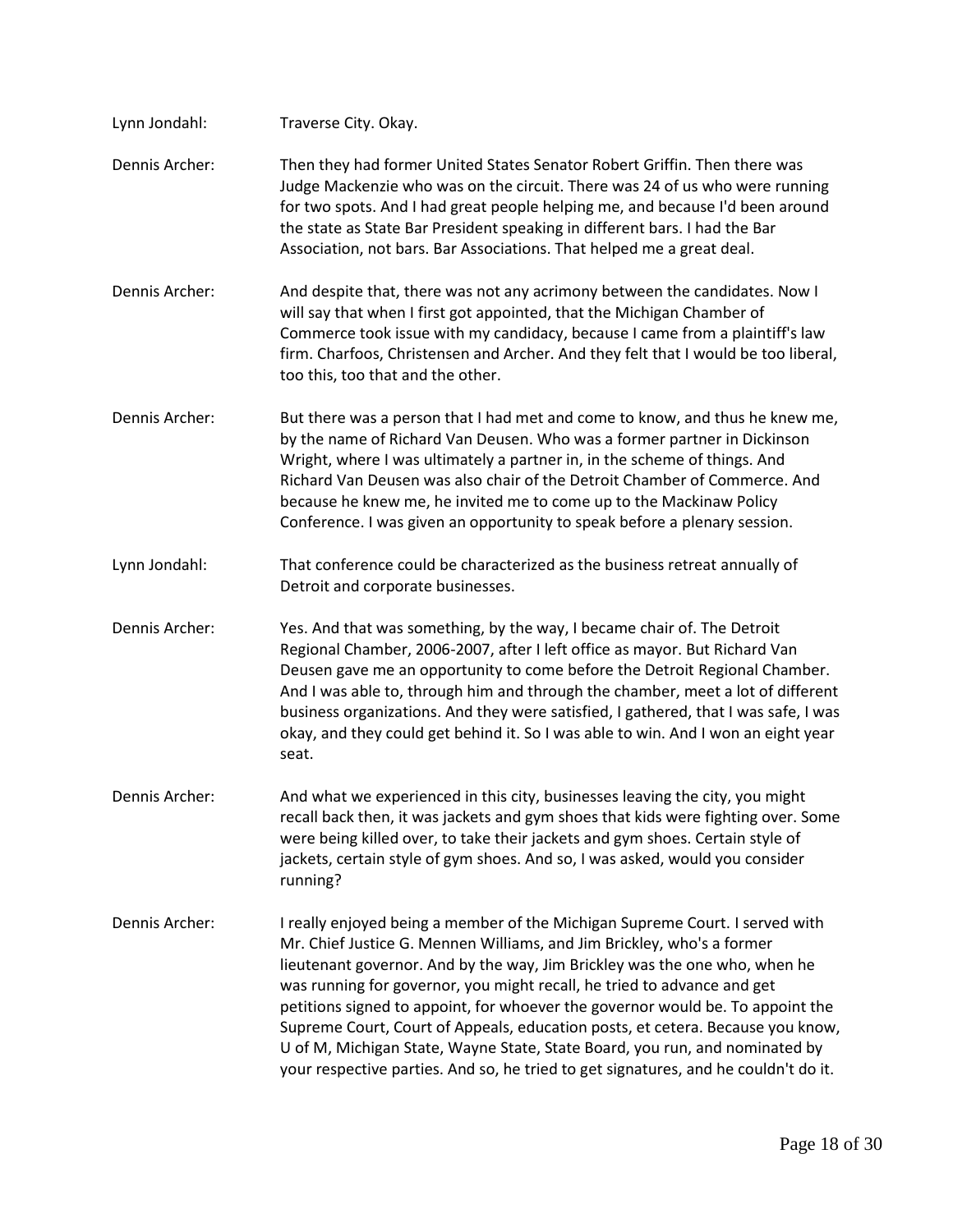Didn't win the election, but then he was appointed. And won, or was appointed to the Michigan Supreme Court.

- [Dennis Archer:](https://www.rev.com/transcript-editor/Edit?token=KO9IFhR012WnMx8KZdEMdpX_e-dPy3jSQAxsUeLODxudf5N-Lez8IPjE8RTFKxUzgrB93e7UUZfCh8WSpzmN_l6ubsY&loadFrom=DocumentSpeakerNameDeeplink&ts=640.15) And to go back to your original question in terms of Justice Ryan and Justice Kelly and their views, Governor John Engler was in a position to appoint a number of justices because of vacancies on the Michigan Supreme Court. And he did that. And they had a uniform, it was believed or observed or documented, whatever myth or whatever the case may be, that they had a philosophical belief that was anti-plaintiff. Pro-business. And there were a number of cases that came before them that, in their view, on the basis of the facts and the law, that decisions were made. And when you look at the decisions, the decision was consistent with a pro-business point of view, and an anti-plaintiff point of view.
- [Dennis Archer:](https://www.rev.com/transcript-editor/Edit?token=vh-ByUoZlp5zI-WodJ_oEn_tzWO45CFwHxBQ9b-A-Usc_Sxm-ZtjU3XV9kzuPTqFNA7tUclkQkG0oFouirJuHO5UFcY&loadFrom=DocumentSpeakerNameDeeplink&ts=720.51) And so we finally got, in the state of Michigan, to the point where there was, I believe, three who were running for election at the same time. It just turned out, it happened to be that way. Somebody was short term, or fill in the vacancy. And then two who were running, I think, for a full term of office. And they were all nominated by their party, the Republican party. They had three candidates from the Democratic party that ran against each other. And I think \$12 million plus were spent, a lesser amount by the individual candidates themselves. But the business community was huge, because they saw the advantage of having people who they felt understood their point of view, and was in the best interest of the state of Michigan. And so they raised a lot of money, and supported the three. And the ads.
- Lynn [Jondahl:](https://www.rev.com/transcript-editor/Edit?token=qTkZamo4WaItLlVbr5FFjINTrZn_q_XdDlfEbClEl_Dl19OUrMQavlWuE3HKcoElAOwovmB_0m-ipLCfcwfcOMn6Pw8&loadFrom=DocumentSpeakerNameDeeplink&ts=793.14) So this was a PAC supported by the business community, but it was not a PAC administered or supported by the candidate, him or herself.
- [Dennis Archer:](https://www.rev.com/transcript-editor/Edit?token=Eqg-3mQg0OZ5-oTeQuCn7UWjEHqq1tadVRpSzE4TsEnPNHun_eU6Cty1HuXXIskHpapwF4ONYh6bpBFFpaXHKHurgQg&loadFrom=DocumentSpeakerNameDeeplink&ts=805.95) That's exactly right.
- Lynn [Jondahl:](https://www.rev.com/transcript-editor/Edit?token=OBB4DcrRYq6Ud4Jnbt2HOud8R7TR6tOonJUt6-0bd7XeDWlfDrhzbfBwj5bc7OVymmEw0gafS3k_Gwo7l6F50xltXHc&loadFrom=DocumentSpeakerNameDeeplink&ts=806.54) It was independent.

[Dennis Archer:](https://www.rev.com/transcript-editor/Edit?token=nLPnM_rMP4o_GqHBgU0C6EBJVaU98D_D9tmuYBHcLLccONIBJTNv1eLhAxvSUewkPkwwdtWiUYvi4lDdrcRqO1evdI0&loadFrom=DocumentSpeakerNameDeeplink&ts=809.15) Independent. And the same as it relates to the Democratic candidates. And those who raised money supporting the Democratic candidates, the PACs, they had some real interesting ads. I can still remember to this day one ad talking about, don't worry about it, what are we going to do about the insurance? Don't worry about it. Don't worry about it. We've got three. And you'd see the animation of three people jumping up and down, and going in, pulling out money, and all that kind of stuff where they were supposedly being paid. And it was a vitriolic, very nasty campaign.

[Dennis Archer:](https://www.rev.com/transcript-editor/Edit?token=VhrkAOUC09yWAKbQswZ2AAVCjwLOcPSBD9QlrD0EoID_XV0BDjWli8_HbNocz3YIynSO_tEY8t4p_uSAhgzqxkxJED4&loadFrom=DocumentSpeakerNameDeeplink&ts=845.38) The three Republicans won. And then it was about that time that I was coming in as President Elect of the American Bar. And the then President of the American Bar asked if I would meet with, because they had an initiative, let's tone down the nastiness of the elections. We had a meeting here at Wayne State University, called in both the Republican and Democratic state party chairs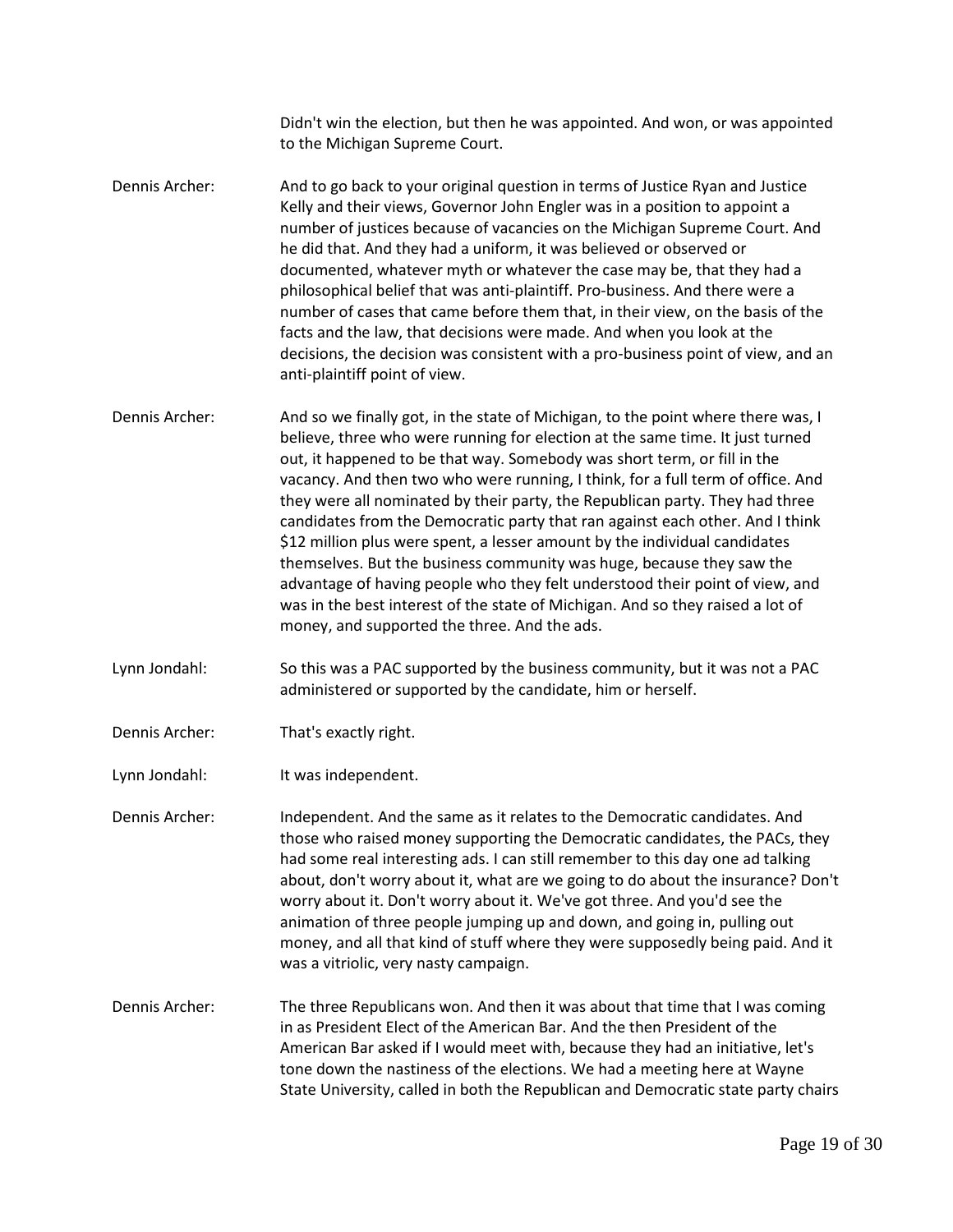to see if we could not get an agreement to reduce the negativity and the like. Because it's not only here in Michigan. It's in Texas, all over the place.

- [Dennis Archer:](https://www.rev.com/transcript-editor/Edit?token=RopHV4gCnn7X3ICBdoP1OBExGXbKqriEwSjr_EqrtmkhXWq4ba9ayAtCm4b4uc6TVRUjQNtpp7Szjp6tnCLSGgSHpiU&loadFrom=DocumentSpeakerNameDeeplink&ts=892.89) It was, it seemed like it was just something that everybody was doing. And it was not good for the rule of law. It was not good for the respect of the judiciary. And I will tell you that I was very pleased with what I saw here in Michigan. They toned it down. Then it popped back up again.
- [Dennis Archer:](https://www.rev.com/transcript-editor/Edit?token=ja-JPt6uPisurgd0-Mj2l6QLW7NSdxAOpBLqacHd09UN2pr-MmmK41FqbzqYUz_LQboD2z7iHstbVJxQYEmWlTFbK8E&loadFrom=DocumentSpeakerNameDeeplink&ts=916.17) And so that's why I believe that the two justices, and their commission, and by the way, the commission was made up also of plaintiff and defense lawyers who also agreed. So it was bipartisan across the board, philosophically balanced and the like and they came to that conclusion. I remember, however, a person that I considered to be not only a mentor but a friend, Mr. Chief Justice G. Mennen Williams. Was always of the opinion that the voters better understood what they felt was important than anybody else. And therefore, he was ultimately opposed to taking away that vote of the people.
- Lynn [Jondahl:](https://www.rev.com/transcript-editor/Edit?token=mXHHnlwyQi5ZjDL5fgv4OpePqnTPCd99iXsWoXJonBH6fBGdWBIBkjedYswNl09k-9qFxJJTAPdnPY7n7jii1mJqbVs&loadFrom=DocumentSpeakerNameDeeplink&ts=965.44) It seems to me, injecting my own perspective, that you get, or are more likely to get, public ownership of the system of jurisprudence if there is an elected judiciary. At least there's that opportunity. If somehow we can communicate with people and answer the questions they need to have answered, that these ads don't characterize the system. I don't know how you do that. It's naïve to say let's be nice and stay on point. But doesn't election provide greater ownership, at least, of the system.
- [Dennis Archer:](https://www.rev.com/transcript-editor/Edit?token=DmAtnvRe8ilCZTJXH7W_Mcryf2_zXnQ72hutQJtn0cD74khhhQXXCI1I6rQ18O1C5KZqtHjfRDe_YlirF9X9EpZf3Mo&loadFrom=DocumentSpeakerNameDeeplink&ts=1015.71) Using your word, I think it provides the opportunity. In reality, our media press, both TV, written print, et cetera, has never really provided an opportunity to appreciate and know the candidates, where they are, what they stand for. And to elevate in the minds of our voters, how important the judiciary happens to be.
- [Dennis Archer:](https://www.rev.com/transcript-editor/Edit?token=tgu6BggZOpVh0Yt9rzq8mDow4gzgdfA9YsPpn0xpwoJHkWEaFxLcZXC3YExKqu3IqCB4RNcwo1z4-PPWw0pYBvkOOOY&loadFrom=DocumentSpeakerNameDeeplink&ts=1047.3) And how what makes this country, frankly, so different and so much greater than everybody else is the respect for the rule of law and democracy. Madame Justice Sandra Day O'Connor, in an opinion, I'll paraphrase, simply said that the United States Supreme Court does not have an army to enforce it's opinions. We count upon the citizens to respect the rule of law.
- [Dennis Archer:](https://www.rev.com/transcript-editor/Edit?token=DEu27KANaTI2SqjXE_jhMTBFxMDdT7x7tH4i2Pt2unOj3IBsWyXdkGDbyc2XOyT5YkkKSNp-fgosGGCNxzJMtuCzN20&loadFrom=DocumentSpeakerNameDeeplink&ts=1076.33) Well, the people who best share with the public how to respect the rule of law. And if you disagree with a decision made by any court, whether it's in the state of Michigan, the Michigan Supreme Court, or the United States Supreme Court, is to go either to the House and Senate of your state, or House and Senate of the federal government, and seek relief, et cetera. Since that is not something that is available, and because judges can't give, and frankly, neither can members of the Senate or the House, they can't give people jobs. It's not patronage. And they can't appoint people to do things as a president or a governor or a mayor can do. And so, the only thing that lawyers can do, or judges running for office can do, is to say, I will be fair and impartial.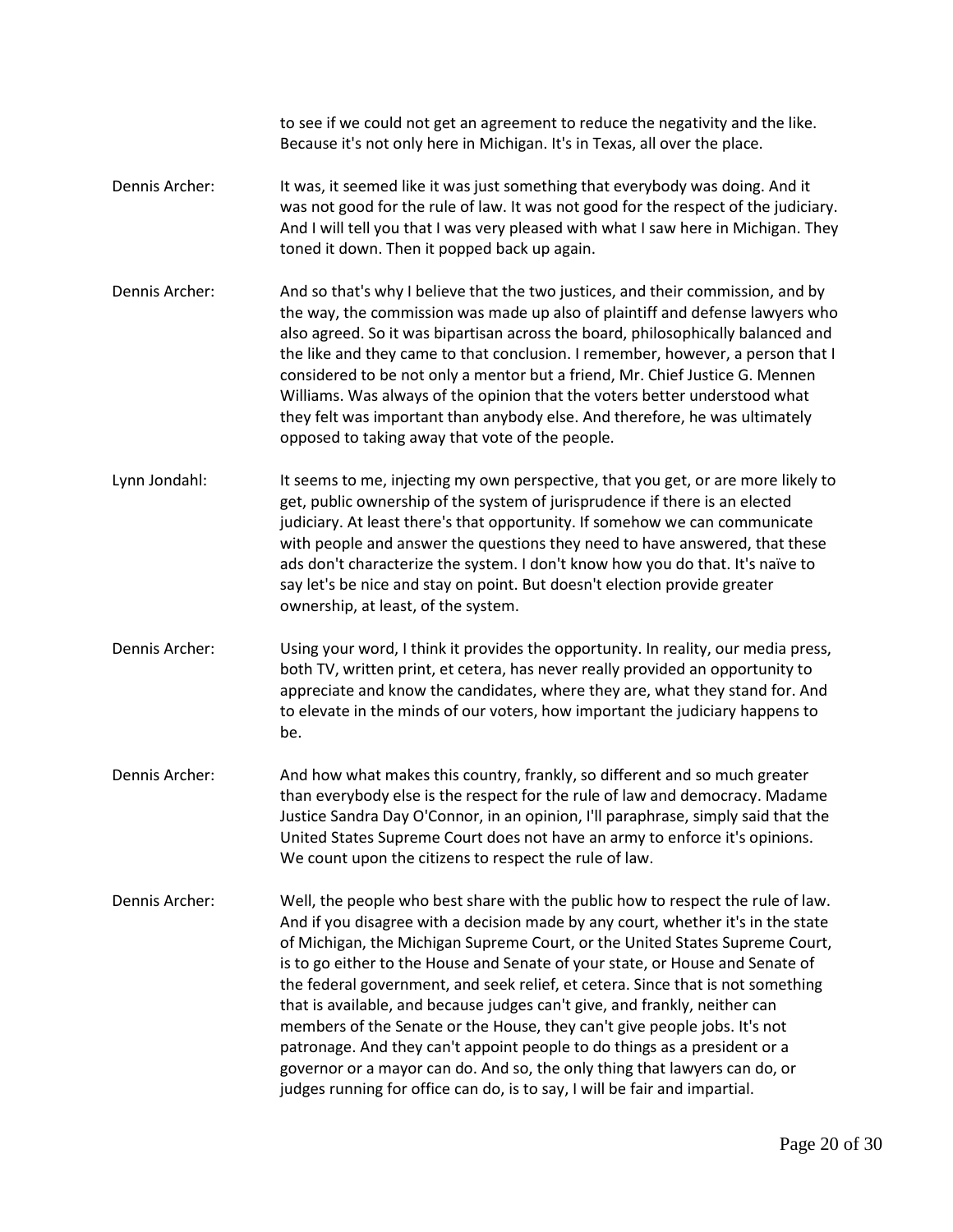- [Dennis Archer:](https://www.rev.com/transcript-editor/Edit?token=uAs2iybh1g9LWQ-hiJ-YBSCRJP-UueUKckf2C5yvS_kOUzHkwnarm0ddq0_U_ciw23S4Rt50Hxa38j6HUt9ad1ZAsXM&loadFrom=DocumentSpeakerNameDeeplink&ts=1151.49) And if asked, if the issue of abortion comes up, how would you rule? I'm sorry. I can't answer that question, because if I do, the other side would be able to file a motion asking me to recuse, or remove myself from that decision process, because I have a preconceived notion about how the outcome should come. And so I can't answer that question. Then there was a United States Supreme Court case, I think it was either Wisconsin, Minnesota, I think it was the White case, I think. The Supreme Court said you could respond in certain instances. But even though the United States Supreme Court said you can do it, most do not.
- [Dennis Archer:](https://www.rev.com/transcript-editor/Edit?token=5aSyOzkJoXzvBbFNh96jDHgl-qa4URSrJNWUCz1YzvigrTgf4z-vW4y84W3BRMPQ9SirMB2Od4VCbtk2hcuREoopetU&loadFrom=DocumentSpeakerNameDeeplink&ts=1204.1) And so I come back to this. Until the media gives full attention to the office and what that office does and can do, whether it's probate, circuit, district court, the Michigan Supreme Court, court of appeals. Until they help educate. And the Bar Association tries to do it. And frankly, more lawyers than anybody else have an interest in who's serving on the bench, because lawyers have a chance to know who that person is, what they're about. So that most elections in our state, as far as the judiciary is concerned and it's more for the Supreme Court than court of appeals, circuit, et cetera. Whoever heads the ticket in the state, if that person, whatever party or persons, whatever party, wins that state, they carry with them the educational board seats, and they also carry with them whoever's running generally for the Michigan Supreme Court.
- [Dennis Archer:](https://www.rev.com/transcript-editor/Edit?token=qJlnr75Rq-cMqJv9_fn33GePcL42U92m2XuuLsxx26JmhCZQquZp3p-4Qcm2_12H7OhyzOcpM_O04uydSNvYRoaBJYE&loadFrom=DocumentSpeakerNameDeeplink&ts=1288.5) Now, every incumbent in this last election for example, Mr. Justice Markman, Mr. Justice Zahra, they had what is called the incumbency designation. Meaning, under their names, if they timely filed and everybody does, whether you're running for district court, et cetera. You're able to list your office. And so in this case, under Mr. Justice Markman or Mr. Justice Zahra, would be Justice of the Michigan Supreme Court. There was another, in effect, open seat. No one who was nominated by the Republican or the Democratic party had any designation under them.
- [Dennis Archer:](https://www.rev.com/transcript-editor/Edit?token=vEIWcktFhctB6C5nACQFqvCwzpHZF9YRsTKDOIgtJiNav9o6CGjwU-DEqEITELdcIiqOy50tfOMuvoRoVhE2nK6m7OQ&loadFrom=DocumentSpeakerNameDeeplink&ts=1338.27) And so, with one of the best campaigners in this state that I know, United States Senator Debbie Stabenow being at the head of the ticket, along with a person who was running for reelection, and who had been very helpful to the automotive industry and others who benefited by decisions of him being President of the United States, you had a very good campaigner in President Barack Obama. They led the ticket. And when they led the ticket, all of those persons nominated by the Democratic Party, for the State Board of Ed, Board of Governors at Wayne, Board of Regents at University of Michigan, Board of Trustees at Michigan State, they all won. And so did Bridget Mary McCormick, a person nominated by the Democratic party.
- Lynn [Jondahl:](https://www.rev.com/transcript-editor/Edit?token=7hiLdH6Rm8V0wLvY0OE8Zvv9pCNo_ZZ6oe8Ngqe4mrcboEQpKr-svQNOCdW2MfX3OGfABoXt6ZeJPhYPKX4yyFXejf0&loadFrom=DocumentSpeakerNameDeeplink&ts=1396.06) One of the things that the task force that former Justice Ryan and Justice Kelly chaired, one of the things they came out for very strongly was, in an elective system such as we have, we would benefit greatly from a diverse not only attorneys, but more broadly based laypeople as well. Call them screening committees and so on. You had experience, you said, in the Bar Association role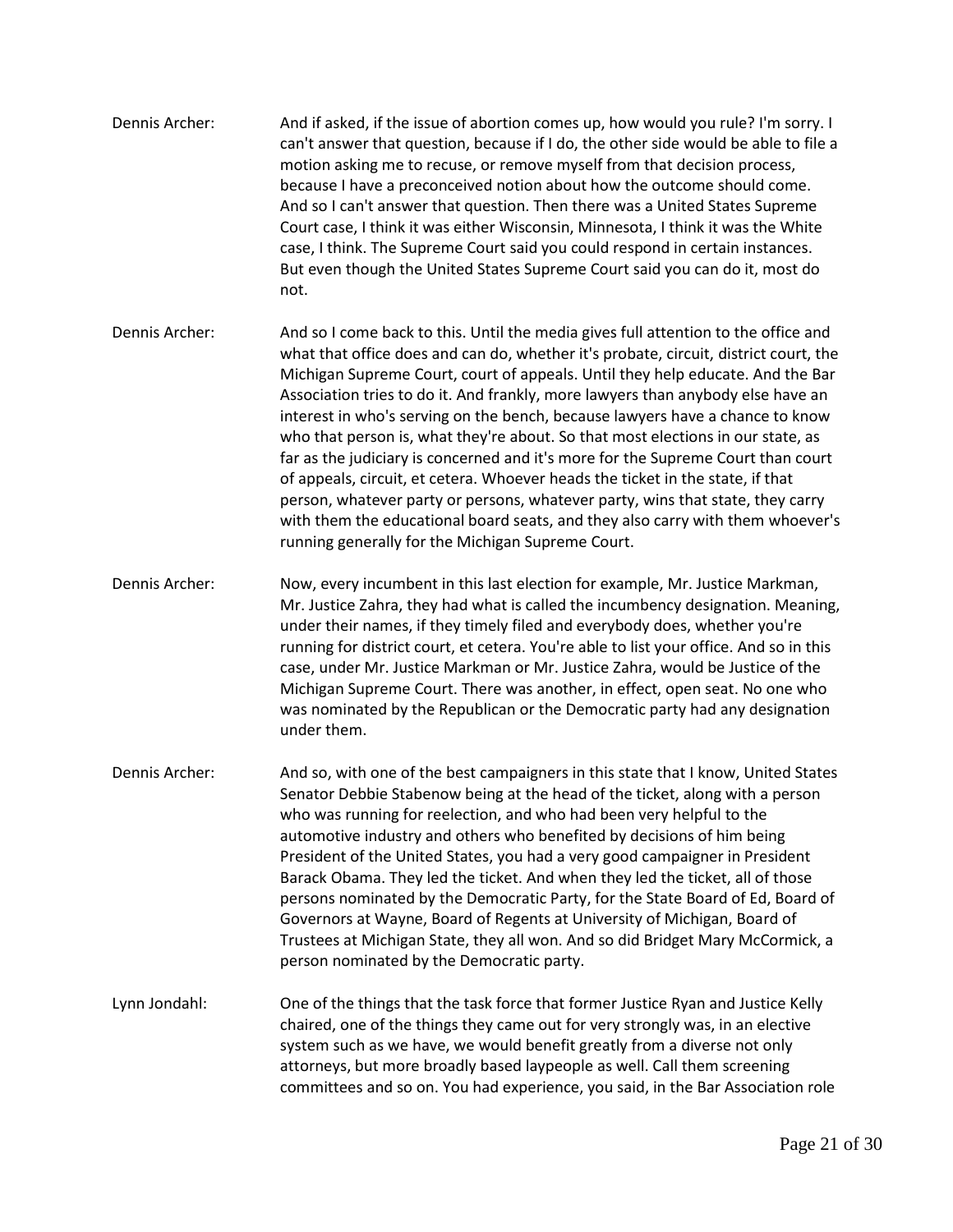of screening. How do you react to that recommendation of a more broad based group of people who look at potential candidates?

- [Dennis Archer:](https://www.rev.com/transcript-editor/Edit?token=eFY2tiFbRjTWGzQd4mhcjw6n5YOUaDky0iZdqom_vbjX-si_OHYpwpXrbc9YPJvX3w8GmHyVhWp7M06qYJq7lgtr_Xo&loadFrom=DocumentSpeakerNameDeeplink&ts=1440.25) I think if you were going to that approach, I think that's very helpful. I think if you take a look at what occurs in Michigan for a vacancy in our federal courts, in our trial courts, if there's a United States Senator of the same party as the President, then in this case, Carl Levin. Carl Levin, as the United States Senator, will form a commission. And that committee or commission would first review all of the applications.
- [Dennis Archer:](https://www.rev.com/transcript-editor/Edit?token=ikYJ--CKFHiD_p08oFiz3JeDZn1dvqvWsSFc3px_r3No2EyiWbu_0MaRxyv3DfV15jx8wuRvZyk4_9fZvaL4dq_BFlk&loadFrom=DocumentSpeakerNameDeeplink&ts=1474.35) Then from the applications they would determine how many they want to interview. And from those who are interviewed, they will recommend two names for every vacancy that's there. In this case, we now have two vacancies coming up on the eastern district. Judge Battani and Judge Edmunds have chosen to go senior status. So it opens up two vacancies. So there will be four people probably recommended to Senator Levin, who also, because he believes in doing it, sharing the input with Senator Debbie Stabenow. Then they'll make a recommendation to the president.
- [Dennis Archer:](https://www.rev.com/transcript-editor/Edit?token=y_z7lTaaQXRIGvgj4XmDiPfHHdoc-Prjv8i6VaS1yHoqb2yInPaWS2MMjurHZWZWvKOWi94VgZqgfbCDVqkTilwDRWw&loadFrom=DocumentSpeakerNameDeeplink&ts=1522) And that works, and it works well. And I will tell you, one of the things that I learned being chair of the Judicial Qualifications Committee of the State Bar, and that is, when you fill out a very long, intensive application. One that I had to do myself when I was nominated by Governor Blanchard. I had to fill it out, disclose everything. And then you put down who you would choose as references, if the committee chooses to call somebody. Folks would put down names of folks that they thought would be very supportive, never called them, apparently. And lawyers are very honest in this extent. They want somebody on the bench who will do a very fine job, and be fair, et cetera. So if they know, if that lawyer, if you list him as a reference and you call that person.
- [Dennis Archer:](https://www.rev.com/transcript-editor/Edit?token=L8WlXSyt8MSqcgwegHknPQDXwxMU1qeLUcE0MS85l9kwfTXjPeLjGBXfqkGFjd-bYze-zLw063pfa3GCVYnFqoXkrvU&loadFrom=DocumentSpeakerNameDeeplink&ts=1579.04) Say I ask you in confidence, this person being considered for this position, et cetera. What do you think about their work habits, et cetera et cetera. If they know anything that is negative, they will lay it out, and it will come out. So, my exposure in terms of seeing that done first hand is that it works.
- Lynn [Jondahl:](https://www.rev.com/transcript-editor/Edit?token=smZ990x127B2MFgpH0UPD4rx9I4emuw6QFuyfwni_t5oo4gP0-X7MNdD22xVJg5tN4NoNzwUY1bhDXf8Kh4mTegDMtw&loadFrom=DocumentSpeakerNameDeeplink&ts=1602.76) You went from the court to civilian life for a couple of years. Did you go from the court to run for mayor. Was that in your thinking, that time?
- [Dennis Archer:](https://www.rev.com/transcript-editor/Edit?token=_oy7AMBf30MMVnoQa5660RavlhO5DW1T7IPK0RflhstpgSU4t4yhqrHmpTxJ20Beld0KL7msV-rm0Rch8-NIxUw-ZPU&loadFrom=DocumentSpeakerNameDeeplink&ts=1614.43) It wasn't my thinking. I really enjoyed public service. For those of us who are long in the tooth, like my friend Mr. Justice, Mr. Chief Justice, G. Mennen Williams or Judge Damon Keith and so many others that I've met. For us, some of us the practice of law or being a lawyer sometimes is called a public service. I enjoyed serving on the Michigan Supreme Court. It was a great collegial bonding. When I left the court Madam Chief Justice Dorothy Comstock Riley was our chief justice. I got a along well with all of the members of the court.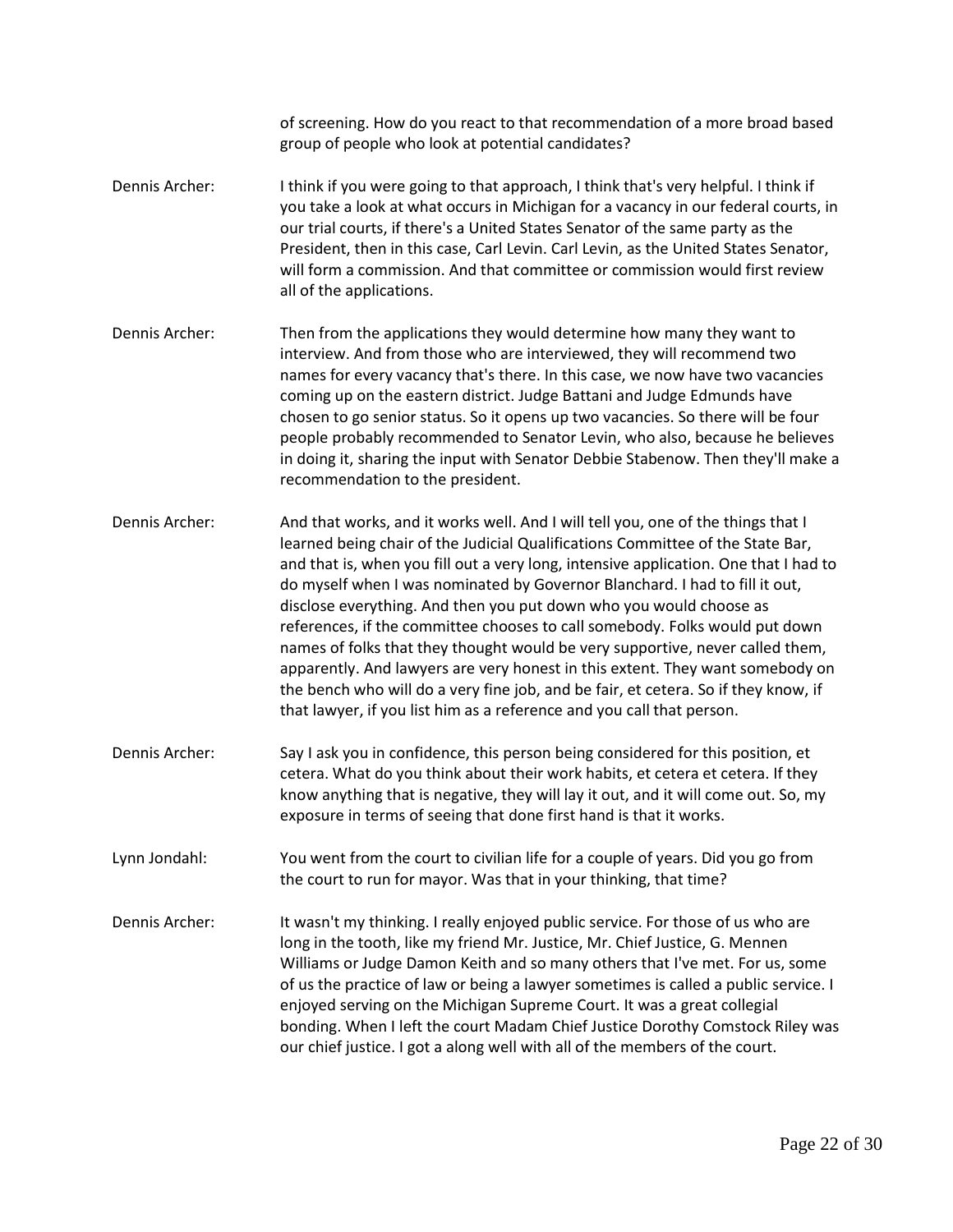| Dennis Archer: | And I enjoyed being one of seven serving the people of the state of Michigan        |
|----------------|-------------------------------------------------------------------------------------|
|                | but I kept reading about kids at that time, who were injuring and sometimes         |
|                | even killing other kids over jackets and gym shoes. And then about the              |
|                | businesses that were leaving the city of Detroit. About crime as it was starting to |
|                | edge up. I felt that I could probably make a difference if somehow I was            |
|                | successful to run and then win. But I also felt that in order to run I would need   |
|                | to resign from the Michigan Supreme Court because of the provision that had         |
|                | not been overturned for judges one. But two, I wanted to ask everybody "What        |
|                | do you want? What do you expect from the next mayor, whoever it is?" And I          |
|                | found that, and thought that if I needed to ask business people that question, in   |
|                | many instances while the business people I would speak to about that question       |
|                | would not be ever before the court, their companies would be.                       |

Dennis Archer: And there is a higher ethical standard for those of us who serve on the bench, it's called a judicial cannons. And we have to avoid even the appearance of impropriety and so I resigned from the Michigan Supreme Court. And I went to the University of Michigan to meet with President Jim Duderstadt. I could've gone to Wayne but I just felt that, I assumed that I was gonna be running against the Mayor. And I assumed that his appointees, who serve in different departments, would make it tough on anybody who would support someone who was gonna run against the Mayor. So I went to the University of Michigan and I asked if he could ask members of his staff, not his staff but professors, that might have an interest in working with me to see if we couldn't find the answers to about six or seven different questions.

Dennis Archer: And I couldn't promise him that I was going to run, but if I did run I would certainly acknowledge the help that I received from the University and the individual professors who helped. And he came back to me with some names and I used a term that I learned from working on the Law School Accreditation Committee in the section of legal education and admission to the Bar. They became in effect my laboring orth. They were able to encourage people from other cities who had similar challenges as we did in Michigan, while I was able to go to members of our community here in the neighborhood. I could ask them "What would you want done?" I mean without sounding too glib, any fool could tell you what the problems were. I wanted some solutions because I wanted the people of this city to know that if they voted for me, here is where I want to go, here's where I'd like to take us. And so we answered six questions.

- Dennis Archer: Another person who was very helpful to me, was Phil Power. Phil's wife, God rest her soul, was very instrumental and very helpful to me when I ran for to keep my seat on the Michigan Supreme Court. Sarah was just outstanding. And I met Phil then.
- Lynn Jondahl: Now Sarah was, was she on the Board of Regions?
- Dennis Archer: I think she was at time.

Lynn Jondahl: Sarah Power.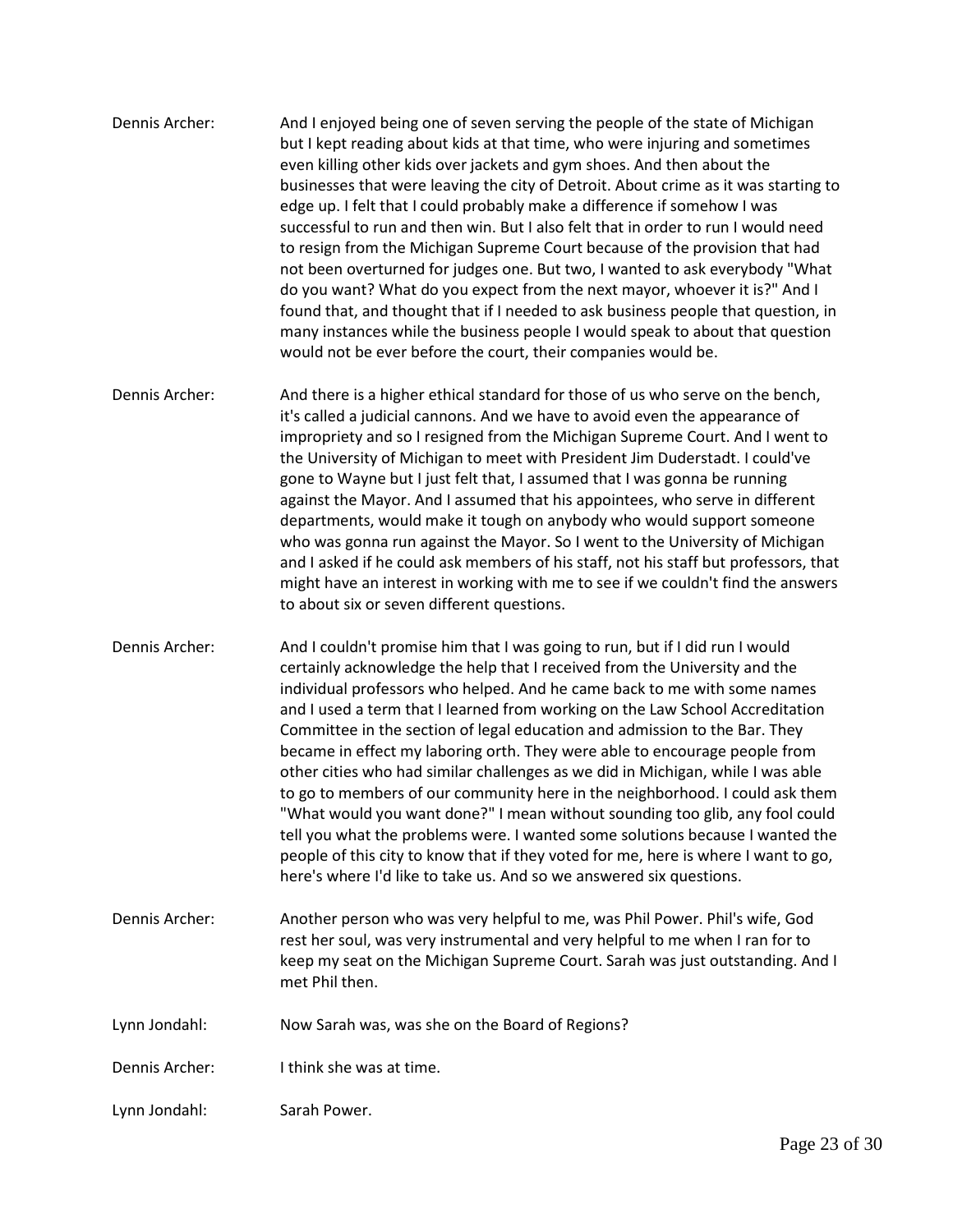- Dennis Archer: Yeah. But she was just a very knowledgeable warm person. And wanted to be of help and I needed all the help that I could get, because remember when you look at the city of Detroit, that's one thing in terms of people of color. You take a look at the state, our numbers are very small and deminimus at the time. And so I went to Phil and said "Here's what I'm doing and I'd love your help."
- Dennis Archer: He said "I can help you this way. You can come and meet in my office." And so we went to the Observer's office, it was on 696 and it was in between Detroit and Ann Arbor. And so that's where we would meet at Phil's office. And we came up with a document that I think was about 56 pages long. We wrote, I had a lot of help. I had help from Netty C. Brooks who was with General Motors at the time, Al Lukerelli who was the managing partner of Ernst and Young who moved here from Atlanta and a friend of mine wanted me to meet him. And also on the court at the time that wanted me to meet him when he came. I was very impressed with him, liked him and his wife a lot. And then Mike Frank who was the executive director State Bar of Michigan.
- Dennis Archer: And we finished the document, I sent it out over 1,000 people including Mayor Young. And say here's where I think the city oughta go and let it go. And then I went to the news, The Free Press and The Michigan Chronicle and met with the editors and reporters. And when nobody would step up and say, "I will run," I announced my candidacy. And my announcement had a very huge surprise to it. The huge surprise was the long-time friend and lawyer of the Mayor, George Crocket, standing up saying "I know him, et cetera, and I'm supporting him and I'm calling on my friend Mayor Young not to run again." Turned out that Mayor Young did not run, he supported Art Blackwell in the primary and Sharon McPhail in the general. The knock on me was from that quarter, was that because I believed in building bridges.
- Dennis Archer: We in the city were going outside the city and spending our money outside because we didn't have, we'd lost all our department stores that we had downtown and the last one from Sachs left from the West Bend Boulevard address up there in Midtown. And we didn't have any department stores, so we'd go outside the city to spend our money. Folks from the suburbs would come in because we had great sporting teams. We had the Tigers and we had the Redwings, the Lions were playing out in Pontiac and the Pistons were out in now Auburn Hills. And they'd come in for the great cultural things that we had DIA, come in for the Art Museum, for the entertainment, we have more theater seats, only the city of New York's got more theater seats than the city of Detroit. That's not a well-known fact but so people come but then they would leave right away and go out.
- Dennis Archer: So I wanted to build bridges and I wanted to see if we could get a better transportation system. And we needed jobs but I also knew and believed that the need for jobs doesn't create jobs. Businesses create jobs and thus you've gotta work with business to provide the kind of incentive, motivation, attractiveness about your city to attract business to come in. Turns out that I was fortunate to be elected and nobody gave Detroit a prayer to win the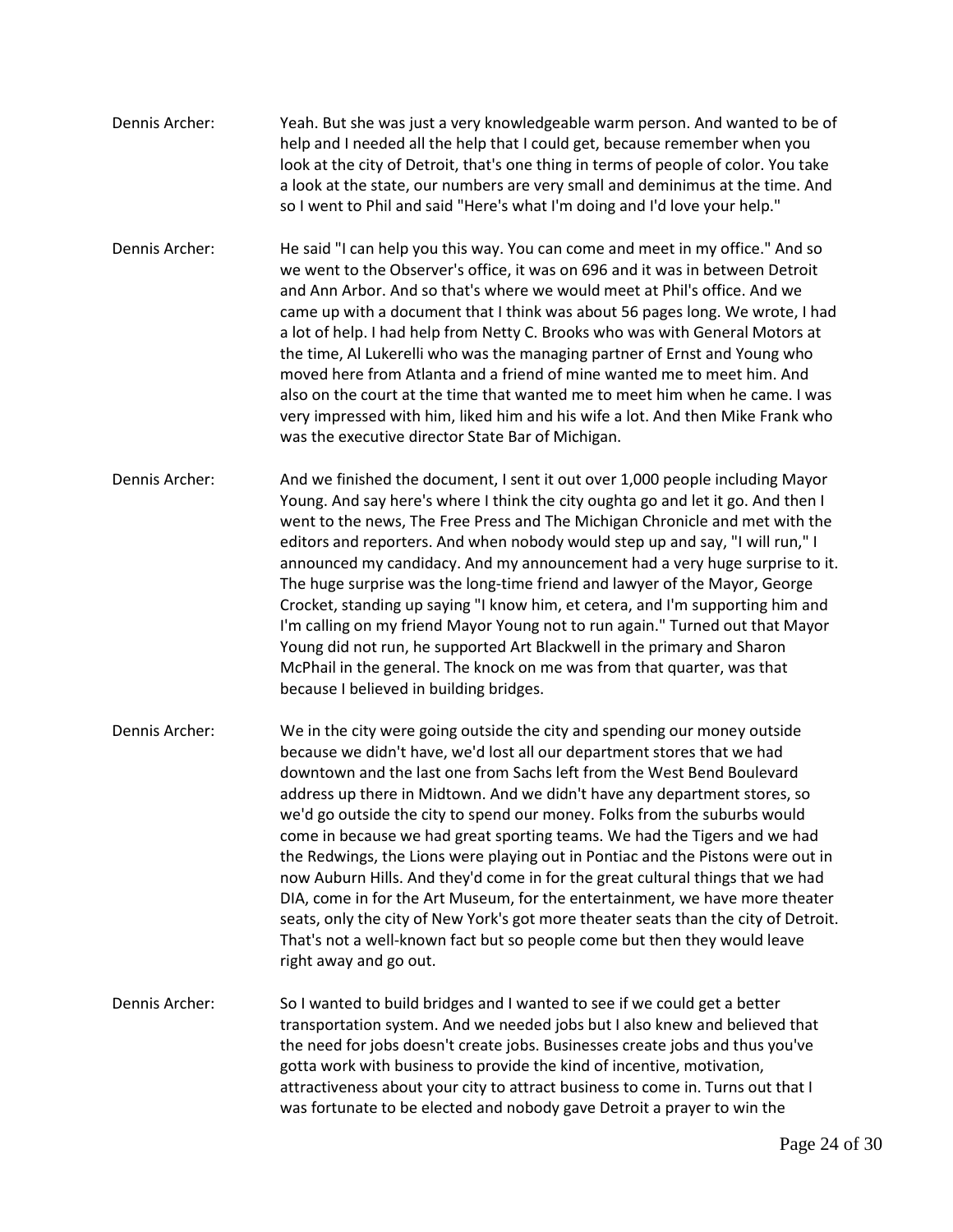Empowerment Zone. We won the Empowerment Zone, Governor John Engler saw what the Empowerment Zone was doing, came up with the Renaissance Zones which we utilize to attract business. We use the Smart Zones that he created to attract or to start up what is now Tech Town, where we've got a number of businesses that are developing and the like. And we opened up the door.

Dennis Archer: The knock on me was, I was going to sell the city's jewels. They had me selling the water department they had me selling the DIA et cetera. But after I got in and people saw what I was doing and my intent there was never an issue.

Lynn Jondahl: Right. You had a good time as mayor.

Dennis Archer: We attracted 20.2 billion dollars of new business into this city. We had the Empowerment Zone, the Renaissance Zone, and the other things that we attracted business with. We were written up in the newspapers around the United States, whether is was The Wall Street Journal, New York Times, LA Times, Baltimore papers, Chicago papers. People were talking about the comeback city. I mean we had new development downtown, we had two ball parks, we had three temporary casinos, we had new housing going up. We had a Tech Town because General Motors, when they moved away from their Fleetwood Cadillac plant, developed an area, cleaned it out so that we could add new businesses out there and these businesses a number of 'em, were businesses owned by people of color. And just created new jobs. Vinny Johnson was hiring people and got 'em of the welfare rolls. A lot of different kinds of things. Same thing with John James everybody participated.

Dennis Archer: In the Empowerment Zone are financial institutions, which when I was running for mayor, a number of businesses, especially businesses of color would say "Banks won't loan us money." So I went to Detroit Renaissance and said "Would you all come up with a 50 million dollar fund, that you can take an equity position in and then whatever you wanna do, but make sure that capital is available for businesses of color?"

Lynn Jondahl: As venture money.

Dennis Archer: As to support loans et cetera that they needed to grow their business. The financial institutions led by Brenda Snyder, who was a Vice President of Comerica Bank at that time, they came up with 1.2, I think, 1.2 billion dollars that committed to lend over ten years. The automotives, Ford, Chrysler, General Motors, said "We will commit to provide six million dollars worth of new business of ten years." The first call I got was from my man Bobby, who was the chairman and CEO of Chrysler. He called me from Argentina and said "Mr. Mayor would you be interested in having a 750 million dollar engine plant?" Yes! Absolutely. I mean I was excited about it. And another plant, General Motors followed. Ford Motor Company got involved through Wayne Doran in terms of causing some business to happen with John James.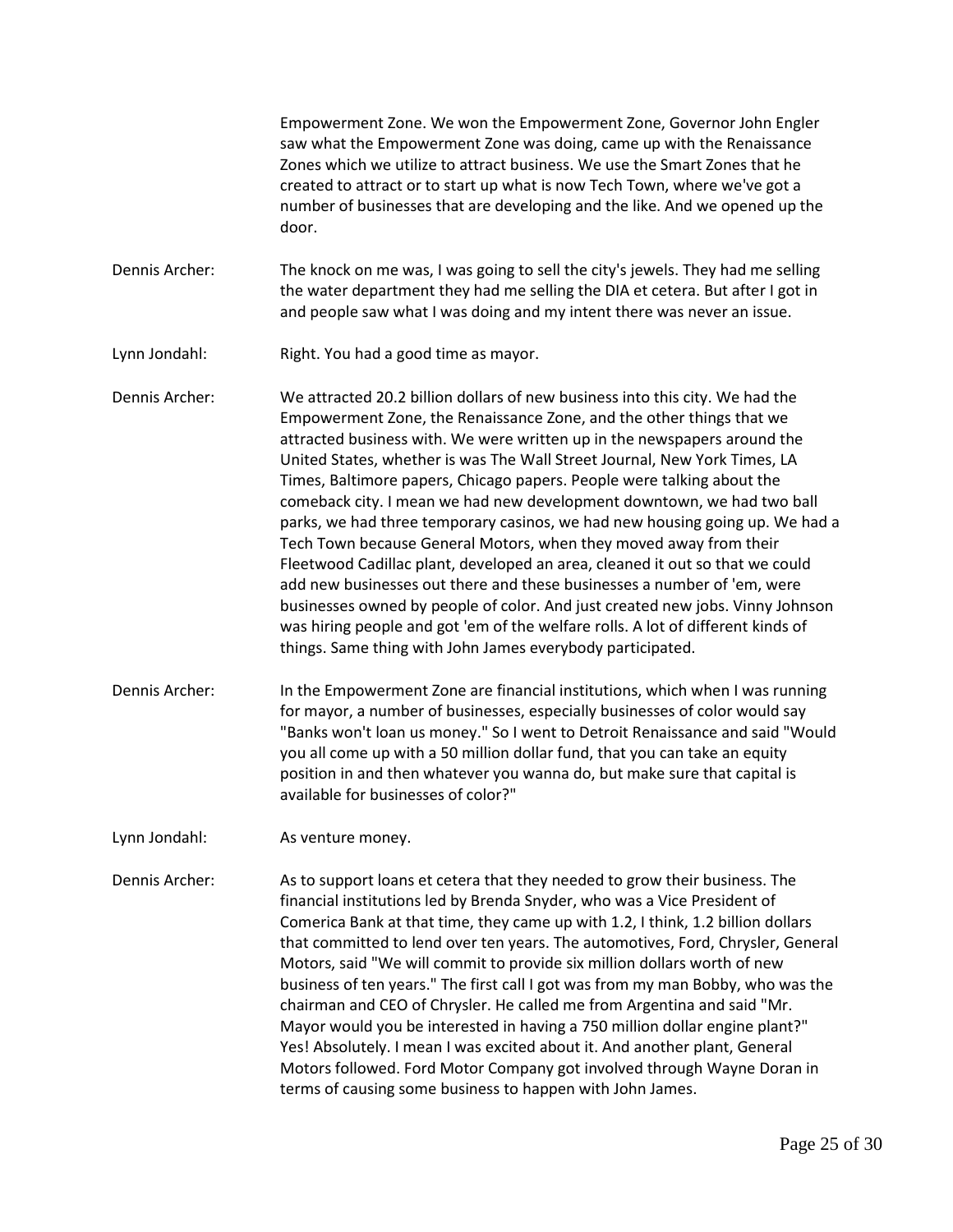- Dennis Archer: And then the voters of the state of Michigan said they would entrust the city of Detroit to have up to three privately owned casinos. We were able to get a new baseball stadium that, thanks to the voters and others, that provided a new baseball stadium for our Tigers to play in called Comerica Park. And then Bill Ford who I had met with and Bill Ford was the person who was assigned to work with the city of Detroit by the chairman and CEO of Ford Motor Company at the time. He and I would go out and have lunch. I would go out talk to him. He'd come down to Detroit have lunch with me in the little private area that we had in the mayor's office, to talk about the city of Detroit and what the Ford Motor Company could do and other things and the like.
- Dennis Archer: And I got a call from him one day and he said "Mr. Mayor I'm having a tough time with trying to work out something fair and reasonable with the city of Pontiac. If we can't work it out, would you be interested in having the Detroit Lions come back to the city of Detroit?"
- Dennis Archer: Yes! I was at it again. And so we wound up with the two stadiums. And then I had a very brilliant, a very brilliant corporate counsel by the name of Phyllis James. Phyllis observed that we had when I was running, that there was a challenge to the market share program, or affirmative action program that Mayor Young had in place. It was working quite well but it was challenged because it did not meet the Richmond versus Croson ruling of the United States Supreme Court, something that Mr. Bradford, William Bradford Reynolds, who was in the justice department under Reagan caused for several cases to be reopened and went before the Supreme Court. He did not meet the tests, so we had no affirmative action program. And you had to meet the disparaged impact initiative to satisfy Richmond versus Croson. And there's no way with a city that had an African American mayor, majority city council African American, all you know department heads across the board. You couldn't make that case.
- Dennis Archer: She came up with the fact that there were so many businesses in the city of Detroit, that we came up with an executive order for it. Executive order for requiring all of our city departments to do 30% of their business with Detroitbased businesses because so many of the businesses had left the city of Detroit. Businesses of color had no place to go but to remain here. And so they were able to be very successful in doing a lot of outstanding work. And I can point to a lot of different buildings and things that they were involved in because the two stadium, the Ford family and the Ilitch family, the three different casinos said they would, as did Compuware when they moved into the city of Detroit, said they would come, they had adopted an executive order for it. So we had a lot growth during that time.
- Dennis Archer: We were looked as a comeback city. We had a federal government with President Bill Clinton, Vice President Gore, with people like Robert Reuben and Henry Ciseneros and Gene Sperling who were strong advocates, along with Henry Ciseneros for cities. And so they had a program and approach because Governor Clinton had met with the US Conference of Mayors to understand what the cities needed. So he provided tools for a hand up rather than a hand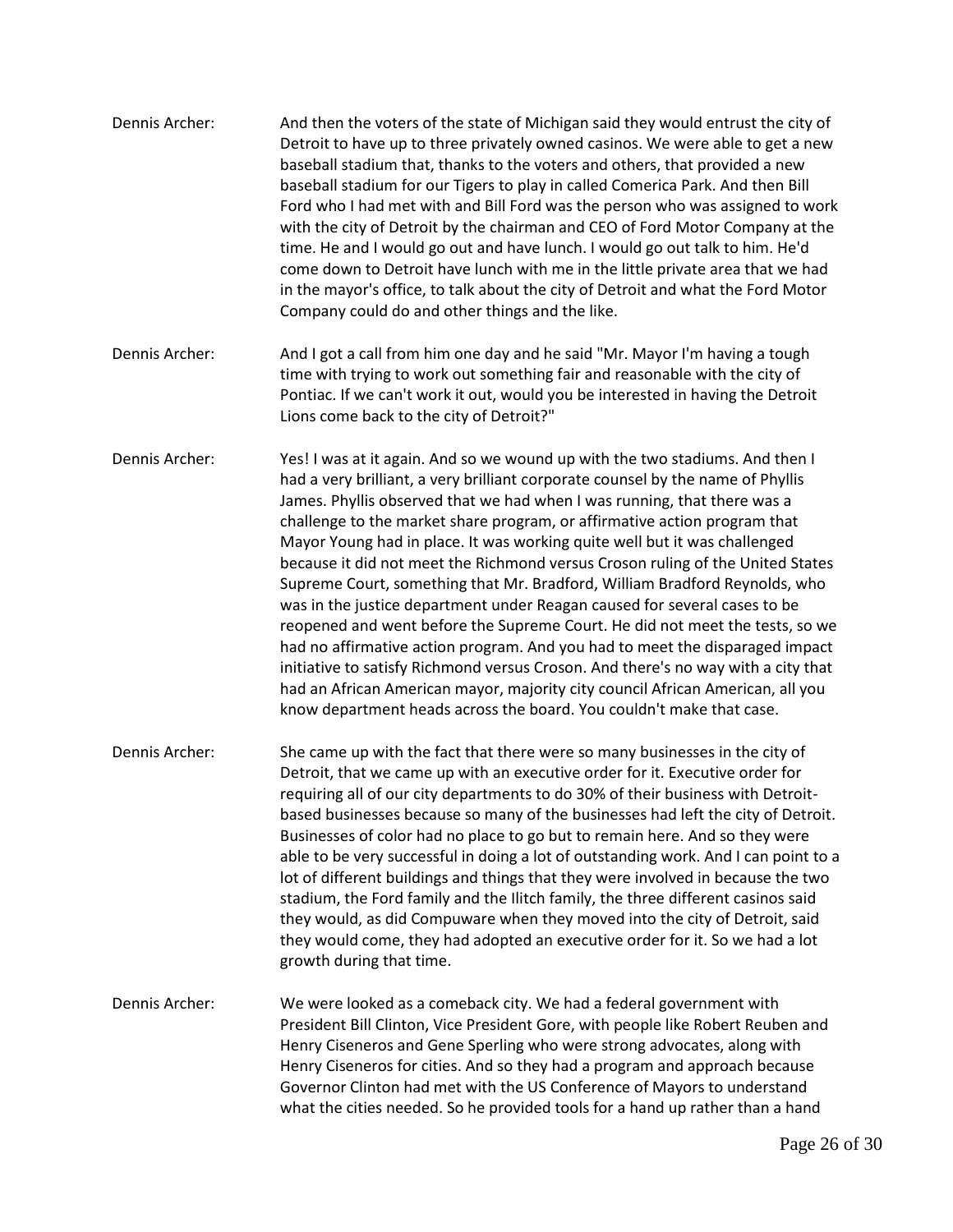out to allow cities to start doing things to help themselves. And I would take advantage of every Cops program, Cops program was grants that would be available to hire police officers. And you had to commit to keep them on. And so after the money for them you know ran out.

- Dennis Archer: We had a reduction of crime every year that I was mayor. We've balanced the budget every year. We had a modest rainy day fund every year. And so we made a lot of changes but I will tell you it takes a lot out of you. I was spending 16-18 hour days. I'd go on vacation just to sort of think fast forward, or look backward. When I became mayor for example, we didn't have computers in our office. We had rotary dial telephones and so when I went on vacation I would have a portable fax machine, I'd have a pager, a cellphone and a laptop, to try and stay in touch with the office. And I had to come back a couple of times.
- Dennis Archer: I came back because there was, we got down to short strokes and we need an agreement between the Ilitch's and the Fords to put something on the Wayne county ballot and it had to be done by a certain time, so I came back from vacation to do that. I came back because of school strike and I wanted to get our kids back in school as soon as possible so I left vacation. Those are the kind of things that you do and then you regrettably you also have threats against your life and against your family's life because of the things that you do.
- Dennis Archer: The toughest thing that I ever had to do as mayor, just as an aside, was going to the hospital and meeting with the families of the police officers who were injured or killed in the line of duty. And then go to their funerals and to speak and to see their children and their family out there in front of you. It was, I could never get through without showing a sense of emotion, those kinds of things.
- Lynn Jondahl: The perception of you, and I appreciate the insight you've given us, the perception by the name droppers, political name droppers and so on, was that you should be thinking about becoming governor or you should be thinking about becoming a member of the cabinet, the Clinton cabinet or something. I think because you made yourself present, you were there. You were involved with people at the state and federal level on behalf of the city. Were those ever attractive ideas or options?
- Dennis Archer: There were options. Right after President Clinton won reelection, I was called by a cabinet officer and talked to me about three different cabinet positions. And I said "Thank you, but I haven't finished my first term as mayor. My commitment is to the city. I still wanna be and will be supportive of the president whatever he does, but I gotta stay with my city." So I turned down those opportunities and as it relates to the Office of Governor, after I left the Mayor's Office, numbers were still high in terms of favorability. And when it was clear that the Governor was term-limited, and I'm talking about Governor Granholm, I was asked by a number of close friends, that had been very supportive of me when I was mayor, if I would look at the office of Governor. And I thought about it, and I said I'll look. I had in mind that there were 35 different meetings as I penciled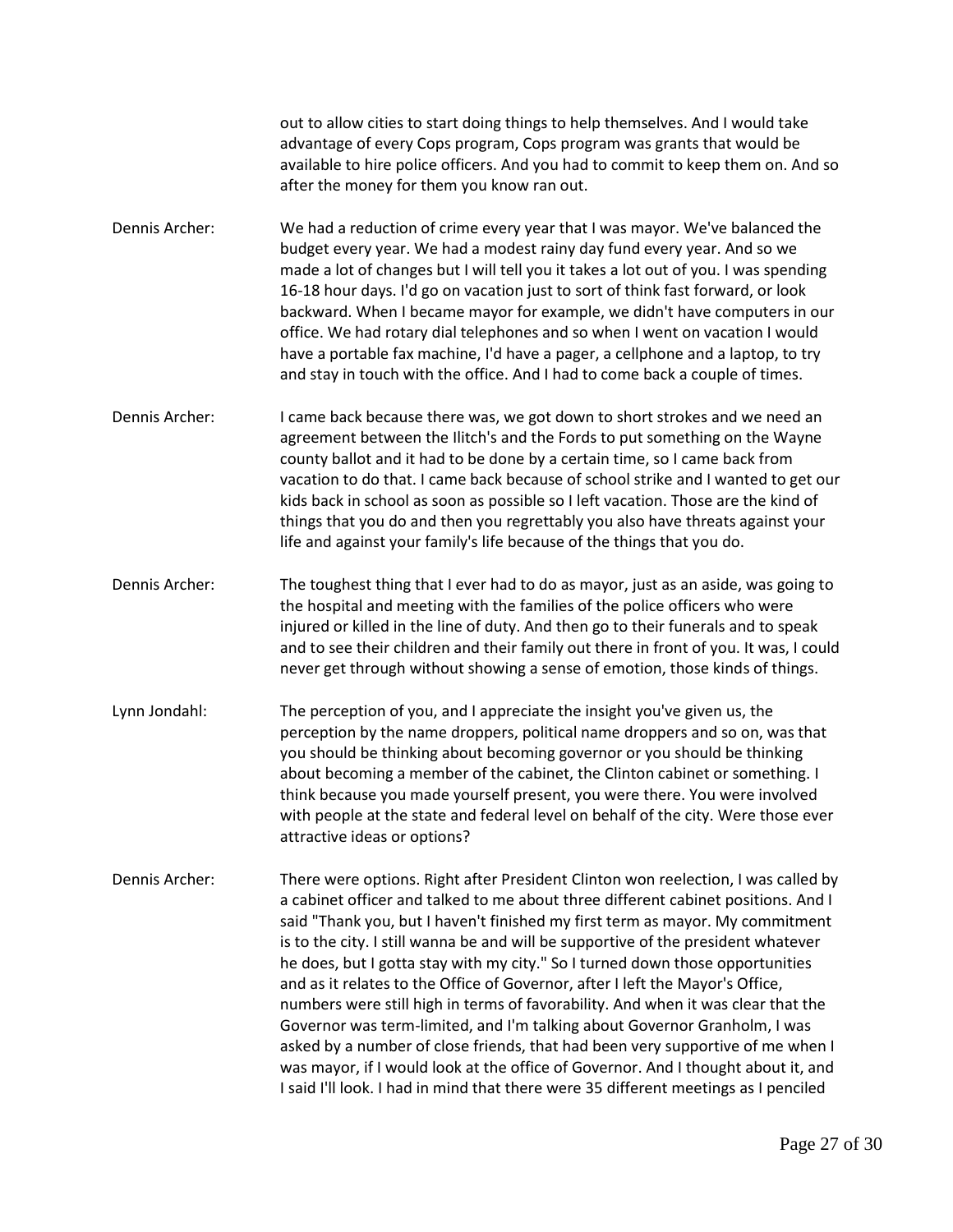down that I wanted to have. And it was so early it allowed me to do what was important to me.

- Dennis Archer: I wanted to meet with these groups to ask them, I said, "I'm coming to you, I wanna know what you think. I wanna know what you want or expect from the next governor."
- Lynn Jondahl: Building the similar kind of lead up you did as you were looking at becoming mayor?
- Dennis Archer: And so I would meet and ask them questions. They were shocked that someone would come and ask them what they thought because typically when people come to meet with them, they come and say "I'm running for this and I would like your support and here's what I want from you et cetera." When I walked away from those meetings, I got the support and stuff that I wasn't even asking for but there were commitments. Because they appreciated somebody who thought enough and respected them enough that they would ask them what they thought. And after I'd gone through about 20 meetings, there was something else in the back of my mind to be very candid. I love this state. This is a very outstanding unique state, made up of a lot of different wonderful people, lot of different backgrounds.
- Dennis Archer: While we had state-wide elected officers of color, myself being one on the Supreme Court, Conrad Mallett who followed, Bob Young who followed. We've had outstanding folks like Richard Austin and others who've been elected to office, we've never had a governor. Or a person of color win this state. When President Barack Obama became President and won the state of Michigan that took away any need for me to say another word or do anything. The other thing that scared me to death was, if I ran I thought I might have a good shot at winning the Democratic nomination. I had a very good working relationship with labor. Steve Yokich, Ron Gilfinger.
- Lynn Jondahl: Presidents of UAW.
- Dennis Archer: President Jim Hoffa, Bill Black, the folks with SEIU and AFSCME et cetera, I had a good working relationship. I mean I always had a open door policy when I was mayor. But I was a very strong mayor in terms of I wasn't going to give away the store.
- Lynn Jondahl: Yes.
- Dennis Archer: But I also had a working relationship with business because we need business to create the jobs. It's so important and you've gotta have that working relationship. I would meet with the Detroit Renaissance almost monthly. I would meet quarterly, and you know, I had to encourage them to meet the Detroit Regional Chamber because I wanted to know what they were thinking. I wanted them to know what we were trying to do. And they were very helpful in getting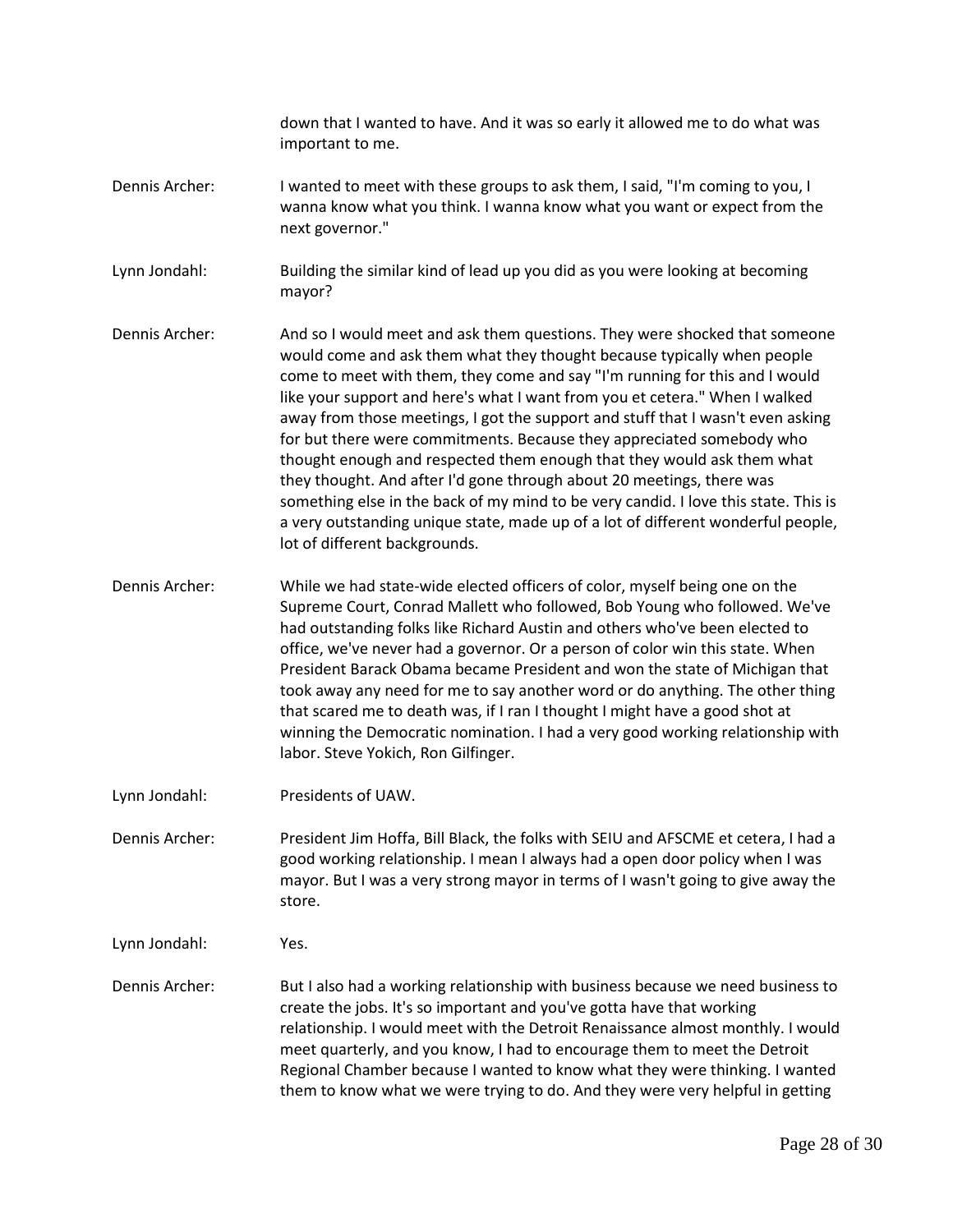|                | things done. And we worked together. So I had a good working relationship but<br>the thing that scared me to death is what if I won. And I'm not saying that just in<br>terms of being cocky or anything. But I will tell you, the difference between<br>being mayor and being governor is, I mean I worked 16-17 hours a day but I<br>could always get home at night. In our state, we've got areas of our state that it<br>takes you 12 hours to drive to. And you say "Well why don't you fly?" Because<br>voters want you to sacrifice and to not appear to be taking advantage of things.<br>If you remember, Governor Engler winning that last election took that nickel,<br>had his mother come on at the end, after the campaign going back and forth.<br>And he's talking about "I'm gonna get rid of the airplanes et cetera." |
|----------------|------------------------------------------------------------------------------------------------------------------------------------------------------------------------------------------------------------------------------------------------------------------------------------------------------------------------------------------------------------------------------------------------------------------------------------------------------------------------------------------------------------------------------------------------------------------------------------------------------------------------------------------------------------------------------------------------------------------------------------------------------------------------------------------------------------------------------------------|
| Dennis Archer: | I couldn't get home at night. I mean so I would always wanna be the kind of<br>governor, if I ran and won if somebody was having a problem in Marquette or<br>Port Huron or Cassopolis or anyplace in Michigan. If I thought the Governor's<br>Office could be of help, I would wanna be there and I couldn't get home at<br>night. And I had two, have two right now outstanding grandchildren, four and<br>seven. I don't wanna give that up. And I enjoy what I'm doing so I announced<br>that I looked at it, I was satisfied that somebody could win it that was a<br>Democrat but it was not gonna be me. So I didn't run. I will also tell you that I<br>was asked by the Obama administration to consider the position.                                                                                                          |
| Dennis Archer: | And I thanked him very much and said, "No, I want to be able to help him get re-<br>elected in 2012." And then this year, I was asked if I wanted to do something,<br>and it was exciting to do, been a lot of fun to do it. I said, "I would rather wait<br>and let him choose somebody else, because it's important to me that he be re-<br>elected."                                                                                                                                                                                                                                                                                                                                                                                                                                                                                  |
| Dennis Archer: | Not everybody who is a president gets re-elected. And it was important for me<br>that the first person of color who won the privilege and the right to be President<br>of the United States, that he be re-elected.                                                                                                                                                                                                                                                                                                                                                                                                                                                                                                                                                                                                                      |
| Dennis Archer: | I mean, when you start thinking about how children can look at this person on<br>television, children who are not getting a good education, maybe not motivated<br>to get a good education, that their mothers, and grandmothers, and aunts, and<br>uncles, and others can say, "Do you know who that is? That's the President of<br>the United States. You can be President of the United States."                                                                                                                                                                                                                                                                                                                                                                                                                                      |
| Dennis Archer: | There are intangibles, but they are important intangibles. Enough so that I<br>wanted to make sure that I did whatever I could to get him re-elected. So I said,<br>"I'll pass. If you want me to do it next time, I'll be glad to do it. But right now, I<br>want to get him re-elected."                                                                                                                                                                                                                                                                                                                                                                                                                                                                                                                                               |
| Lynn Jondahl:  | So, in essence, a second term became almost more important than the first, for<br>the president?                                                                                                                                                                                                                                                                                                                                                                                                                                                                                                                                                                                                                                                                                                                                         |
| Dennis Archer: | Because if he was not re-elected, I mean, I don't care who the president is.<br>President Ronald Reagan was elected twice, and you've had George Herbert                                                                                                                                                                                                                                                                                                                                                                                                                                                                                                                                                                                                                                                                                 |